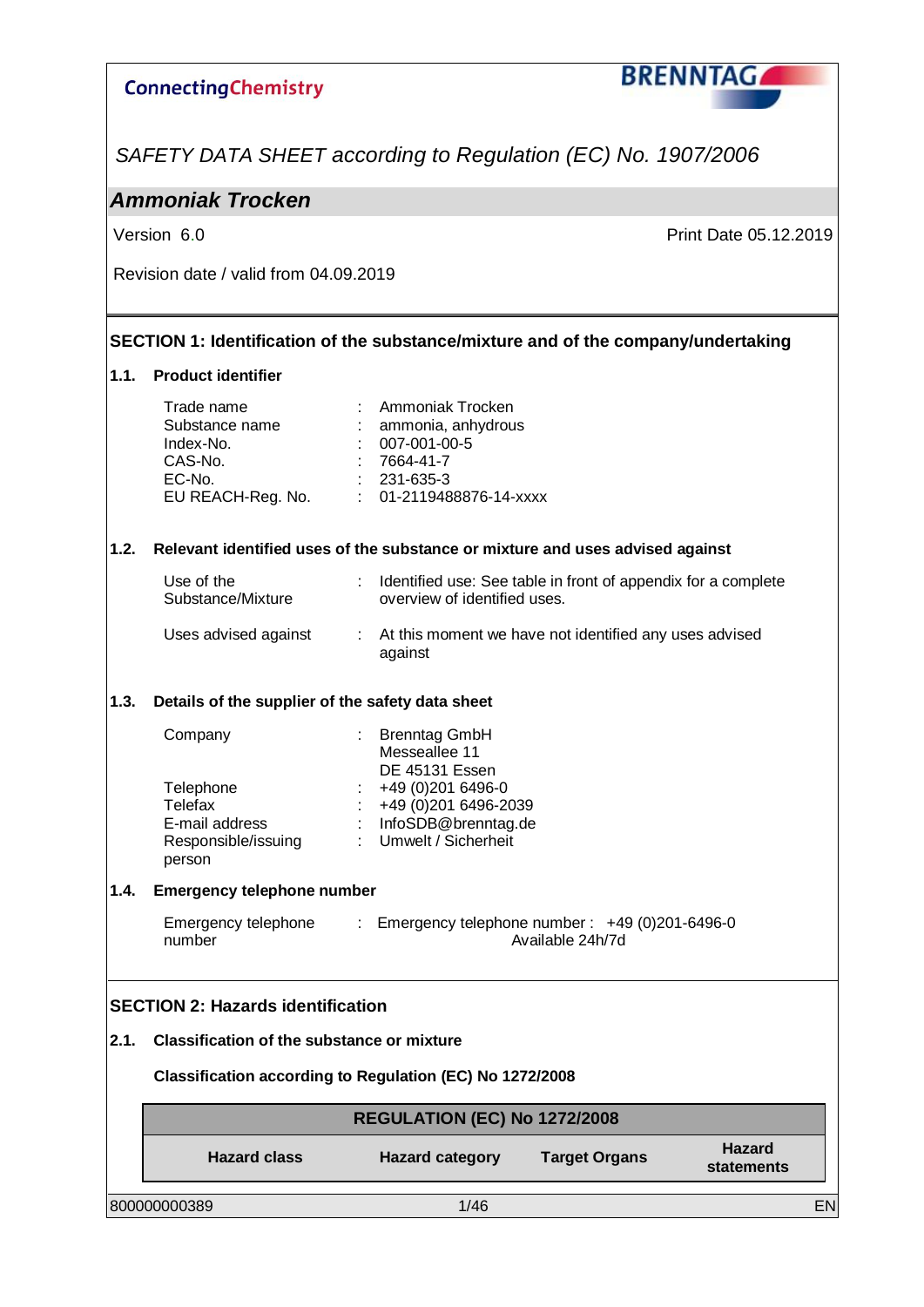**BRENNTAG** 

### *Ammoniak Trocken*

| Flammable gases                       | Category 2    | H <sub>221</sub> |
|---------------------------------------|---------------|------------------|
| Gases under pressure                  | Liquefied gas | H <sub>280</sub> |
| Acute toxicity (Inhalation)           | Category 3    | H331             |
| Skin corrosion                        | Category 1B   | H314             |
| Serious eye damage                    | Category 1    | H318             |
| Short-term (acute) aquatic<br>hazard  | Category 1    | H400             |
| Long-term (chronic) aquatic<br>hazard | Category 2    | H411             |

For the full text of the H-Statements mentioned in this Section, see Section 16.

#### **Most important adverse effects**

| Human Health                         | See section 11 for toxicological information.                             |
|--------------------------------------|---------------------------------------------------------------------------|
| hazards                              | Physical and chemical : See section 9/10 for physicochemical information. |
| Potential environmental :<br>effects | See section 12 for environmental information.                             |

#### $|2.2|$

| Label elements                                      |                                                              |                                                                                                                                                                                                       |
|-----------------------------------------------------|--------------------------------------------------------------|-------------------------------------------------------------------------------------------------------------------------------------------------------------------------------------------------------|
| Labelling according to Regulation (EC) No 1272/2008 |                                                              |                                                                                                                                                                                                       |
| Hazard symbols                                      |                                                              |                                                                                                                                                                                                       |
| Signal word                                         | Danger                                                       |                                                                                                                                                                                                       |
| <b>Hazard statements</b>                            | H <sub>221</sub><br>H <sub>280</sub><br>H314<br>H331<br>H410 | Flammable gas.<br>Contains gas under pressure; may explode<br>if heated.<br>Causes severe skin burns and eye damage.<br>Toxic if inhaled.<br>Very toxic to aquatic life with long lasting<br>effects. |
| Precautionary<br>statements                         |                                                              |                                                                                                                                                                                                       |
| Prevention                                          | P <sub>210</sub>                                             | Keep away from heat, hot surfaces, sparks,<br>open flames and other ignition sources. No<br>smoking.                                                                                                  |
|                                                     | P273<br>P <sub>280</sub>                                     | Avoid release to the environment.<br>Wear protective gloves/ protective clothing/<br>eye protection/ face protection.                                                                                 |

800000000389 / Version 6.0 2/46 EN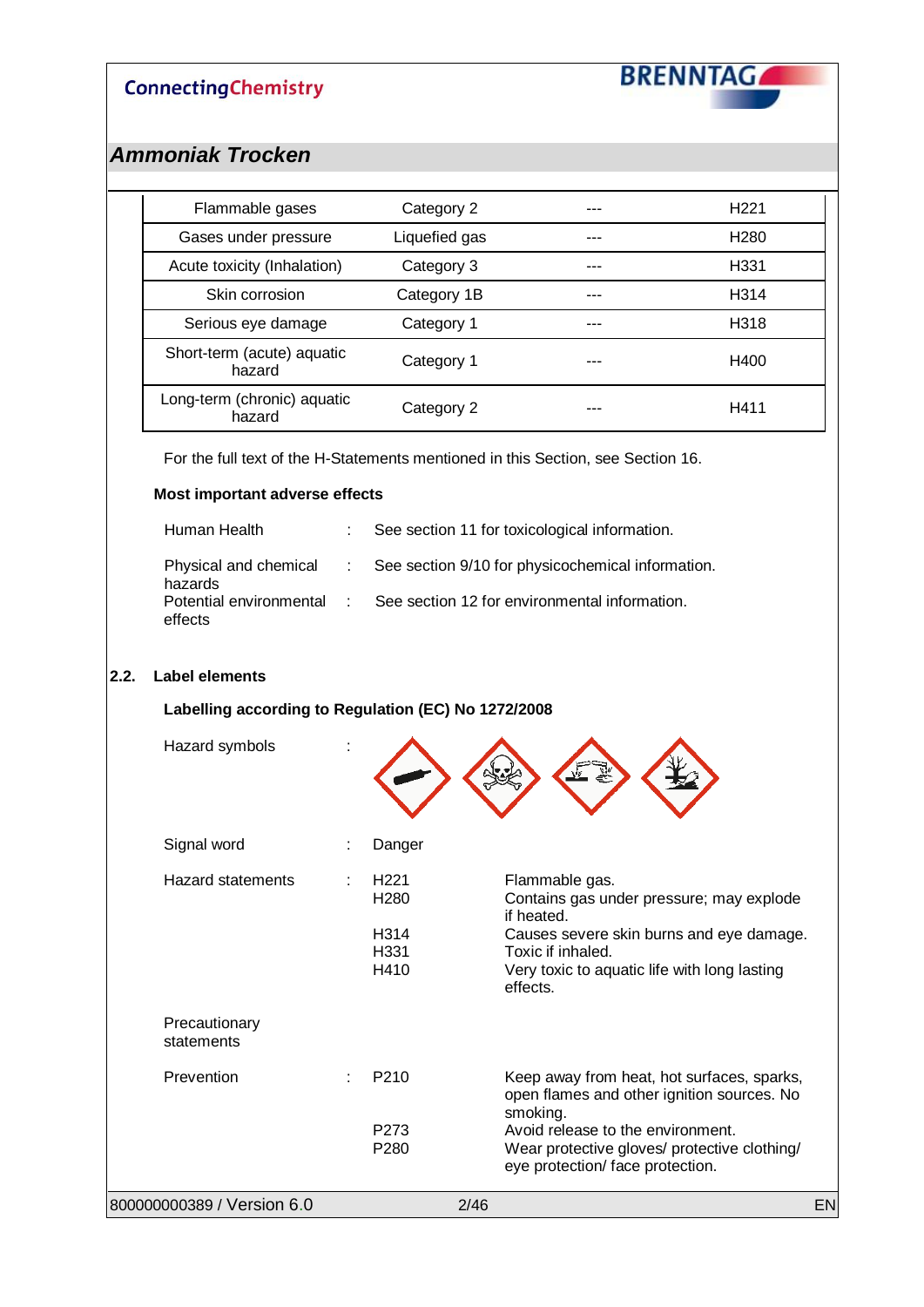**BRENNTAG** 

### *Ammoniak Trocken*

| Response |               | $\therefore$ P303 + P361 + P353 IF ON SKIN (or hair): Take off<br>immediately all contaminated clothing.<br>Rinse skin with water or shower.                 |
|----------|---------------|--------------------------------------------------------------------------------------------------------------------------------------------------------------|
|          |               | P304 + P340 + P310 IF INHALED: Remove person to fresh<br>air and keep comfortable for breathing.<br>Immediately call a POISON<br>CENTER/doctor.              |
|          |               | P305 + P351 + P338 IF IN EYES: Rinse cautiously with<br>water for several minutes. Remove contact<br>lenses, if present and easy to do. Continue<br>rinsing. |
|          | P377          | Leaking gas fire: Do not extinguish, unless<br>leak can be stopped safely.                                                                                   |
| Storage  | $P403 + P233$ | Store in a well-ventilated place. Keep<br>container tightly closed.                                                                                          |
|          | $P410 + P403$ | Protect from sunlight. Store in a well-<br>ventilated place.                                                                                                 |

#### **Additional Labelling:**

EUH071 Corrosive to the respiratory tract.

#### **Hazardous components which must be listed on the label:**

• ammonia, anhydrous

#### **2.3. Other hazards**

For Results of PBT and vPvB assessment see section 12.5.

#### **SECTION 3: Composition/information on ingredients**

#### **3.1. Substances**

|                                                         |                                                                                      |            |                                                                                                                              | <b>Classification</b><br>(REGULATION (EC) No 1272/2008)                                  |
|---------------------------------------------------------|--------------------------------------------------------------------------------------|------------|------------------------------------------------------------------------------------------------------------------------------|------------------------------------------------------------------------------------------|
|                                                         | <b>Hazardous components</b>                                                          | Amount [%] | Hazard class / Hazard<br>category                                                                                            | <b>Hazard statements</b>                                                                 |
| ammonia, anhydrous                                      |                                                                                      |            |                                                                                                                              |                                                                                          |
| Index-No.<br>CAS-No.<br>EC-No.<br>EU REACH-<br>Reg. No. | $: 007-001-00-5$<br>$: 7664 - 41 - 7$<br>$: 231-635-3$<br>$: 01-2119488876-14$ -xxxx | 100        | Flam, Gas2<br>Press. GasCompr. Gas<br>Acute Tox.3<br>Skin Corr. 1B<br>Eye Dam.1<br>Aquatic Acute1<br><b>Aquatic Chronic2</b> | H <sub>221</sub><br>H <sub>280</sub><br>H <sub>331</sub><br>H314<br>H318<br>H400<br>H411 |

For the full text of the H-Statements mentioned in this Section, see Section 16.

800000000389 / Version 6.0 3/46 3246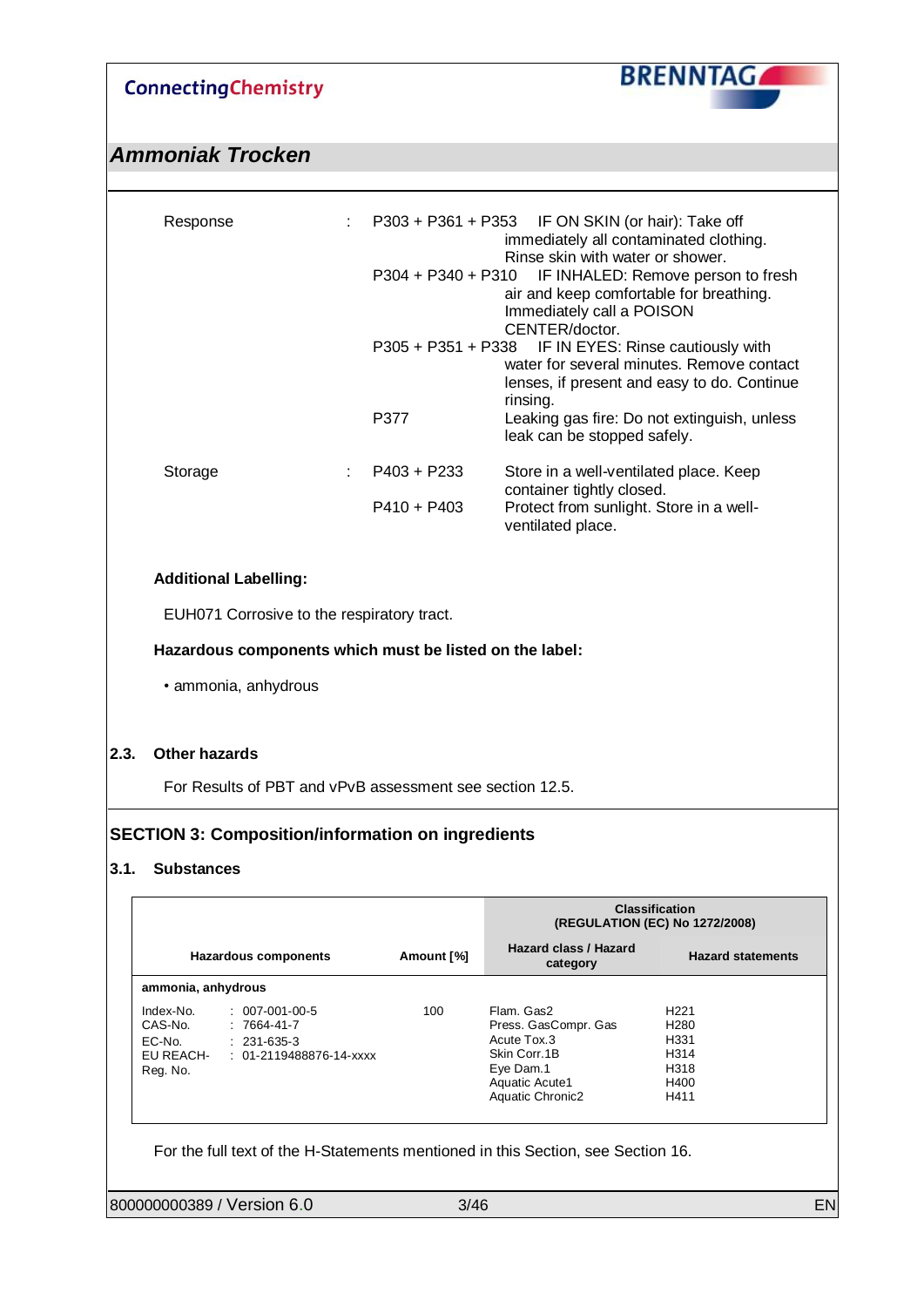

### *Ammoniak Trocken*

### **SECTION 4: First aid measures 4.1. Description of first aid measures** General advice : Remove from exposure, lie down. Take off all contaminated clothing immediately. If inhaled : Remove to fresh air. If breathing is irregular or stopped, administer artificial respiration. Oxygen, if needed. No artificial respiration, mouth-to-mouth or mouth to nose. Use suitable instruments/apparatus. Call a physician immediately. In case of skin contact : Wash frost-bitten areas with plenty of water. Do not remove clothing. Wash off immediately with plenty of water for at least 15 minutes. Call a physician immediately. In case of eye contact : Rinse immediately with plenty of water, also under the eyelids, for at least 15 minutes. Consult an eye specialist immediately. Go to an ophthalmic hospital if possible. If swallowed : Rinse mouth with water. Never give anything by mouth to an unconscious person. Keep patient warm and at rest. If a person vomits when lying on his back, place him in the recovery position. Call a physician immediately. Protection of First Aid Responders : First Aid responders should pay attention to self-protection and use the recommended protective clothing. **4.2. Most important symptoms and effects, both acute and delayed** Symptoms : Eye contact may provoke the following symptoms, eye pain, Lachrymation, Respiratory irritation, Redness, Inhalation may provoke the following symptoms: Asthma, breathlessness, Skin contact may provoke the following symptoms: Skin irritation, Ingestion may provoke the following symptoms: May cause frostbite. See Section 11 for more detailed information on health effects and symptoms. Effects : See Section 11 for more detailed information on health effects and symptoms. **4.3. Indication of any immediate medical attention and special treatment needed** Treatment : Treat symptomatically.In case of inhalation of decomposition products in a fire symptoms may be delayed.The exposed person may need to be kept under medical surveillance for 48 hours. **SECTION 5: Firefighting measures 5.1. Extinguishing media** Suitable extinguishing : Use extinguishing measures that are appropriate to local

800000000389 / Version 6.0  $4/46$  EN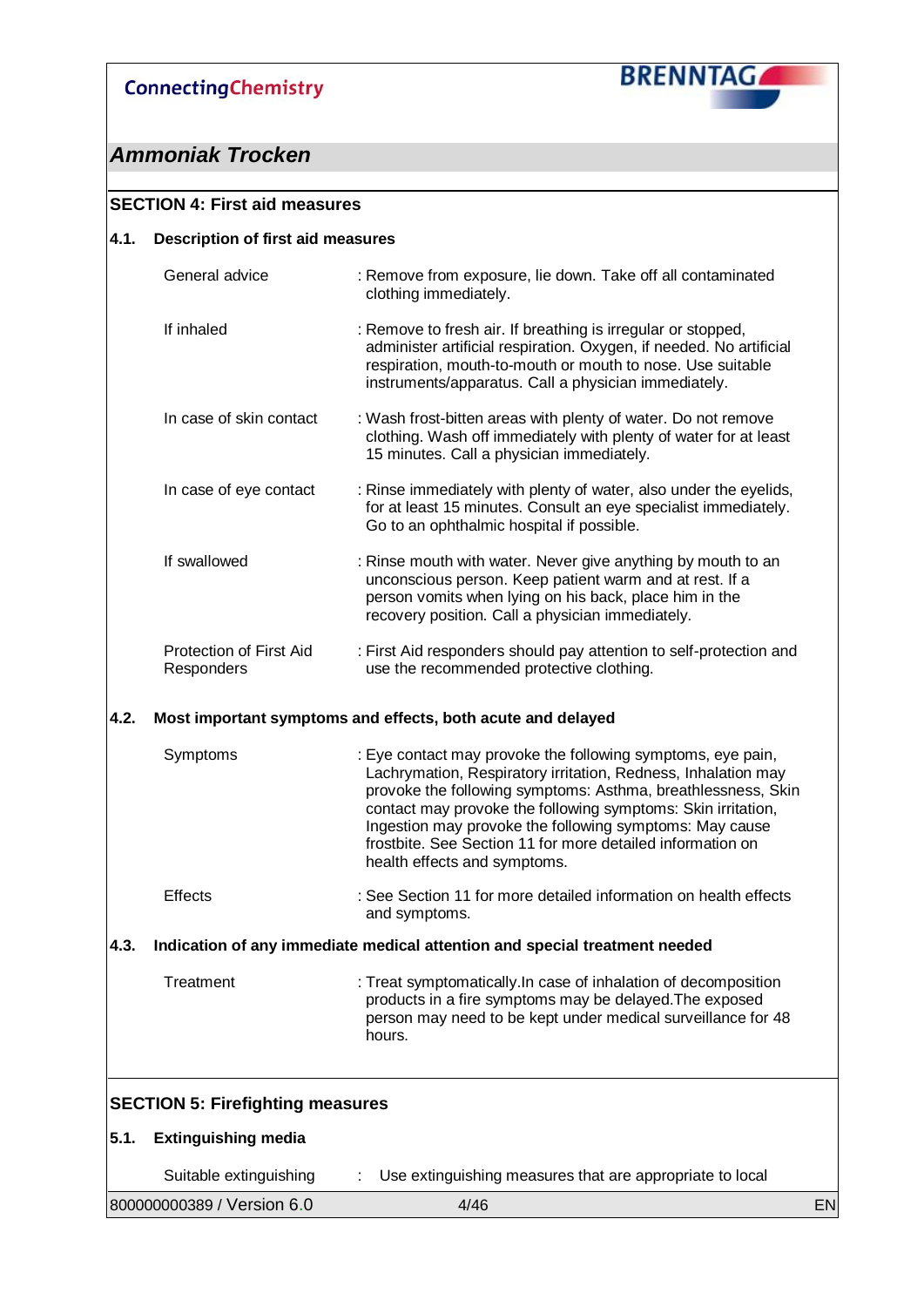

|      | media                                                                       | circumstances and the surrounding environment. Water spray<br>jet, Suppress (knock down) gases/vapours/mists with a water<br>spray jet.                                                                                                                                                                                                                                                                                         |    |
|------|-----------------------------------------------------------------------------|---------------------------------------------------------------------------------------------------------------------------------------------------------------------------------------------------------------------------------------------------------------------------------------------------------------------------------------------------------------------------------------------------------------------------------|----|
|      | Unsuitable extinguishing<br>media                                           | No information available.                                                                                                                                                                                                                                                                                                                                                                                                       |    |
| 5.2. | Special hazards arising from the substance or mixture                       |                                                                                                                                                                                                                                                                                                                                                                                                                                 |    |
|      | Specific hazards during<br>firefighting<br>Hazardous combustion<br>products | Vapours are flammable. Hazardous decomposition products<br>formed under fire conditions.<br>ammonia                                                                                                                                                                                                                                                                                                                             |    |
| 5.3. | <b>Advice for firefighters</b>                                              |                                                                                                                                                                                                                                                                                                                                                                                                                                 |    |
|      | Special protective<br>equipment for firefighters                            | In the event of fire, wear self-contained breathing<br>apparatus. Wear appropriate body protection (full protective<br>suit)                                                                                                                                                                                                                                                                                                    |    |
|      | Specific extinguishing<br>methods                                           | Control smoke with water spray.                                                                                                                                                                                                                                                                                                                                                                                                 |    |
|      | Further advice                                                              | Collect contaminated fire extinguishing water separately. This<br>must not be discharged into drains. Fire residues and<br>contaminated fire extinguishing water must be disposed of in<br>accordance with local regulations. Cool closed containers<br>exposed to fire with water spray. Heating will cause a pressure<br>rise - with risk of bursting.                                                                        |    |
|      | <b>SECTION 6: Accidental release measures</b>                               |                                                                                                                                                                                                                                                                                                                                                                                                                                 |    |
| 6.1. |                                                                             | Personal precautions, protective equipment and emergency procedures                                                                                                                                                                                                                                                                                                                                                             |    |
|      | Personal precautions                                                        | Keep away from heat and sources of ignition. Use personal<br>protective equipment. Wear respiratory protection. Keep<br>people away from and upwind of spill/leak. Bottles or<br>containers, place them so that the vanishing point remains<br>high, avoiding going out liquid ammonia. Possible need to<br>alert the neighbourhood. Provide adequate ventilation. Avoid<br>contact with skin and eyes. Do not breathe vapours. |    |
| 6.2. | <b>Environmental precautions</b>                                            |                                                                                                                                                                                                                                                                                                                                                                                                                                 |    |
|      | Environmental<br>precautions                                                | : Do not flush into surface water or sanitary sewer system.<br>Avoid subsoil penetration. If the product contaminates rivers<br>and lakes or drains inform respective authorities. If material<br>reaches soil inform authorities responsible for such cases.                                                                                                                                                                   |    |
| 6.3. | Methods and materials for containment and cleaning up                       |                                                                                                                                                                                                                                                                                                                                                                                                                                 |    |
|      | Methods and materials for<br>containment and cleaning<br>up                 | Suppress (knock down) gases/vapours/mists with a water<br>spray jet. Dilute with plenty of water.                                                                                                                                                                                                                                                                                                                               |    |
|      | Further information                                                         | : Treat recovered material as described in the section "Disposal<br>considerations". Vapours may form explosive mixtures with                                                                                                                                                                                                                                                                                                   |    |
|      | 800000000389 / Version 6.0                                                  | 5/46                                                                                                                                                                                                                                                                                                                                                                                                                            | EN |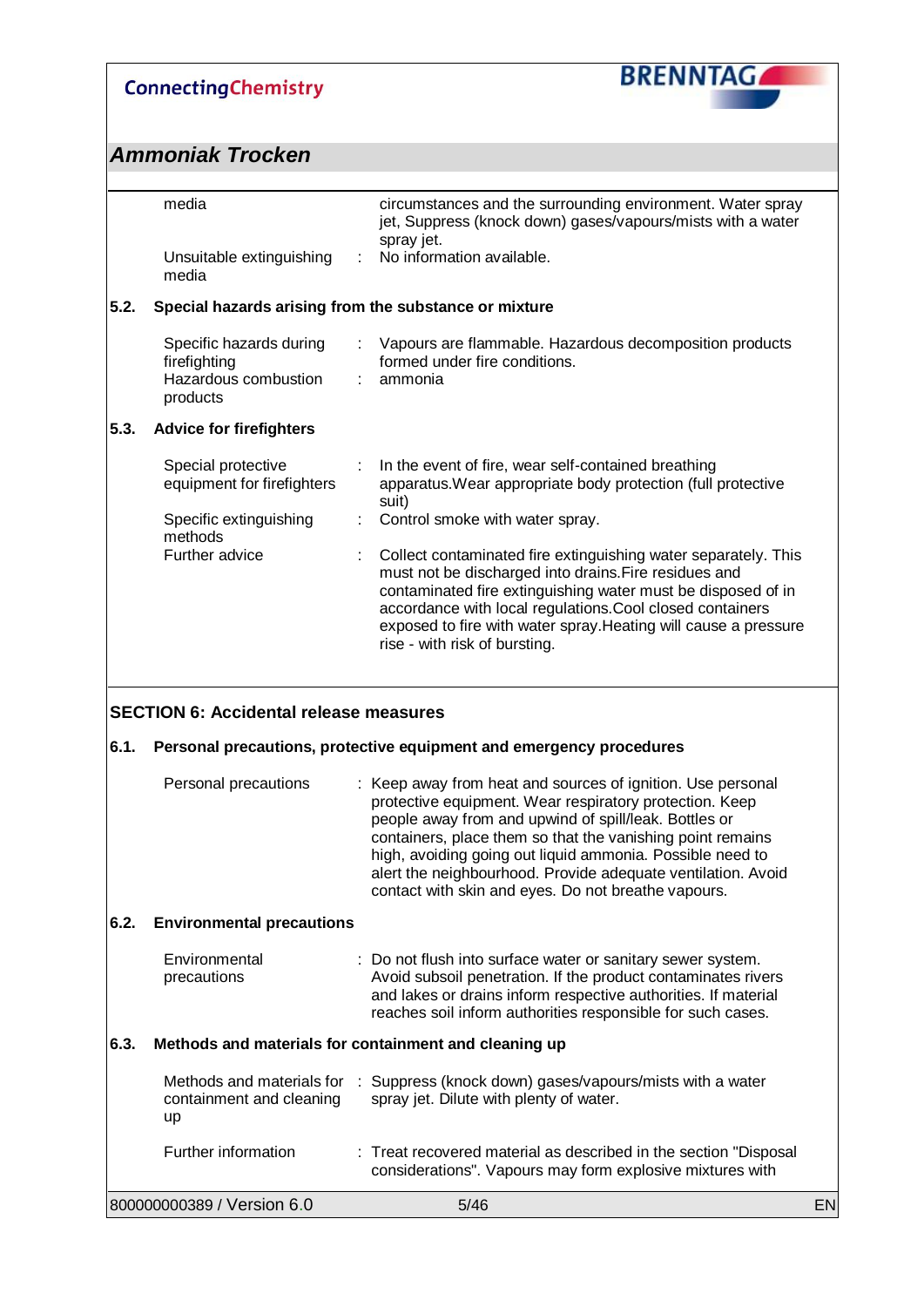**BRENNTAG** 

### *Ammoniak Trocken*

air.

#### **6.4. Reference to other sections**

See Section 1 for emergency contact information. See Section 8 for information on personal protective equipment. See Section 13 for waste treatment information.

#### **SECTION 7: Handling and storage**

#### **7.1. Precautions for safe handling**

| Advice on safe handling | : Keep container tightly closed. Use personal protective<br>equipment. Handle product only in closed system or provide<br>appropriate exhaust ventilation at machinery. Avoid contact with<br>skin, eyes and clothing. Do not breathe vapours or spray mist.<br>Use respirator with appropriate filter if vapours or aerosol are<br>released. Emergency eye wash fountains and emergency<br>showers should be available in the immediate vicinity. |
|-------------------------|----------------------------------------------------------------------------------------------------------------------------------------------------------------------------------------------------------------------------------------------------------------------------------------------------------------------------------------------------------------------------------------------------------------------------------------------------|
| Hygiene measures        | : Keep away from food, drink and animal feedingstuffs. Smoking,<br>eating and drinking should be prohibited in the application area.<br>Wash hands before breaks and at the end of workday. Take off                                                                                                                                                                                                                                               |

all contaminated clothing immediately. Keep working clothes

#### **7.2. Conditions for safe storage, including any incompatibilities**

separately.

|      | Requirements for storage<br>areas and containers   | : Store in original container. Keep locked up or in an area<br>accessible only to qualified or authorised persons.                                                                                            |
|------|----------------------------------------------------|---------------------------------------------------------------------------------------------------------------------------------------------------------------------------------------------------------------|
|      | Advice on protection<br>against fire and explosion | : Keep away from sources of ignition - No smoking. Vapours may<br>form explosive mixture with air.                                                                                                            |
|      | Further information on<br>storage conditions       | : Keep tightly closed in a dry and cool place. Keep in a well-<br>ventilated place. Keep away from direct sunlight.                                                                                           |
|      | Advice on common<br>storage                        | : Keep away from food, drink and animal feedingstuffs. Do not<br>store together with acids and ammonium salts. Incompatible<br>with: Oxidizing and spontaneously flammable products<br>Oxidizing agents Acids |
|      | German storage class                               | : 2A Gases                                                                                                                                                                                                    |
| 7.3. | Specific end use(s)                                |                                                                                                                                                                                                               |
|      | Specific use(s)                                    | : Identified use: See table in front of appendix for a complete<br>overview of identified uses.                                                                                                               |

#### **SECTION 8: Exposure controls/personal protection**

#### **8.1. Control parameters**

| 800000000389 / Version 6.0 | 6/46 |  |
|----------------------------|------|--|
|                            |      |  |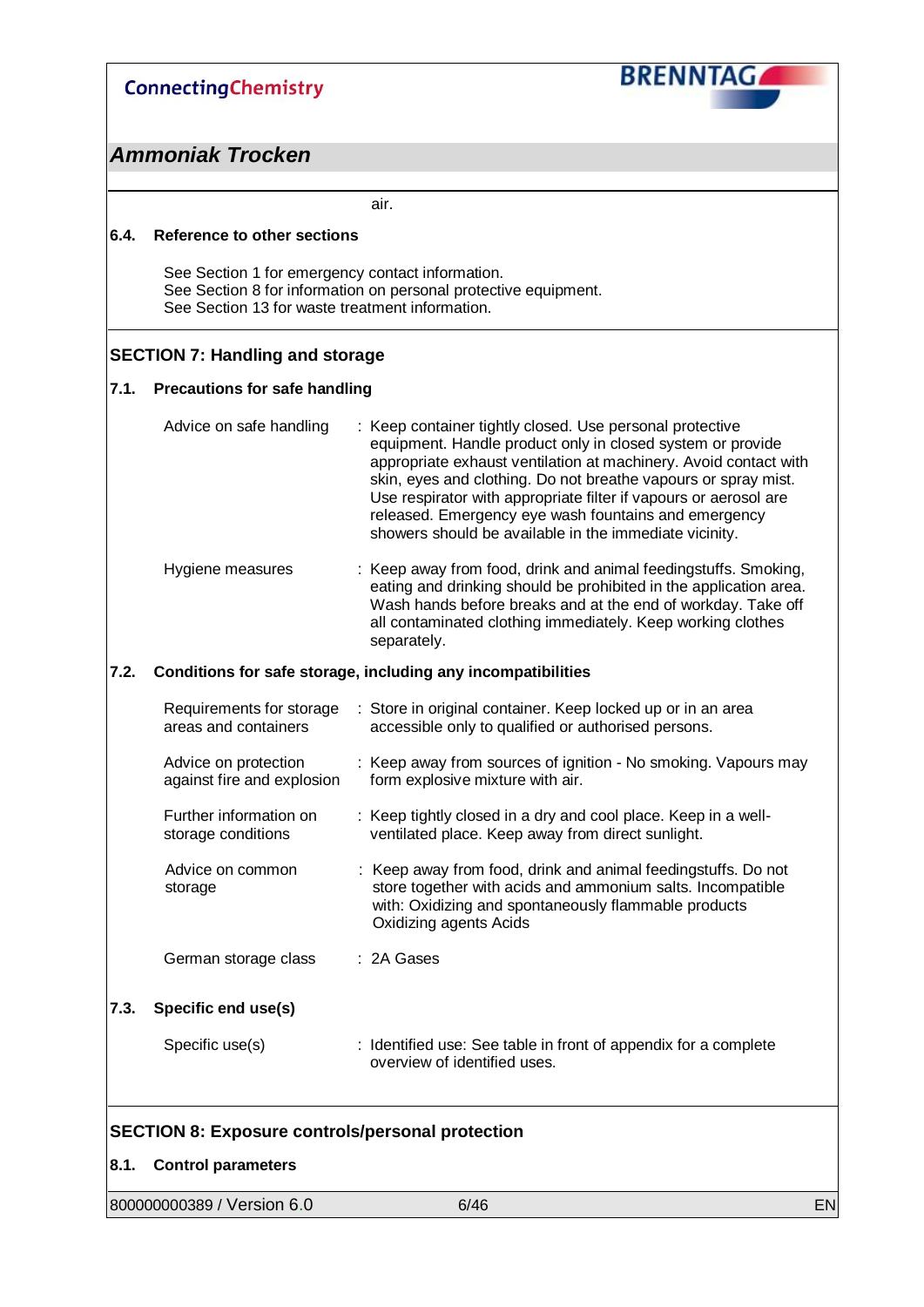

### *Ammoniak Trocken*

| <b>Component:</b>                                                  | ammonia, anhydrous                              |    | CAS-No. 7664-41-7 |
|--------------------------------------------------------------------|-------------------------------------------------|----|-------------------|
| Derived No Effect Level (DNEL)/Derived Minimal Effect Level (DMEL) |                                                 |    |                   |
| <b>DNEL</b><br>Workers, Acute - systemic effects, Skin contact     |                                                 | ÷. | 6,8 mg/kg bw/day  |
| <b>DNEL</b><br>Workers, Long-term - systemic effects, Skin contact |                                                 | ÷  | 6,8 mg/kg bw/day  |
| <b>DNEL</b><br>Workers, Acute - systemic effects, Inhalation       |                                                 |    | 47,6 mg/m3        |
| <b>DNEL</b><br>Workers, Acute - local effects, Inhalation          |                                                 |    | 36 mg/m3          |
| <b>DNEL</b><br>Workers, Long-term - systemic effects, Inhalation   |                                                 |    | 47,6 mg/m3        |
| <b>DNEL</b><br>Workers, Long-term - local effects, Inhalation      |                                                 | ÷. | 14 mg/m3          |
|                                                                    | <b>Predicted No Effect Concentration (PNEC)</b> |    |                   |
| Fresh water                                                        |                                                 |    | $0,001$ mg/l      |
| Marine water                                                       |                                                 |    | $0,001$ mg/l      |
| Intermittent releases                                              |                                                 |    | 0,089 mg/l        |
|                                                                    | <b>Other Occupational Exposure Limit Values</b> |    |                   |
|                                                                    |                                                 |    |                   |

2009/161/EU, 2017/164/EU, as amended, Time Weighted Average (TWA): 20 ppm, 14 mg/m3 Indicative

EU. Indicative Exposure Limit Values in Directives 91/322/EEC, 2000/39/EC, 2006/15/EC, 2009/161/EU, 2017/164/EU, as amended, Short Term Exposure Limit (STEL): 50 ppm, 36 mg/m3 Indicative

Germany. TRGS 900, Occupational Exposure Limits (AGW), as amended, Exposure limit(s): 20 ppm, 14 mg/m3, (2) If the AGW and BGW values are complied with, there should be no risk of reproductive damage (see Number 2.7).

**8.2. Exposure controls**

800000000389 / Version 6.0 7/46 EN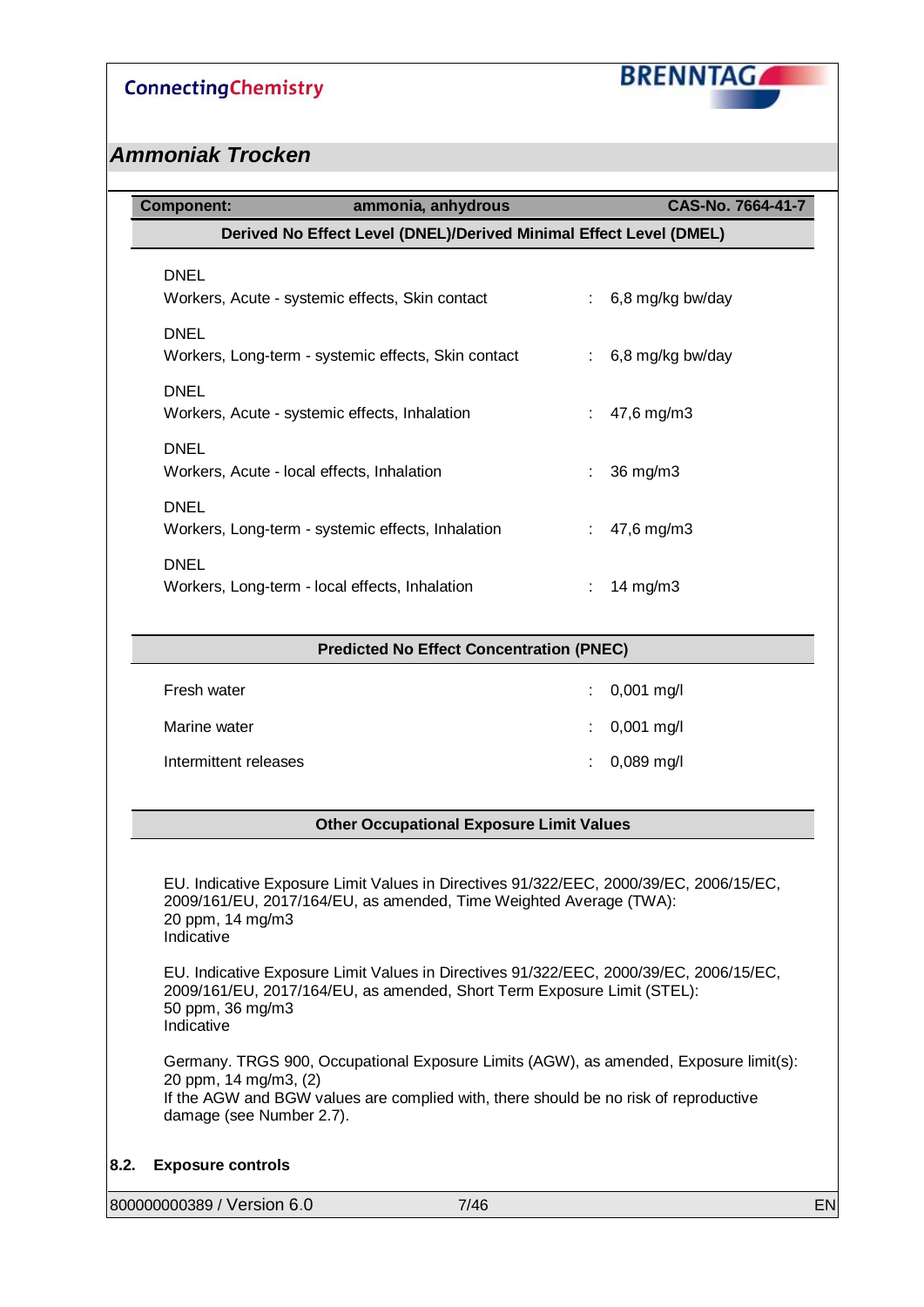

| Appropriate engineering controls       |                                                                                                                                                                                                                                                                                                          |    |
|----------------------------------------|----------------------------------------------------------------------------------------------------------------------------------------------------------------------------------------------------------------------------------------------------------------------------------------------------------|----|
|                                        | Refer to protective measures listed in sections 7 and 8.                                                                                                                                                                                                                                                 |    |
| Personal protective equipment          |                                                                                                                                                                                                                                                                                                          |    |
| <b>Respiratory protection</b>          |                                                                                                                                                                                                                                                                                                          |    |
| Advice                                 | Required, if exposure limit is exceeded (e.g. OEL).<br>In case of brief exposure or low pollution use breathing filter<br>apparatus.<br>Respiratory protection complying with EN 141.<br>Recommended Filter type:K<br>In case of intensive or longer exposure use self-contained<br>breathing apparatus. |    |
| <b>Hand protection</b>                 |                                                                                                                                                                                                                                                                                                          |    |
| Advice                                 | The glove material has to be impermeable and resistant to the<br>product / the substance / the preparation.<br>Protective gloves should be replaced at first signs of wear.<br>Heat insulating gloves<br>The following materials are suitable:<br>Viton $(R)$                                            |    |
| Eye protection                         |                                                                                                                                                                                                                                                                                                          |    |
| Advice                                 | Tightly fitting safety goggles<br>Face-shield                                                                                                                                                                                                                                                            |    |
| Skin and body protection               |                                                                                                                                                                                                                                                                                                          |    |
| Advice                                 | ÷<br>Impervious clothing<br>Chemical resistant apron                                                                                                                                                                                                                                                     |    |
| <b>Environmental exposure controls</b> |                                                                                                                                                                                                                                                                                                          |    |
| General advice                         | ÷.<br>Do not flush into surface water or sanitary sewer system.<br>Avoid subsoil penetration.<br>If the product contaminates rivers and lakes or drains inform<br>respective authorities.<br>If material reaches soil inform authorities responsible for such<br>cases.                                  |    |
|                                        | <b>SECTION 9: Physical and chemical properties</b>                                                                                                                                                                                                                                                       |    |
|                                        | Information on basic physical and chemical properties                                                                                                                                                                                                                                                    |    |
| Form                                   | compressed liquefied gas                                                                                                                                                                                                                                                                                 |    |
| Colour                                 | colourless                                                                                                                                                                                                                                                                                               |    |
| Odour                                  | stinging                                                                                                                                                                                                                                                                                                 |    |
| 800000000389 / Version 6.0             | 8/46                                                                                                                                                                                                                                                                                                     | EN |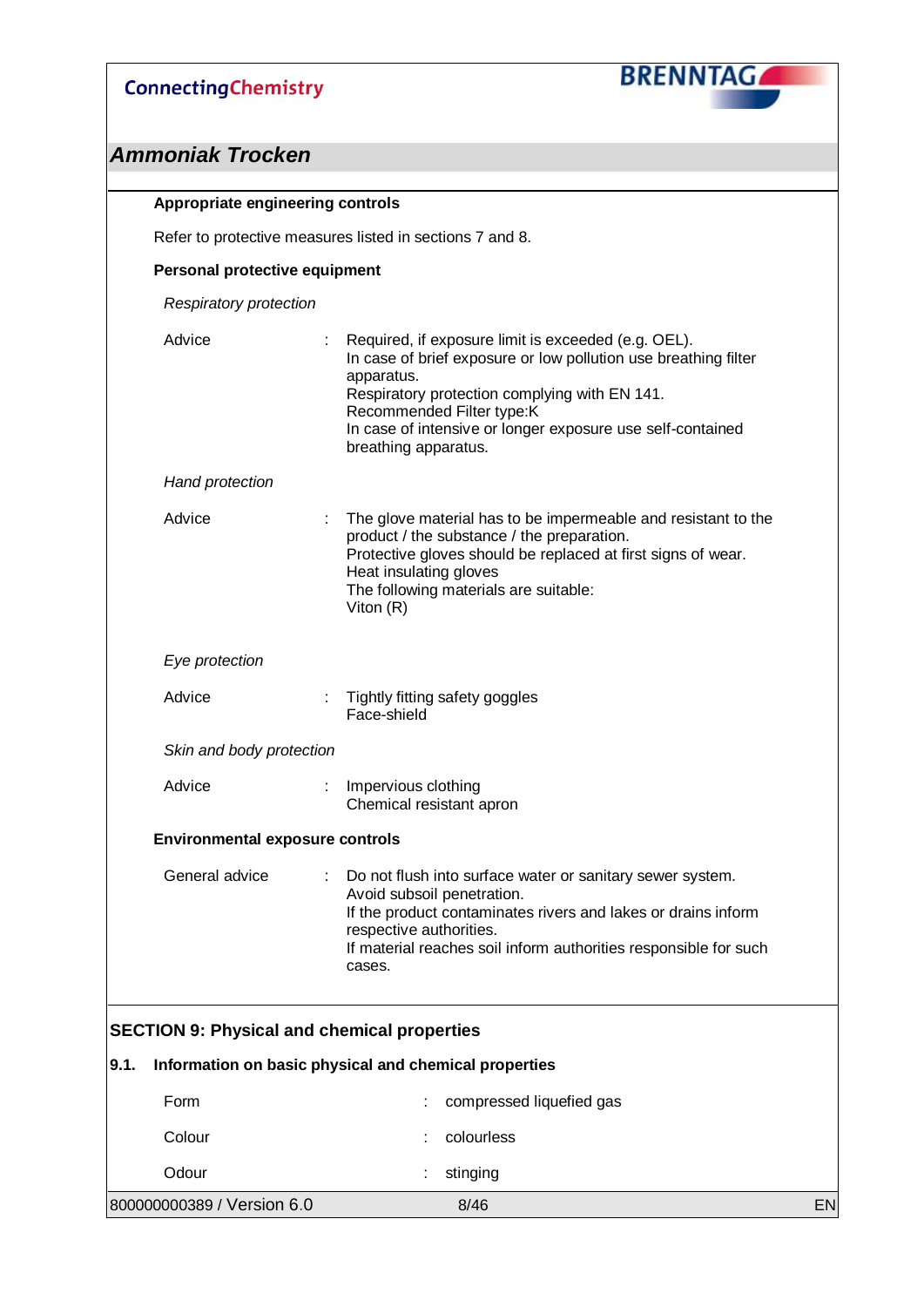

|      | 800000000389 / Version 6.0                  |    | 9/46                                                  | EN |
|------|---------------------------------------------|----|-------------------------------------------------------|----|
|      | Advice                                      |    | : Stable under recommended storage conditions.        |    |
|      | 10.2. Chemical stability                    |    |                                                       |    |
|      | Advice                                      |    | : No decomposition if stored and applied as directed. |    |
|      | 10.1. Reactivity                            |    |                                                       |    |
|      | <b>SECTION 10: Stability and reactivity</b> |    |                                                       |    |
|      | Molecular weight                            | ÷  | 17,03 g/mol                                           |    |
| 9.2. | <b>Other information</b>                    |    |                                                       |    |
|      |                                             |    |                                                       |    |
|      | Oxidizing properties                        | ÷  | air/vapour mixtures is possible.<br>not oxidising     |    |
|      | Explosivity                                 | t  | Product is not explosive. Formation of explosive      |    |
|      | Viscosity, dynamic                          |    | 0,22 mPa.s                                            |    |
|      | Thermal decomposition                       | ÷  | no data available                                     |    |
|      | Auto-ignition temperature                   | ÷. | 651 °C (DIN 51794)                                    |    |
|      | Partition coefficient: n-octanol/water :    |    | no data available                                     |    |
|      | Water solubility                            | t  | 510 - 531 g/l (20 °C)                                 |    |
|      | Density                                     | t  | 0,682 g/cm3 (-33,4 °C)                                |    |
|      | Relative vapour density                     | ÷  | 0,682 (-33,4 $^{\circ}$ C)                            |    |
|      | Vapour pressure                             | ÷  | 8611 hPa (20 °C)                                      |    |
|      | Lower explosion limit                       | ÷  | 15 %(V)                                               |    |
|      | Upper explosion limit                       | ÷  | 27 %(V)                                               |    |
|      | Flammability (solid, gas)                   | ÷  | gas, flammable                                        |    |
|      | Evaporation rate                            |    | not determined                                        |    |
|      | Flash point                                 | ÷  | not determined                                        |    |
|      | Boiling point/boiling range                 | ÷  | $-33 °C$                                              |    |
|      | Melting point/range                         |    | -78 °C                                                |    |
|      | pH                                          |    | Not applicable                                        |    |
|      | <b>Odour Threshold</b>                      |    | 5 ppm                                                 |    |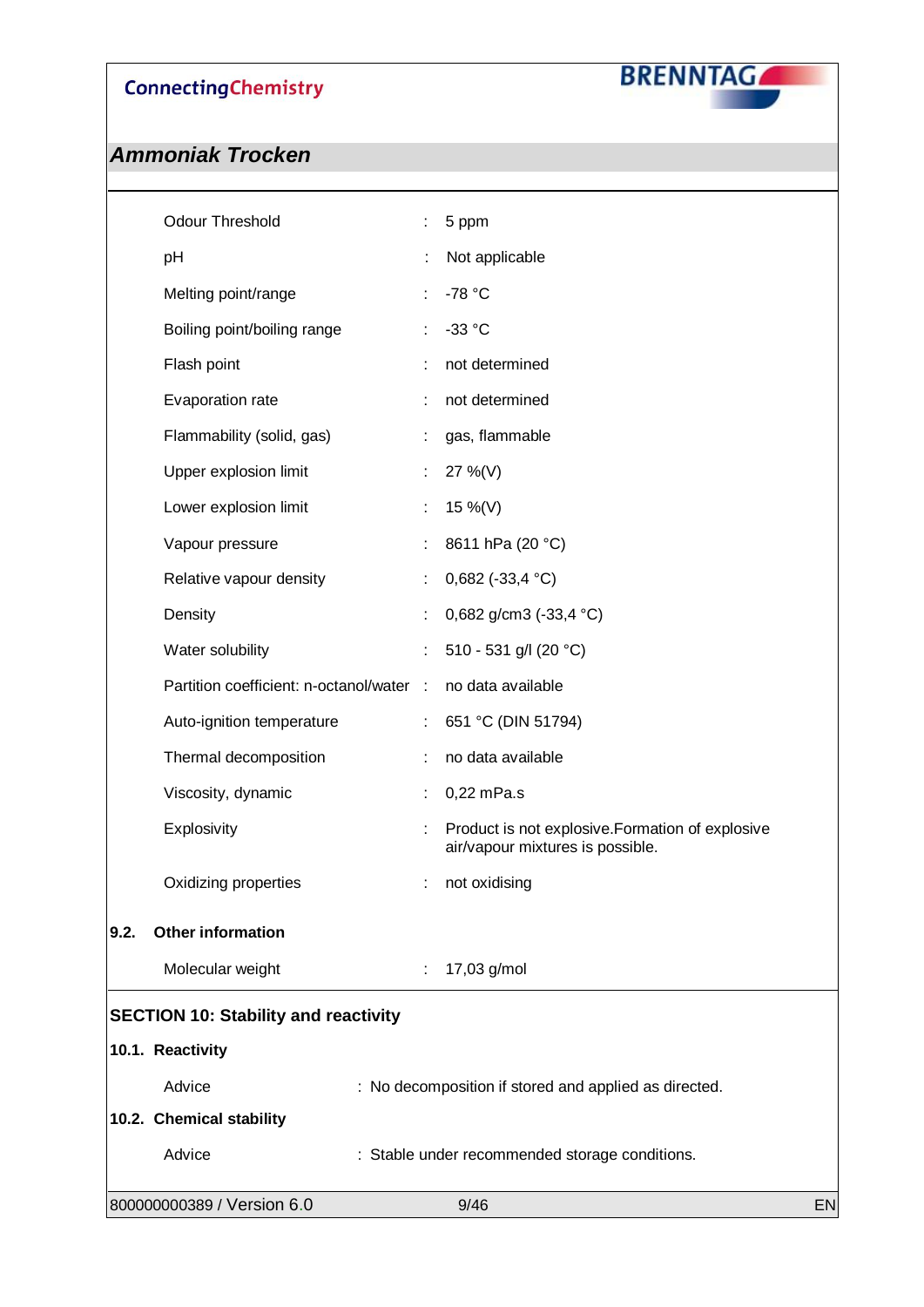

## *Ammoniak Trocken*

| 10.3. Possibility of hazardous reactions |                                                                                                              |  |
|------------------------------------------|--------------------------------------------------------------------------------------------------------------|--|
| Hazardous reactions                      | : Incompatible with oxidizing agents. Exothermic reaction with<br>strong acids. Reacts violently with water. |  |
| 10.4. Conditions to avoid                |                                                                                                              |  |
| Conditions to avoid                      | : Heat, flames and sparks. Exposure to sunlight.                                                             |  |
| 10.5. Incompatible materials             |                                                                                                              |  |
| Materials to avoid                       | : Ammonium salts, Oxidizing agents, Acids, sodium hypochlorite,<br>Halogens, Galvanised metals               |  |
| 10.6. Hazardous decomposition products   |                                                                                                              |  |
| products                                 | Hazardous decomposition : Under fire conditions: Nitrogen oxides (NOx)                                       |  |
|                                          |                                                                                                              |  |

### **SECTION 11: Toxicological information**

### **11.1. Information on toxicological effects**

| ammonia, anhydrous                                        | CAS-No. 7664-41-7 |
|-----------------------------------------------------------|-------------------|
| <b>Acute toxicity</b>                                     |                   |
| Oral                                                      |                   |
| 350 mg/kg (Rat, male) (OECD Test Guideline 401)<br>÷      |                   |
| <b>Inhalation</b>                                         |                   |
| 9,85 mg/l (Rat; 1 h; vapour)                              |                   |
| 7,939 mg/l (Rat; 1 h; vapour)                             |                   |
| <b>Dermal</b>                                             |                   |
| no data available                                         |                   |
| <b>Irritation</b>                                         |                   |
| <b>Skin</b>                                               |                   |
| corrosive effects (Rabbit) (OECD Test Guideline 404)<br>÷ |                   |
| <b>Eyes</b>                                               |                   |
| Causes serious eye damage. (Rabbit)                       |                   |
| 10/46                                                     |                   |
|                                                           |                   |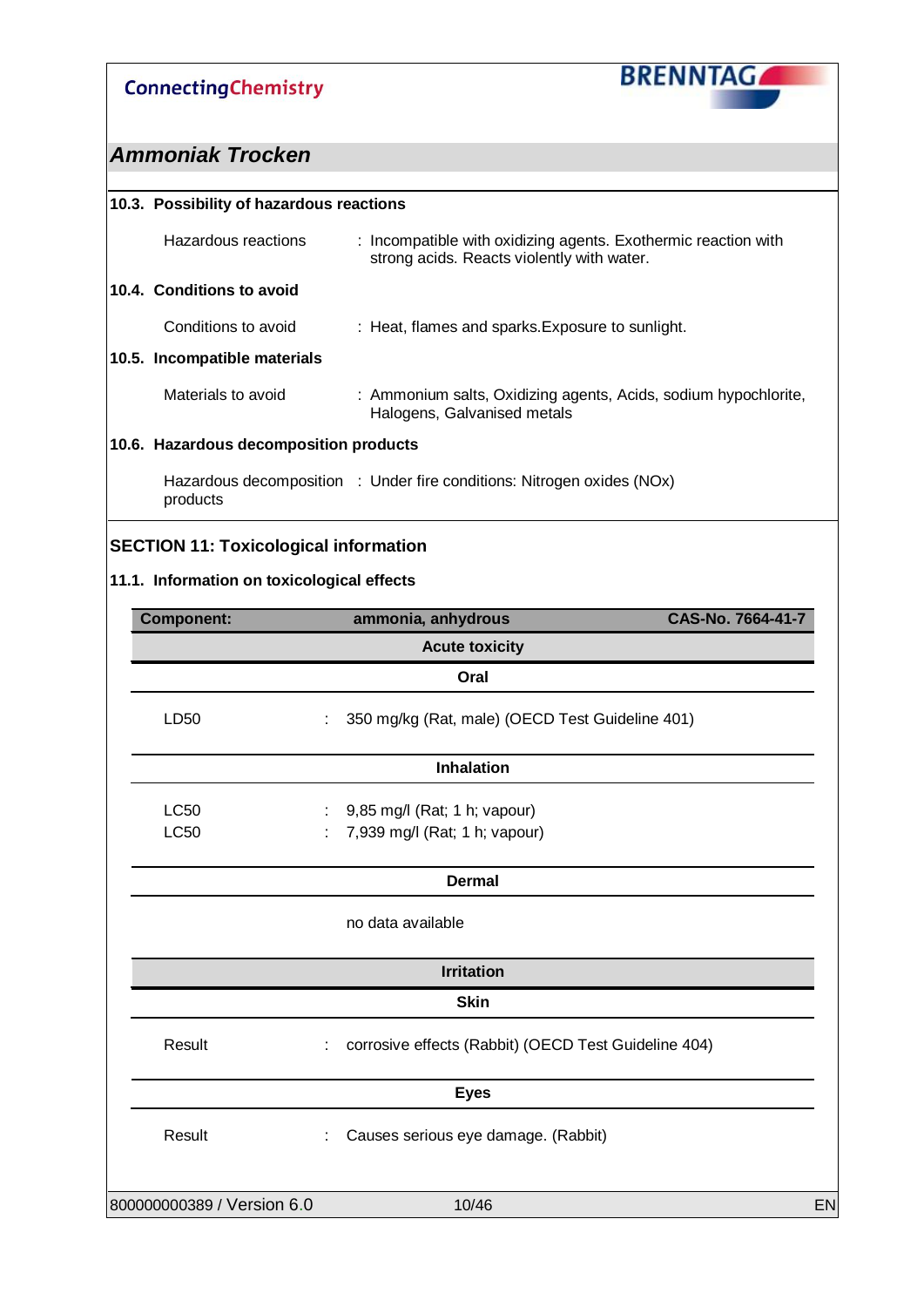

| not sensitizing<br>not sensitizing<br><b>CMR</b> effects<br>Carcinogenicity<br>67 mg/kg bw/day<br>(negative, Rat)(Oral)(OECD Test Guideline 453)<br><b>CMR Properties</b>                                                                                                         |
|-----------------------------------------------------------------------------------------------------------------------------------------------------------------------------------------------------------------------------------------------------------------------------------|
|                                                                                                                                                                                                                                                                                   |
|                                                                                                                                                                                                                                                                                   |
|                                                                                                                                                                                                                                                                                   |
|                                                                                                                                                                                                                                                                                   |
|                                                                                                                                                                                                                                                                                   |
| Animal testing did not show any carcinogenic effects.<br>In vitro tests did not show mutagenic effects<br>In vivo tests did not show mutagenic effects<br>Animal testing did not show any effects on foetal development.<br>Animal testing did not show any effects on fertility. |
| <b>Genotoxicity in vitro</b>                                                                                                                                                                                                                                                      |
| negative (Bacterial Reverse Mutation Test; Salmonella<br>typhimurium; with and without metabolic activation) (OECD Test<br>Guideline 471)<br>negative (Bacterial Reverse Mutation Test; Escherichia coli; with<br>and without metabolic activation) (OECD Test Guideline 471)     |
| Genotoxicity in vivo                                                                                                                                                                                                                                                              |
| negative (Micronucleus test; Mouse, male) (intraperitoneal; )<br>(OECD Test Guideline 474)                                                                                                                                                                                        |
| <b>Teratogenicity</b>                                                                                                                                                                                                                                                             |
| (Rabbit)(Oral; 100 mg/kg bw/day; 28 d)(OECD Test Guideline<br>(Pig)(Inhalation; 25 mg/m <sup>3</sup> ; 6 Weeks)negative                                                                                                                                                           |
| <b>Reproductive toxicity</b>                                                                                                                                                                                                                                                      |
| (Rat)(Oral; 408 mg/kg bw/day; 28 d)Animal testing did not show<br>any effects on fertility.                                                                                                                                                                                       |
| <b>Specific Target Organ Toxicity</b>                                                                                                                                                                                                                                             |
| <b>Single exposure</b>                                                                                                                                                                                                                                                            |
| 11/46                                                                                                                                                                                                                                                                             |
|                                                                                                                                                                                                                                                                                   |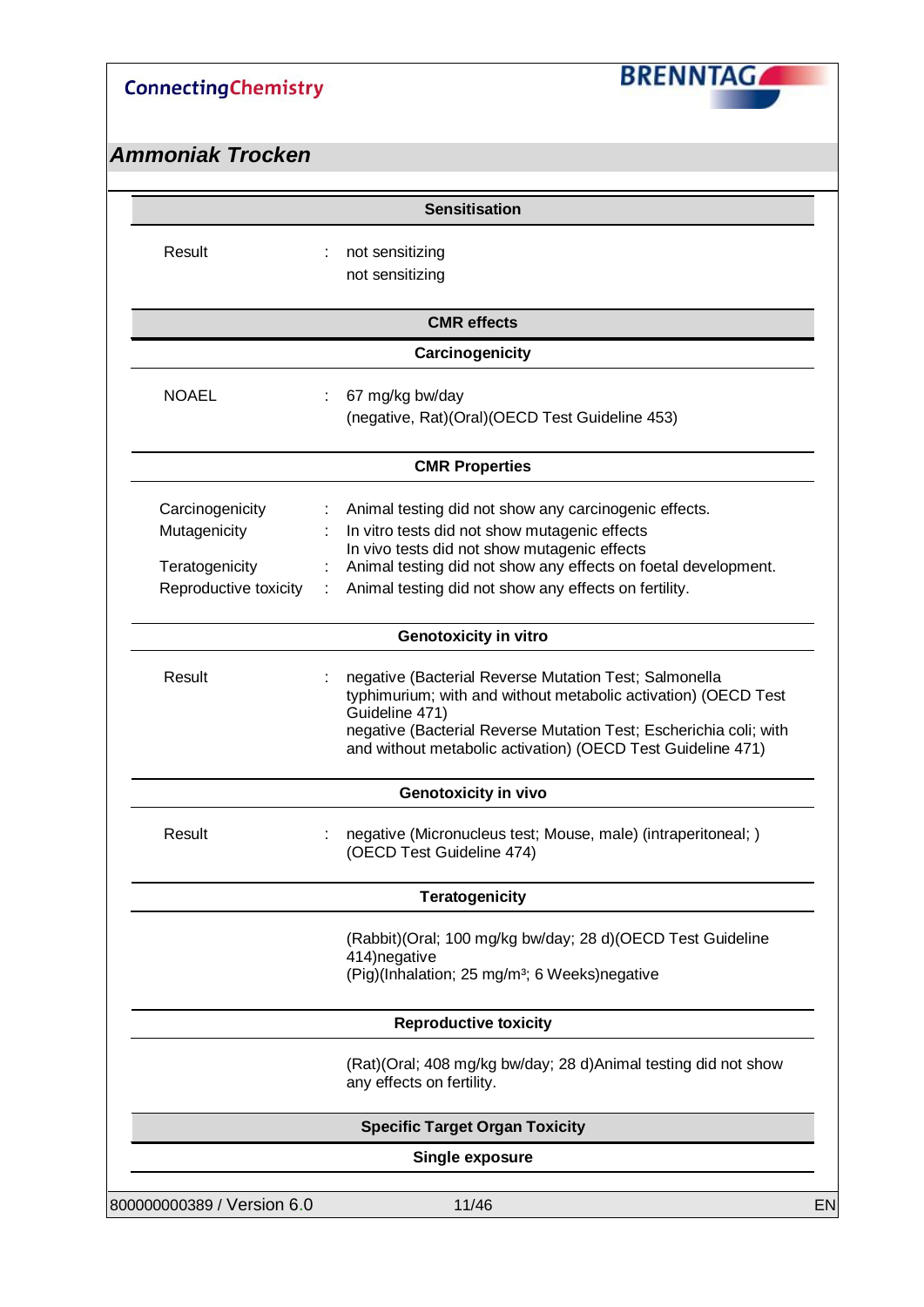| <b>ConnectingChemistry</b>                |                                                     | <b>BRENNTAGA</b>                                                       |  |
|-------------------------------------------|-----------------------------------------------------|------------------------------------------------------------------------|--|
| <b>Ammoniak Trocken</b>                   |                                                     |                                                                        |  |
| Remarks                                   | no data available                                   |                                                                        |  |
|                                           | <b>Repeated exposure</b>                            |                                                                        |  |
| Remarks                                   | no data available<br>÷.                             |                                                                        |  |
|                                           | <b>Other toxic properties</b>                       |                                                                        |  |
|                                           | <b>Aspiration hazard</b>                            |                                                                        |  |
|                                           | No aspiration toxicity classification,              |                                                                        |  |
| <b>SECTION 12: Ecological information</b> |                                                     |                                                                        |  |
| 12.1. Toxicity                            |                                                     |                                                                        |  |
|                                           |                                                     |                                                                        |  |
| <b>Component:</b>                         | ammonia, anhydrous                                  | CAS-No. 7664-41-7                                                      |  |
|                                           | <b>Acute toxicity</b>                               |                                                                        |  |
|                                           | Fish                                                |                                                                        |  |
| <b>LC50</b>                               | 0,89 mg/l (fish; 96 h) Fresh water                  |                                                                        |  |
|                                           |                                                     |                                                                        |  |
|                                           | Toxicity to daphnia and other aquatic invertebrates |                                                                        |  |
| <b>LC50</b>                               | ÷                                                   | 101 mg/l (Daphnia magna; 48 h) (static test; ASTM E 729-80)            |  |
|                                           |                                                     |                                                                        |  |
|                                           | algae                                               |                                                                        |  |
|                                           |                                                     |                                                                        |  |
| <b>EC50</b>                               | ÷<br>No guideline followed) Fresh water             | 2700 mg/l (Chlorella vulgaris (Fresh water algae); 18 d) (static test; |  |
|                                           |                                                     |                                                                        |  |
|                                           | <b>Chronic toxicity</b>                             |                                                                        |  |
|                                           | Fish                                                |                                                                        |  |
| <b>NOEC</b>                               | ÷<br>Test Guideline 215) Fresh water                | < 0,048 mg/l (Ictalurus punctatus (channel catfish); 31 d) (OECD       |  |
|                                           | <b>Aquatic invertebrates</b>                        |                                                                        |  |
|                                           |                                                     |                                                                        |  |
| 800000000389 / Version 6.0                | 12/46                                               |                                                                        |  |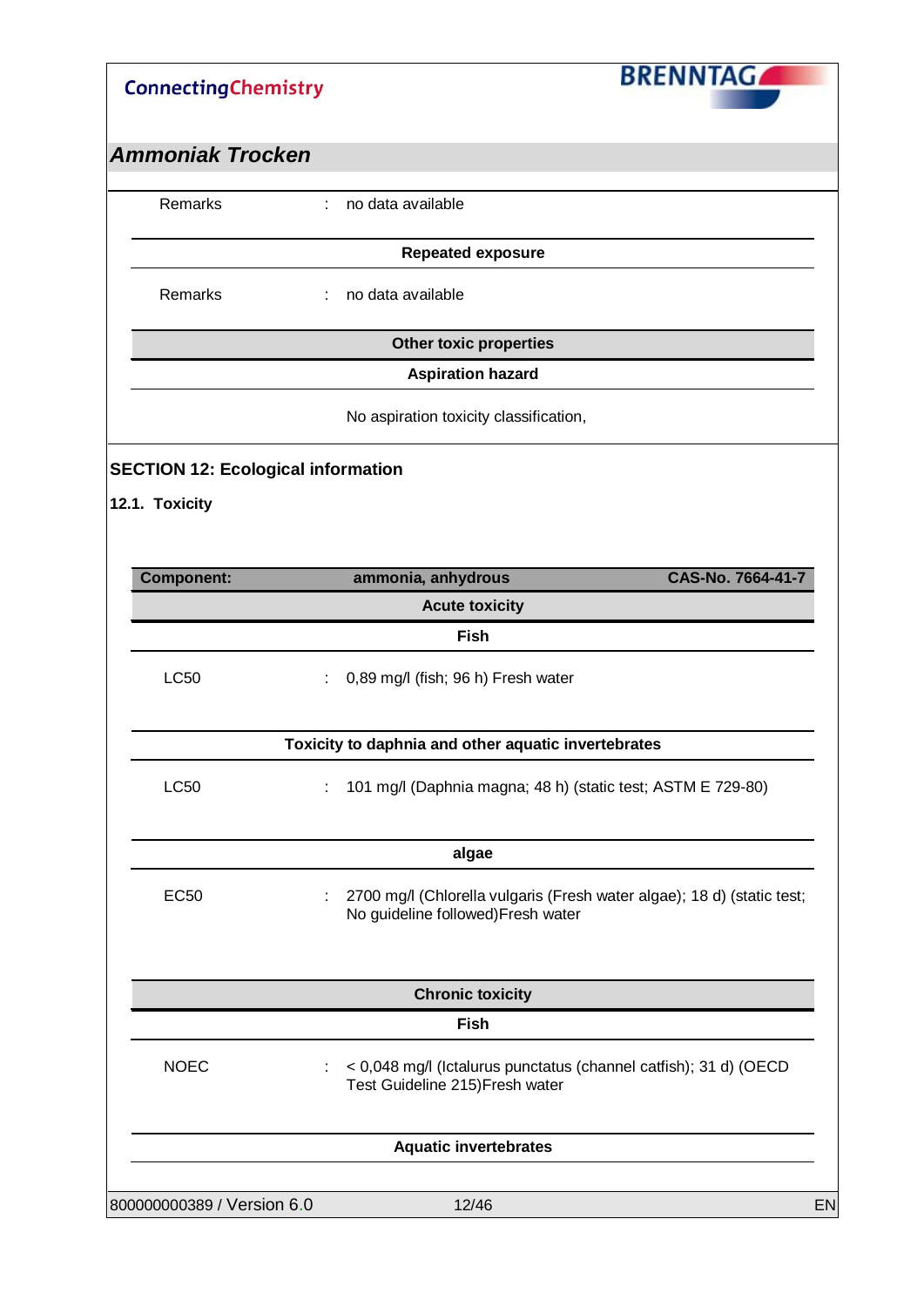| <b>ConnectingChemistry</b>               |                                                                                                                                | <b>BRENNTAG</b>   |
|------------------------------------------|--------------------------------------------------------------------------------------------------------------------------------|-------------------|
| <b>Ammoniak Trocken</b>                  |                                                                                                                                |                   |
| <b>NOEC</b>                              | 0,79 mg/l (Daphnia magna (Water flea); 96 h) (flow-through test;<br>End point: mortality; OPPTS 850.1300)Read-across (Analogy) |                   |
| 12.2. Persistence and degradability      |                                                                                                                                |                   |
| <b>Component:</b>                        | ammonia, anhydrous                                                                                                             | CAS-No. 7664-41-7 |
|                                          | <b>Persistence and degradability</b>                                                                                           |                   |
|                                          | <b>Persistence</b>                                                                                                             |                   |
| Result                                   | The product can be degraded by abiotic (e.g. chemical or<br>photolytic) processes.                                             |                   |
|                                          | <b>Biodegradability</b>                                                                                                        |                   |
| Result                                   | The methods for determining the biological degradability are not<br>applicable to inorganic substances.                        |                   |
| 12.3. Bioaccumulative potential          |                                                                                                                                |                   |
| <b>Component:</b>                        | ammonia, anhydrous                                                                                                             | CAS-No. 7664-41-7 |
|                                          | <b>Bioaccumulation</b>                                                                                                         |                   |
| Result                                   | log Kow 0,23<br>The product has low potential bioaccumulation.                                                                 |                   |
| 12.4. Mobility in soil                   |                                                                                                                                |                   |
| <b>Component:</b>                        | ammonia, anhydrous                                                                                                             | CAS-No. 7664-41-7 |
|                                          | <b>Mobility</b>                                                                                                                |                   |
|                                          | Reacts with water.                                                                                                             |                   |
| 12.5. Results of PBT and vPvB assessment |                                                                                                                                |                   |
| <b>Component:</b>                        | ammonia, anhydrous                                                                                                             | CAS-No. 7664-41-7 |
|                                          | <b>Results of PBT and vPvB assessment</b>                                                                                      |                   |
| Result                                   | The PBT or vPvB criteria of Annex XIII to the REACH Regulation<br>does not apply to inorganic substances.                      |                   |
| 12.6. Other adverse effects              |                                                                                                                                |                   |
| <b>Component:</b>                        | ammonia, anhydrous                                                                                                             | CAS-No. 7664-41-7 |
|                                          | <b>Additional ecological information</b>                                                                                       |                   |
| 800000000389 / Version 6.0               | 13/46                                                                                                                          | EN                |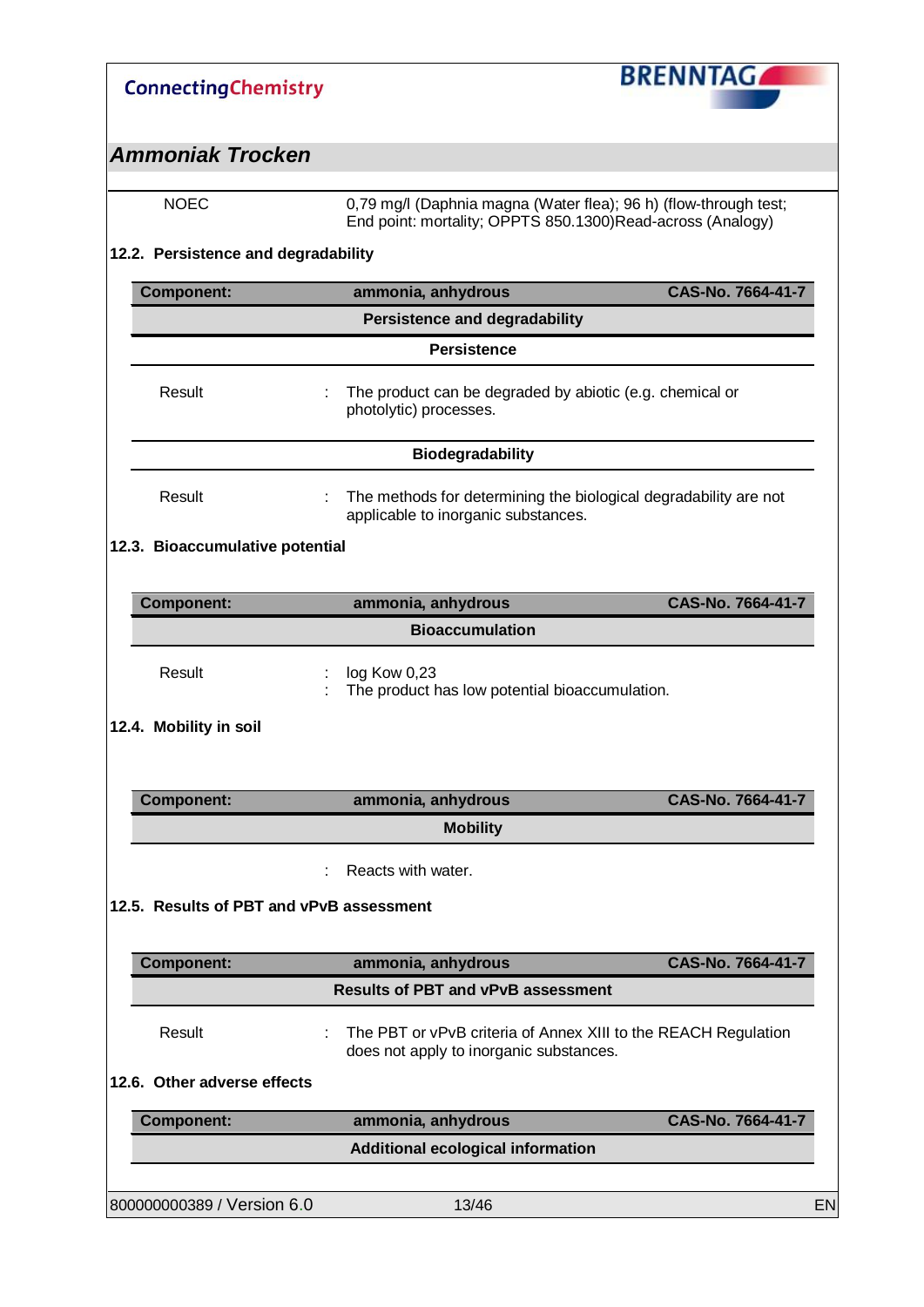| <b>ConnectingChemistry</b> |  |
|----------------------------|--|
|----------------------------|--|



| Result                                                                                                                                                                                                                          |  | Should not be released into the environment.<br>Toxic to aquatic life with long lasting effects.<br>Neutralization is normally necessary before waste water is<br>discharged into water treatment plants.                                                   |    |
|---------------------------------------------------------------------------------------------------------------------------------------------------------------------------------------------------------------------------------|--|-------------------------------------------------------------------------------------------------------------------------------------------------------------------------------------------------------------------------------------------------------------|----|
| <b>SECTION 13: Disposal considerations</b>                                                                                                                                                                                      |  |                                                                                                                                                                                                                                                             |    |
| 13.1. Waste treatment methods                                                                                                                                                                                                   |  |                                                                                                                                                                                                                                                             |    |
| Product                                                                                                                                                                                                                         |  | Solutions with high pH-value must be neutralized before<br>discharge. Disposal together with normal waste is not allowed.<br>Special disposal required according to local regulations. Do<br>not let product enter drains. Contact waste disposal services. |    |
| Contaminated packaging                                                                                                                                                                                                          |  | Empty remaining contents. Empty pressure vessels should be<br>returned to the supplier.                                                                                                                                                                     |    |
| European Waste<br>Catalogue Number                                                                                                                                                                                              |  | No waste code according to the European Waste Catalogue<br>can be assigned for this product, as the intended use dictates<br>the assignment. The waste code is established in consultation<br>with the regional waste disposer.                             |    |
| <b>SECTION 14: Transport information</b><br>14.1. UN number                                                                                                                                                                     |  |                                                                                                                                                                                                                                                             |    |
| 1005                                                                                                                                                                                                                            |  |                                                                                                                                                                                                                                                             |    |
|                                                                                                                                                                                                                                 |  |                                                                                                                                                                                                                                                             |    |
| 14.2. UN proper shipping name                                                                                                                                                                                                   |  |                                                                                                                                                                                                                                                             |    |
| <b>ADR</b><br>: AMMONIA, ANHYDROUS<br><b>RID</b><br>: AMMONIA, ANHYDROUS<br><b>IMDG</b><br>: AMMONIA, ANHYDROUS                                                                                                                 |  |                                                                                                                                                                                                                                                             |    |
| 14.3. Transport hazard class(es)                                                                                                                                                                                                |  |                                                                                                                                                                                                                                                             |    |
| <b>ADR-Class</b><br>(Labels; Classification Code; Hazard<br>identification No; Tunnel restriction code)<br><b>RID-Class</b><br>(Labels; Classification Code; Hazard<br>identification No)<br><b>IMDG-Class</b><br>(Labels; EmS) |  | $\therefore$ 2<br>2.3, 8; 2TC; 268; (C/D)<br>$\therefore$ 2<br>2.3, 8; 2TC; 268<br>$\therefore$ 2.3<br>2.3, 8; F-C, S-U                                                                                                                                     |    |
| 14.4. Packaging group                                                                                                                                                                                                           |  |                                                                                                                                                                                                                                                             |    |
| <b>ADR</b><br><b>RID</b><br><b>IMDG</b>                                                                                                                                                                                         |  |                                                                                                                                                                                                                                                             |    |
| 14.5. Environmental hazards                                                                                                                                                                                                     |  |                                                                                                                                                                                                                                                             |    |
| 800000000389 / Version 6.0                                                                                                                                                                                                      |  | 14/46                                                                                                                                                                                                                                                       | EN |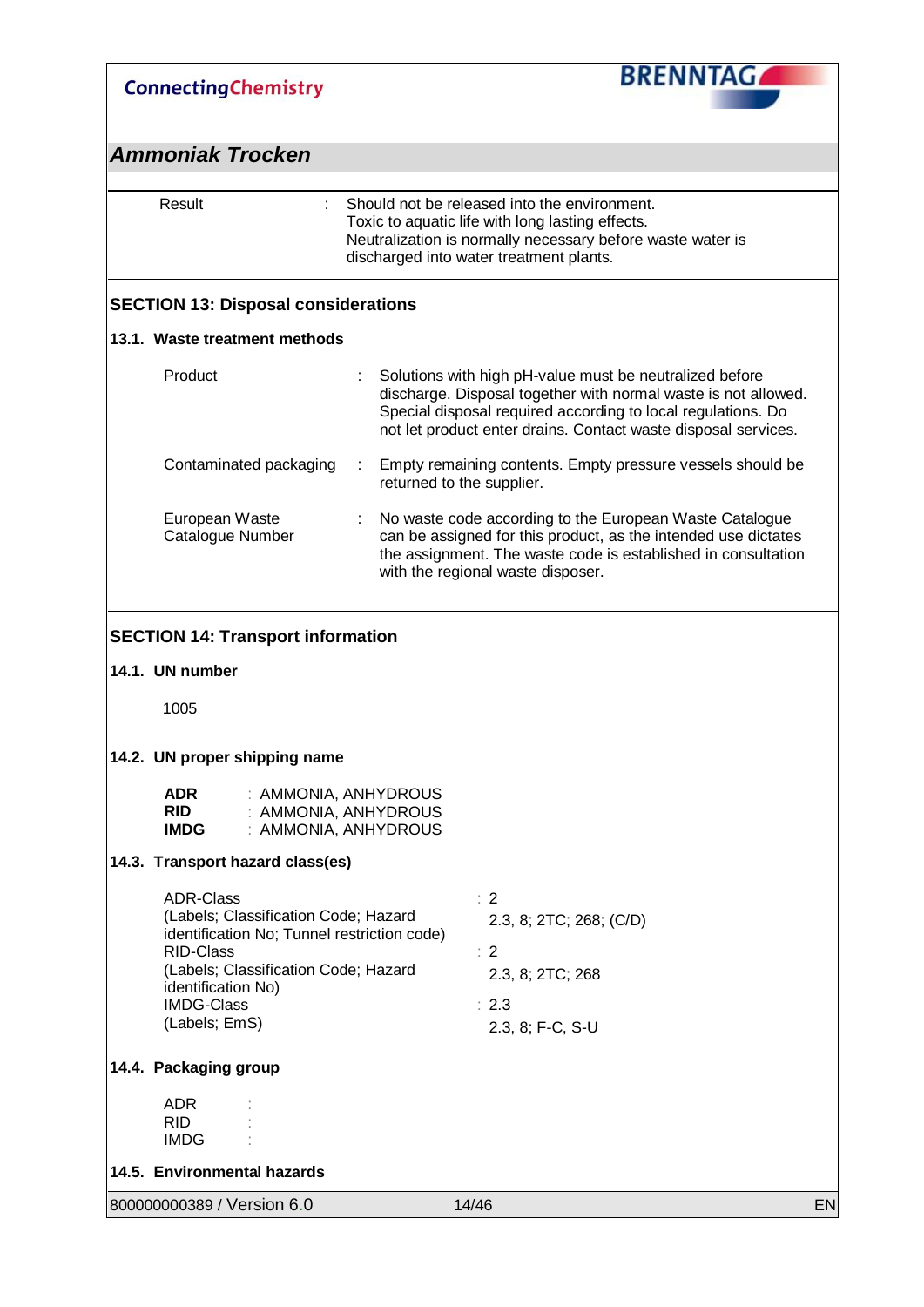| <b>ConnectingChemistry</b>                                                                                                          |                                     | <b>BRENNTAG</b>                                                                                                                                                                                |
|-------------------------------------------------------------------------------------------------------------------------------------|-------------------------------------|------------------------------------------------------------------------------------------------------------------------------------------------------------------------------------------------|
| <b>Ammoniak Trocken</b>                                                                                                             |                                     |                                                                                                                                                                                                |
| Environmentally hazardous according to ADR<br>Environmentally hazardous according to RID<br>Marine Pollutant according to IMDG-Code |                                     | : yes<br>yes<br>: yes                                                                                                                                                                          |
| 14.6. Special precautions for user                                                                                                  |                                     |                                                                                                                                                                                                |
| Not applicable.                                                                                                                     |                                     |                                                                                                                                                                                                |
| 14.7. Transport in bulk according to Annex II of MARPOL 73/78 and the IBC Code                                                      |                                     |                                                                                                                                                                                                |
| <b>IMDG</b><br>: Not applicable.                                                                                                    |                                     |                                                                                                                                                                                                |
| <b>SECTION 15: Regulatory information</b>                                                                                           |                                     |                                                                                                                                                                                                |
| mixture                                                                                                                             |                                     | 15.1. Safety, health and environmental regulations/legislation specific for the substance or                                                                                                   |
| Data for the product                                                                                                                |                                     |                                                                                                                                                                                                |
| German<br>Störfallverordnung                                                                                                        |                                     | Falls under the German StörfallV. 2.5* (*named hazardous<br>substances. The resulting quotient may have to be taken into<br>account in the case of further hazard categories additionally.)    |
| Other regulations                                                                                                                   | people at work.                     | Take note of Law on the protection of mothers at work, in<br>education and in studies (Maternity Protection Act - MuSchG).<br>Take note of the national regulations on the protection of young |
| <b>Component:</b>                                                                                                                   | ammonia, anhydrous                  | CAS-No. 7664-41-7                                                                                                                                                                              |
| EU. Regulation EC No. :<br>689/2008                                                                                                 |                                     | ; The substance/mixture does not fall under this legislation.                                                                                                                                  |
| EU. REACH, Annex XVII, :<br>Marketing and Use<br><b>Restrictions (Regulation</b><br>1907/2006/EC)                                   | Point Nos.:, 3; Listed              |                                                                                                                                                                                                |
| EU. Regulation No<br>1451/2007 [Biocides],<br>Annex I, OJ (L 325)                                                                   | EC Number: , 231-635-3; Listed<br>÷ |                                                                                                                                                                                                |
| EU. Regulation No.<br>1223/2009 on cosmetic<br>products, Annex III: List<br>of Restricted Substances                                | exceptions or provisions.           | Maximum concentration in ready for use preparation: 6 %; All<br>cosmetic products; See the text of the regulation for applicable                                                               |
| 800000000389 / Version 6.0                                                                                                          | 15/46                               | EN                                                                                                                                                                                             |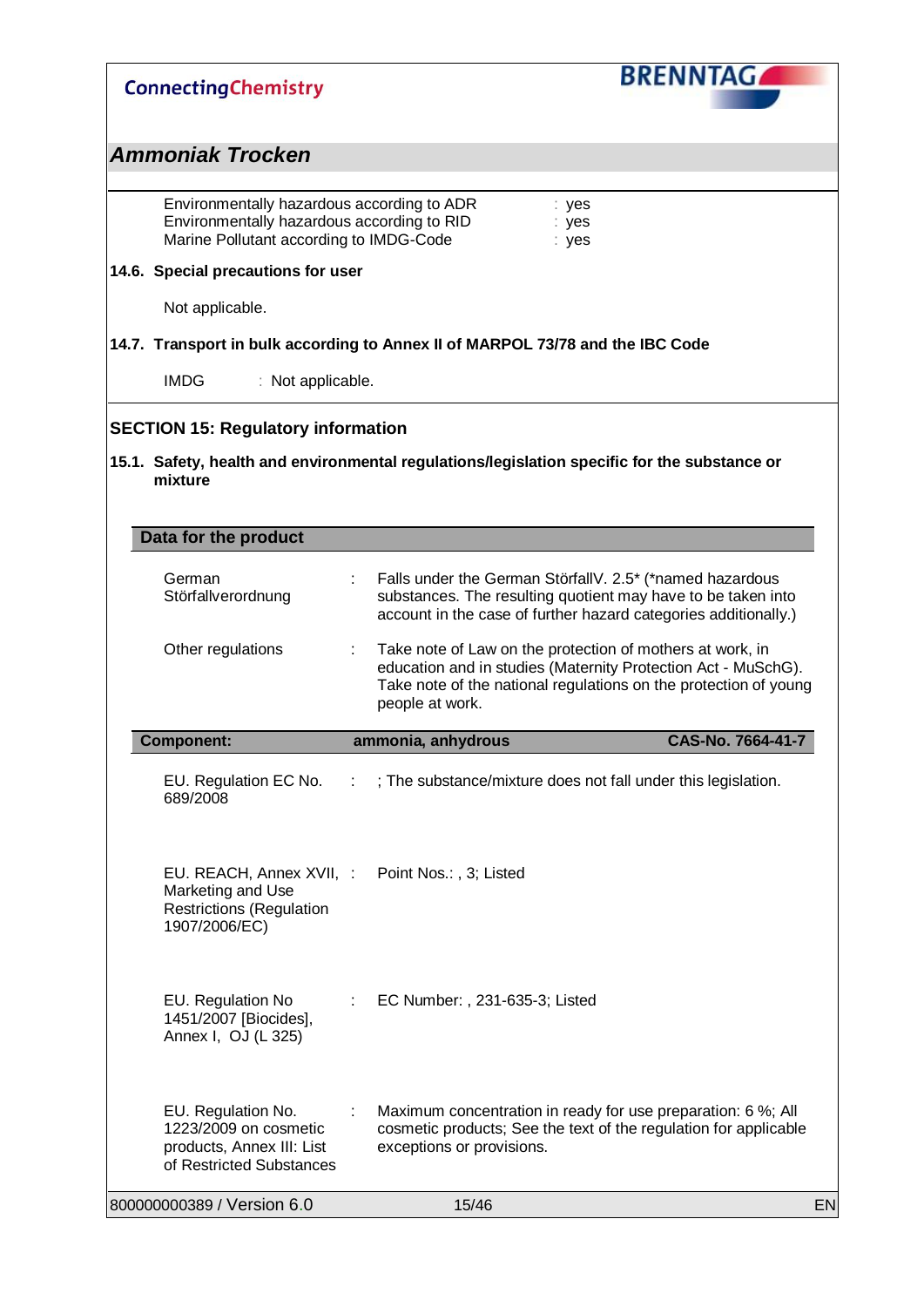

| in Cosmetic Products                                                  |                                                                        |                                                                                                          |    |
|-----------------------------------------------------------------------|------------------------------------------------------------------------|----------------------------------------------------------------------------------------------------------|----|
|                                                                       |                                                                        |                                                                                                          |    |
|                                                                       |                                                                        |                                                                                                          |    |
| EU. Directive<br>2012/18/EU (SEVESO                                   |                                                                        | Lower-tier requirements: 50 tonnes; Part 2: Named dangerous<br>substances; List ID 35: Anhydrous Ammonia |    |
| III) Annex I                                                          |                                                                        | Upper-tier requirements: 200 tonnes; Part 2: Named                                                       |    |
|                                                                       |                                                                        | dangerous substances; List ID 35: Anhydrous Ammonia                                                      |    |
|                                                                       |                                                                        |                                                                                                          |    |
|                                                                       |                                                                        |                                                                                                          |    |
| Germany TA-Luft                                                       | $\mathcal{L}$<br>Base Emission Rate: 0,15 kg/h                         |                                                                                                          |    |
|                                                                       |                                                                        | Maximum concentration: 30 mg/m3                                                                          |    |
|                                                                       |                                                                        |                                                                                                          |    |
|                                                                       |                                                                        |                                                                                                          |    |
| AwSV (DE)                                                             | ÷.                                                                     | WGK 2: obviously hazardous to water: 211                                                                 |    |
|                                                                       |                                                                        |                                                                                                          |    |
|                                                                       |                                                                        |                                                                                                          |    |
| <b>Notification status</b>                                            |                                                                        |                                                                                                          |    |
| ammonia, anhydrous:<br><b>Regulatory List</b>                         | Notification                                                           | Notification number                                                                                      |    |
| <b>AICS</b>                                                           | <b>YES</b>                                                             |                                                                                                          |    |
| <b>DSL</b>                                                            | <b>YES</b>                                                             |                                                                                                          |    |
| <b>EINECS</b><br>ENCS (JP)                                            | <b>YES</b><br><b>YES</b>                                               | 231-635-3<br>$(1)-391$                                                                                   |    |
| <b>IECSC</b>                                                          | <b>YES</b>                                                             |                                                                                                          |    |
| ISHL (JP)                                                             | <b>YES</b>                                                             | $(1)-391$                                                                                                |    |
| KECI (KR)                                                             | <b>YES</b>                                                             | 97-1-184                                                                                                 |    |
| KECI (KR)<br><b>NZIOC</b>                                             | <b>YES</b><br><b>YES</b>                                               | KE-01625<br>HSR001035                                                                                    |    |
| PICCS (PH)                                                            | <b>YES</b>                                                             |                                                                                                          |    |
| <b>TSCA</b>                                                           | <b>YES</b>                                                             |                                                                                                          |    |
|                                                                       |                                                                        |                                                                                                          |    |
| 15.2. Chemical safety assessment                                      |                                                                        |                                                                                                          |    |
|                                                                       |                                                                        |                                                                                                          |    |
| A Chemical Safety Assessment has been carried out for this substance. |                                                                        |                                                                                                          |    |
| <b>SECTION 16: Other information</b>                                  |                                                                        |                                                                                                          |    |
|                                                                       |                                                                        |                                                                                                          |    |
|                                                                       |                                                                        |                                                                                                          |    |
| Full text of H-Statements referred to under sections 2 and 3.         |                                                                        |                                                                                                          |    |
| H <sub>221</sub>                                                      | Flammable gas.                                                         |                                                                                                          |    |
| H <sub>280</sub>                                                      |                                                                        | Contains gas under pressure; may explode if heated.                                                      |    |
| H314<br>H318                                                          | Causes severe skin burns and eye damage.<br>Causes serious eye damage. |                                                                                                          |    |
| H331                                                                  | Toxic if inhaled.                                                      |                                                                                                          |    |
| H400                                                                  | Very toxic to aquatic life.                                            |                                                                                                          |    |
| H411                                                                  | Toxic to aquatic life with long lasting effects.                       |                                                                                                          |    |
|                                                                       |                                                                        |                                                                                                          |    |
| 800000000389 / Version 6.0                                            | 16/46                                                                  |                                                                                                          | EN |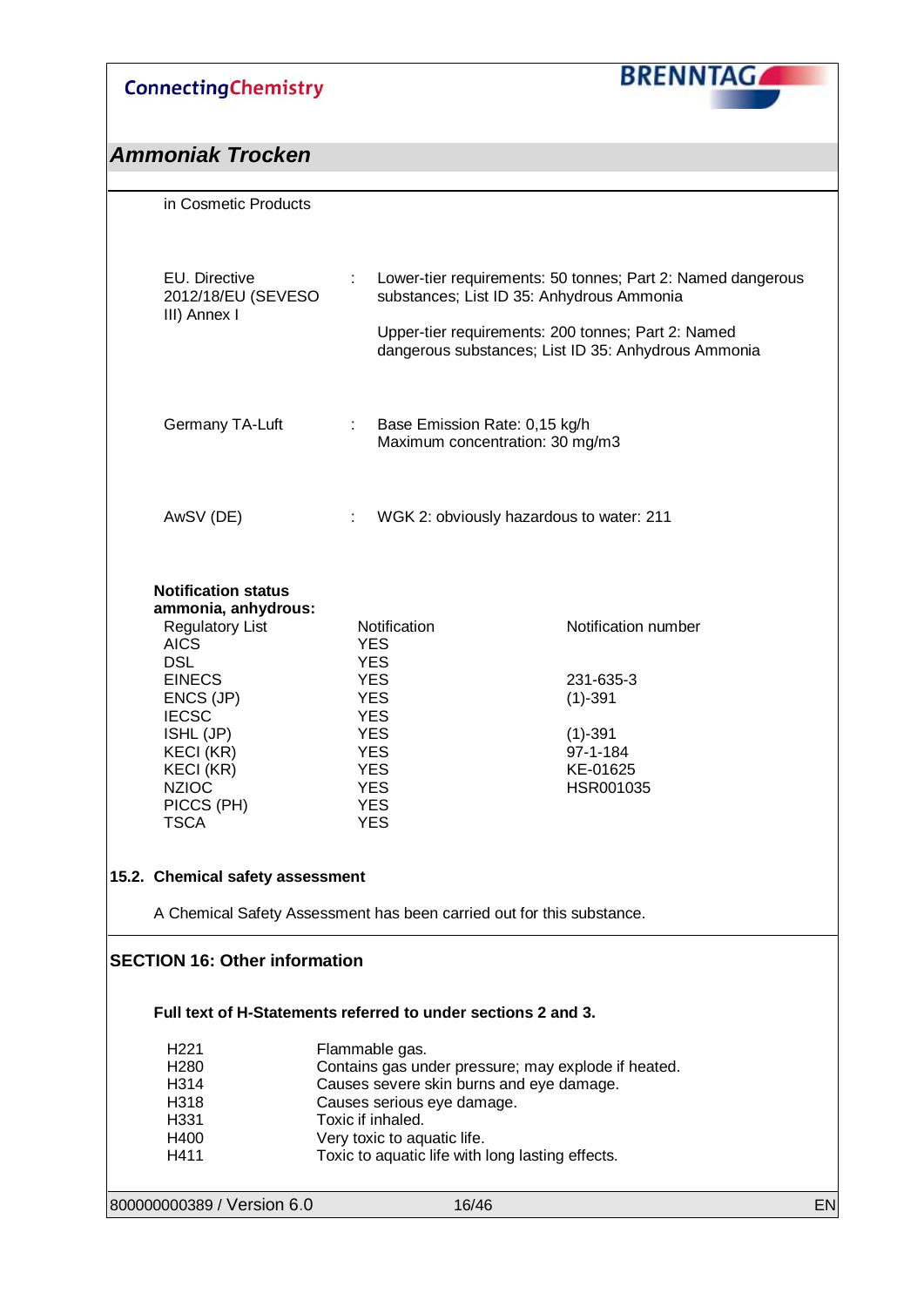**BRENNTAGA** 

| <b>BCF</b>                                          | bioconcentration factor                                                                                                                                                                            |  |
|-----------------------------------------------------|----------------------------------------------------------------------------------------------------------------------------------------------------------------------------------------------------|--|
| <b>BOD</b>                                          | biochemical oxygen demand                                                                                                                                                                          |  |
| <b>CAS</b>                                          | <b>Chemical Abstracts Service</b>                                                                                                                                                                  |  |
| <b>CLP</b>                                          | Classification, Labelling and Packaging                                                                                                                                                            |  |
| <b>CMR</b>                                          | carcinogenic, mutagenic or toxic to reproduction                                                                                                                                                   |  |
| <b>COD</b>                                          | chemical oxygen demand                                                                                                                                                                             |  |
| <b>DNEL</b>                                         | derived no-effect level                                                                                                                                                                            |  |
| <b>EINECS</b>                                       | European Inventory of Existing Commercial Chemical Substances                                                                                                                                      |  |
| <b>ELINCS</b>                                       | European List of Notified Chemical Substances                                                                                                                                                      |  |
| <b>GHS</b>                                          | Globally Harmonized System of Classification and Labelling of<br>Chemicals                                                                                                                         |  |
| <b>LC50</b>                                         | median lethal concentration                                                                                                                                                                        |  |
| <b>LOAEC</b>                                        | lowest observed adverse effect concentration                                                                                                                                                       |  |
| <b>LOAEL</b>                                        | lowest observed adverse effect level                                                                                                                                                               |  |
| <b>LOEL</b>                                         | lowest observed effect level                                                                                                                                                                       |  |
| <b>NLP</b>                                          | no-longer polymer                                                                                                                                                                                  |  |
| <b>NOAEC</b>                                        | no observed adverse effect concentration                                                                                                                                                           |  |
| <b>NOAEL</b>                                        | no observed adverse effect level                                                                                                                                                                   |  |
| <b>NOEC</b>                                         | no observed effect concentration                                                                                                                                                                   |  |
| <b>NOEL</b>                                         | no observed effect level                                                                                                                                                                           |  |
| <b>OECD</b>                                         | Organisation for Economic Cooperation and Development                                                                                                                                              |  |
| <b>OEL</b>                                          | occupational exposure limit                                                                                                                                                                        |  |
| <b>PBT</b>                                          | persistent, bioaccumulative and toxic                                                                                                                                                              |  |
| <b>REACH Auth. No.:</b>                             | <b>REACH Authorisation Number</b>                                                                                                                                                                  |  |
| <b>REACH AuthAppC. No.</b>                          | <b>REACH Authorisation Application Consultation Number</b>                                                                                                                                         |  |
| <b>PNEC</b>                                         | predicted no-effect concentration                                                                                                                                                                  |  |
| <b>STOT</b>                                         | specific target organ toxicity                                                                                                                                                                     |  |
| <b>SVHC</b>                                         | substance of very high concern                                                                                                                                                                     |  |
| <b>UVCB</b>                                         | substance of unknown or variable composition, complex reaction<br>products or biological materials                                                                                                 |  |
| vPvB                                                | very persistent and very bioaccumulative                                                                                                                                                           |  |
| <b>Further information</b>                          |                                                                                                                                                                                                    |  |
| Key literature references :<br>and sources for data | Supplier information and data from the "Database of registered<br>substances" of the European Chemicals Agency (ECHA) were<br>used to create this safety data sheet.                               |  |
| Methods used for<br>product classification          | The classification for human health, physical and chemical<br>hazards and environmental hazards were derived from a<br>combination of calculation methods and if available test data.              |  |
| Hints for trainings<br>÷                            | The workers have to be trained regularly on the safe handling<br>of the products based on the information provided in the Safety<br>Data Sheet and the local conditions of the workplace. National |  |
| 800000000389 / Version 6.0                          | 17/46<br>EN                                                                                                                                                                                        |  |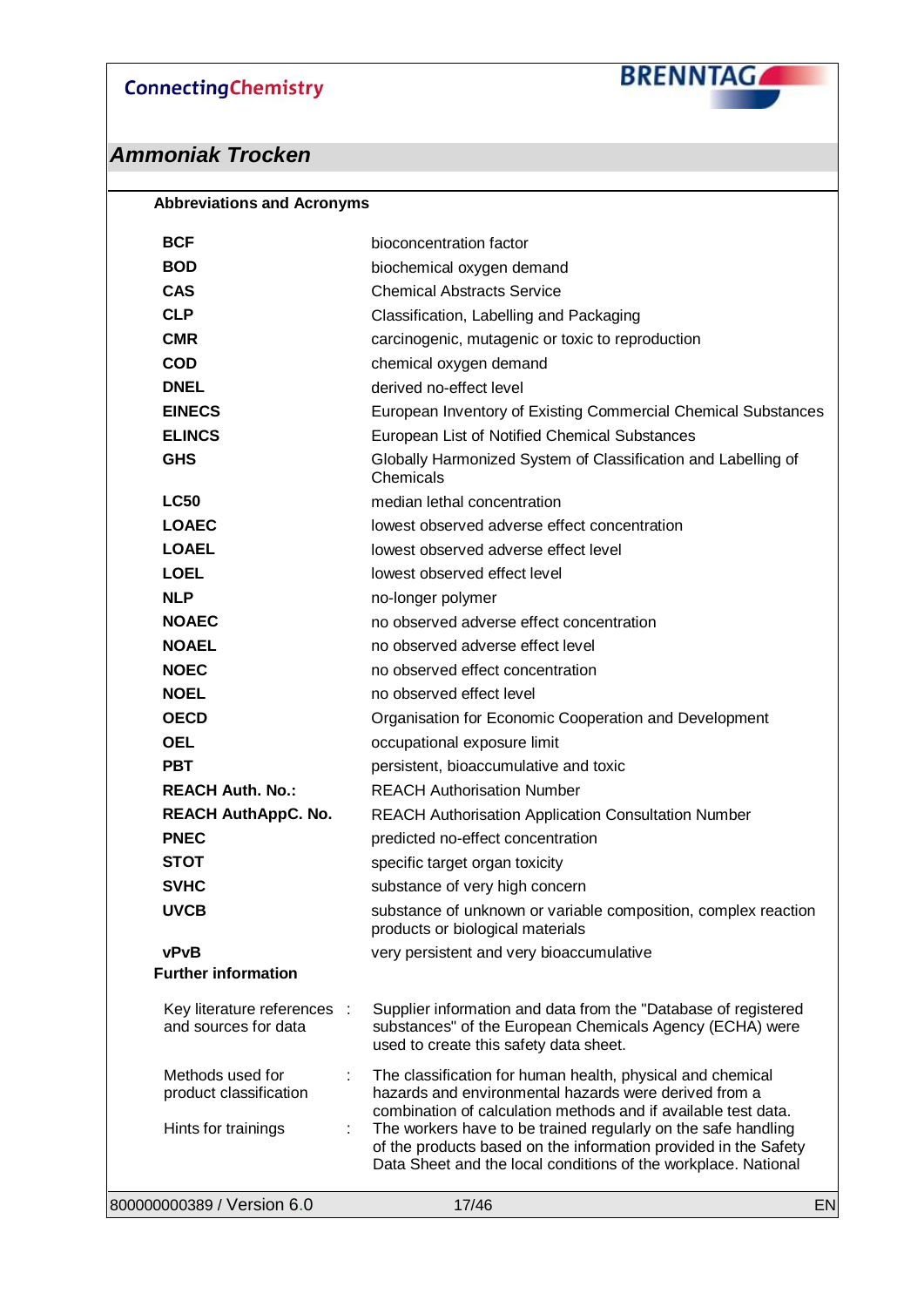

|                            | regulations for the training of workers in the handling of<br>hazardous materials must be adhered to.                                                                                                                                                                                                                                                                                                                                                                                                                                                                                    |
|----------------------------|------------------------------------------------------------------------------------------------------------------------------------------------------------------------------------------------------------------------------------------------------------------------------------------------------------------------------------------------------------------------------------------------------------------------------------------------------------------------------------------------------------------------------------------------------------------------------------------|
| Other information<br>÷     | The information provided in this Safety Data Sheet is<br>correct to our knowledge at the date of its revision. The<br>information given only describes the products with<br>regard to safety arrangements and is not to be<br>considered as a warranty or quality specification and<br>does not constitute a legal relationship.<br>The information contained in this Safety Data Sheet<br>relates only to the specific material designated and may<br>not be valid for such material used in combination with<br>any other material or in any process, unless specified in<br>the text. |
| Indicates updated section. |                                                                                                                                                                                                                                                                                                                                                                                                                                                                                                                                                                                          |
|                            |                                                                                                                                                                                                                                                                                                                                                                                                                                                                                                                                                                                          |
|                            |                                                                                                                                                                                                                                                                                                                                                                                                                                                                                                                                                                                          |
|                            |                                                                                                                                                                                                                                                                                                                                                                                                                                                                                                                                                                                          |
|                            |                                                                                                                                                                                                                                                                                                                                                                                                                                                                                                                                                                                          |
|                            |                                                                                                                                                                                                                                                                                                                                                                                                                                                                                                                                                                                          |
|                            |                                                                                                                                                                                                                                                                                                                                                                                                                                                                                                                                                                                          |
|                            |                                                                                                                                                                                                                                                                                                                                                                                                                                                                                                                                                                                          |
|                            |                                                                                                                                                                                                                                                                                                                                                                                                                                                                                                                                                                                          |
|                            |                                                                                                                                                                                                                                                                                                                                                                                                                                                                                                                                                                                          |
|                            |                                                                                                                                                                                                                                                                                                                                                                                                                                                                                                                                                                                          |
|                            |                                                                                                                                                                                                                                                                                                                                                                                                                                                                                                                                                                                          |
|                            |                                                                                                                                                                                                                                                                                                                                                                                                                                                                                                                                                                                          |
|                            |                                                                                                                                                                                                                                                                                                                                                                                                                                                                                                                                                                                          |
|                            |                                                                                                                                                                                                                                                                                                                                                                                                                                                                                                                                                                                          |
|                            |                                                                                                                                                                                                                                                                                                                                                                                                                                                                                                                                                                                          |
|                            |                                                                                                                                                                                                                                                                                                                                                                                                                                                                                                                                                                                          |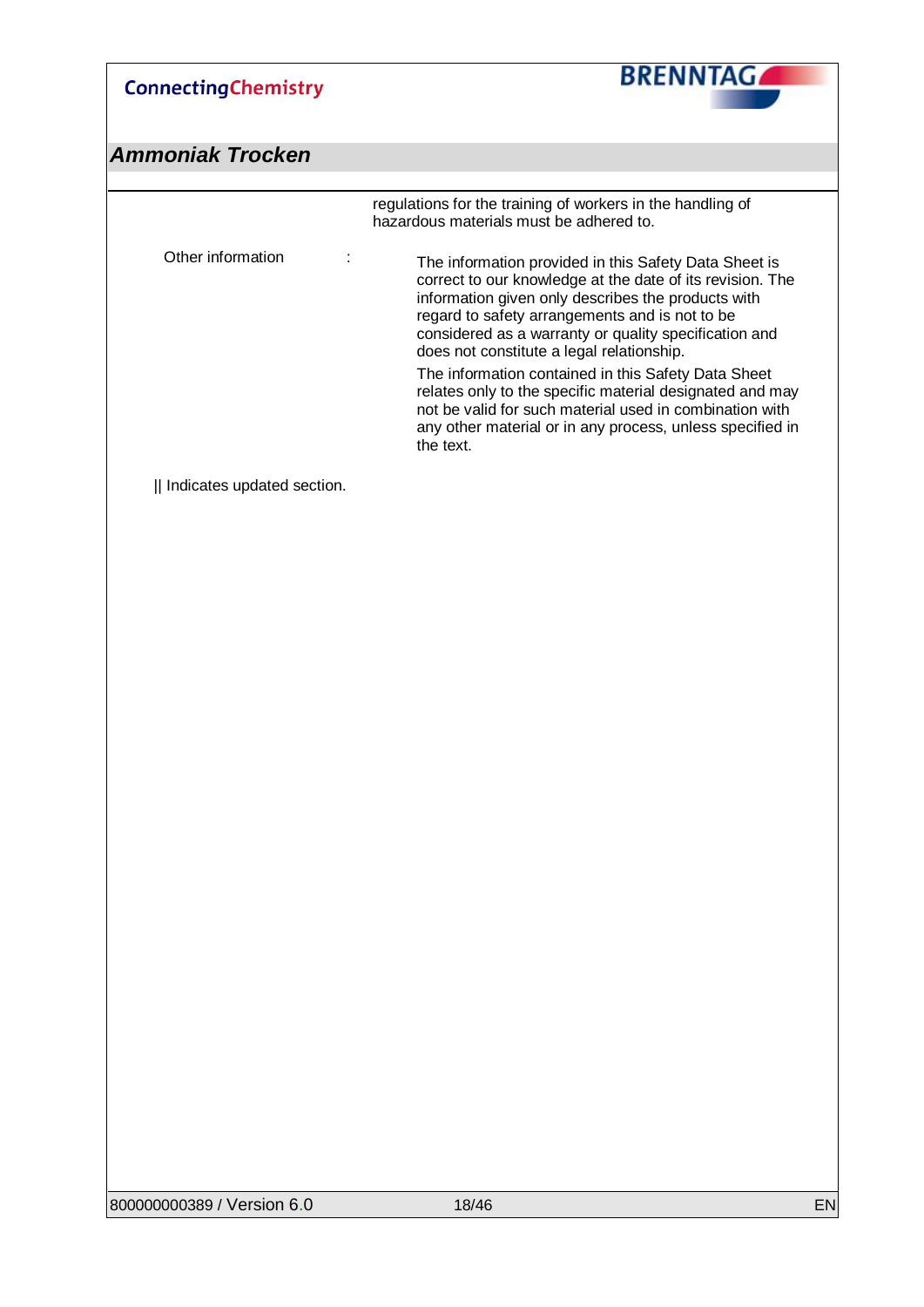

| No. | <b>Short title</b>                                            | <b>Main</b><br><b>User</b><br>Group<br>(SU) | <b>Sector</b><br>of Use<br>(SU) | <b>Product</b><br>Category<br>(PC) | <b>Process</b><br>Category<br>(PROC)                         | <b>Environm</b><br>ental<br>Release<br>Category<br>(ERC) | <b>Article</b><br>Category<br>(AC) | <b>Specified</b> |
|-----|---------------------------------------------------------------|---------------------------------------------|---------------------------------|------------------------------------|--------------------------------------------------------------|----------------------------------------------------------|------------------------------------|------------------|
| 1   | Manufacture of<br>substance                                   | 3                                           | 8                               | <b>NA</b>                          | 1, 2, 8b,<br>15                                              | 1                                                        | <b>NA</b>                          | ES14639          |
| 2   | Use as an intermediate                                        | 3                                           | <b>NA</b>                       | <b>NA</b>                          | 1, 2, 3, 4,<br>8b, 9, 15                                     | 6a                                                       | <b>NA</b>                          | ES14653          |
| 3   | Formulation &<br>(re)packing of<br>substances and<br>mixtures | 3                                           | 1, 10,<br>24                    | <b>NA</b>                          | 1, 2, 3, 4,<br>5, 8a, 8b,<br>9, 15                           | 2                                                        | <b>NA</b>                          | ES14651          |
| 4   | Industrial use                                                | 3                                           | <b>NA</b>                       | <b>NA</b>                          | 1, 2, 3, 4,<br>5, 8b, 9,<br>10, 13, 15                       | 4, 5, 6b,<br>7                                           | <b>NA</b>                          | ES14655          |
| 5   | Professional use                                              | 22                                          | <b>NA</b>                       | <b>NA</b>                          | 1, 2, 3, 4,<br>5, 8a, 8b,<br>9, 10, 11,<br>13, 15,<br>19, 20 | 8b, 8e,<br>9a, 9b                                        | <b>NA</b>                          | ES14657          |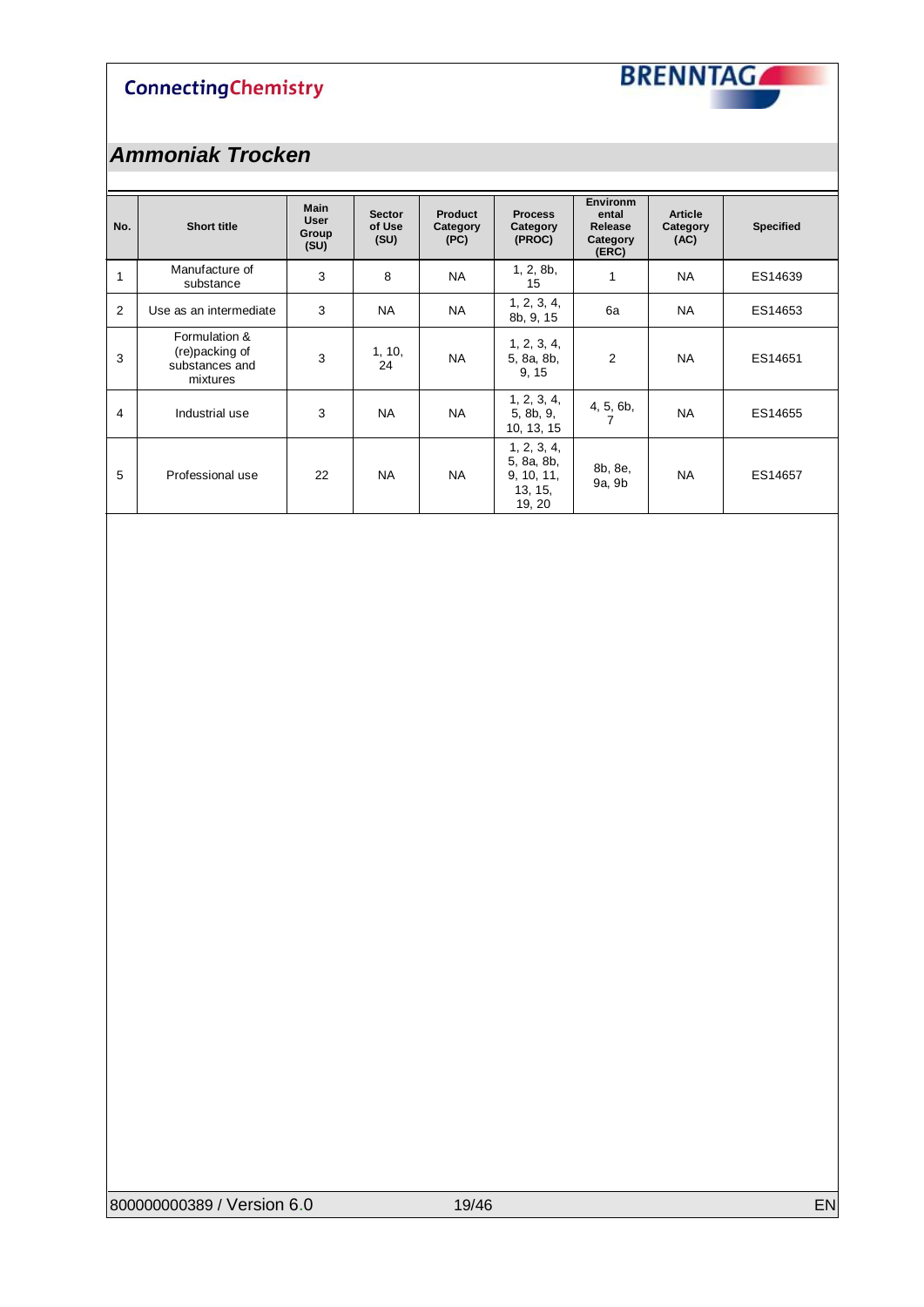

| 1. Short title of Exposure Scenario 1: Manufacture of substance                                                                                                                                                                  |                                                                                                                                                                                                                                                                                                                                                                                                          |                                                                                                                                                                                                                                                                                                                                                                                                                            |  |  |  |  |
|----------------------------------------------------------------------------------------------------------------------------------------------------------------------------------------------------------------------------------|----------------------------------------------------------------------------------------------------------------------------------------------------------------------------------------------------------------------------------------------------------------------------------------------------------------------------------------------------------------------------------------------------------|----------------------------------------------------------------------------------------------------------------------------------------------------------------------------------------------------------------------------------------------------------------------------------------------------------------------------------------------------------------------------------------------------------------------------|--|--|--|--|
| Main User Groups                                                                                                                                                                                                                 | sites                                                                                                                                                                                                                                                                                                                                                                                                    | SU 3: Industrial uses: Uses of substances as such or in preparations at industrial                                                                                                                                                                                                                                                                                                                                         |  |  |  |  |
| Sectors of end-use                                                                                                                                                                                                               |                                                                                                                                                                                                                                                                                                                                                                                                          | SU8: Manufacture of bulk, large scale chemicals (including petroleum products)                                                                                                                                                                                                                                                                                                                                             |  |  |  |  |
| Process categories                                                                                                                                                                                                               | PROC1: Chemical production or refinery in closed process without likelihood of<br>exposure or processes with equivalent containment conditions<br>PROC2: Use in closed, continuous process with occasional controlled exposure<br>PROC8b: Transfer of substance or preparation (charging/discharging) from/ to<br>vessels/ large containers at dedicated facilities<br>PROC15: Use as laboratory reagent |                                                                                                                                                                                                                                                                                                                                                                                                                            |  |  |  |  |
| <b>Environmental Release</b><br>Categories                                                                                                                                                                                       | ERC1: Manufacture of substances                                                                                                                                                                                                                                                                                                                                                                          |                                                                                                                                                                                                                                                                                                                                                                                                                            |  |  |  |  |
| Activity                                                                                                                                                                                                                         | Manufacture of the substance or use as a process chemical or extraction agent.<br>Includes recycling/recovery, material transfers, storage, maintenance and loading<br>(including marine vessel/barge, road/rail car and bulk container), sampling and<br>associated laboratory activities.                                                                                                              |                                                                                                                                                                                                                                                                                                                                                                                                                            |  |  |  |  |
| 2.1 Contributing scenario controlling environmental exposure for: ERC1                                                                                                                                                           |                                                                                                                                                                                                                                                                                                                                                                                                          |                                                                                                                                                                                                                                                                                                                                                                                                                            |  |  |  |  |
|                                                                                                                                                                                                                                  | Annual amount per site                                                                                                                                                                                                                                                                                                                                                                                   | 950000 tonnes                                                                                                                                                                                                                                                                                                                                                                                                              |  |  |  |  |
| Amount used                                                                                                                                                                                                                      | Amounts used in the EU<br>(tonnes/year)                                                                                                                                                                                                                                                                                                                                                                  | 6,5 Million tonnes/year                                                                                                                                                                                                                                                                                                                                                                                                    |  |  |  |  |
| Environment factors not<br>influenced by risk management                                                                                                                                                                         | Flow rate of receiving<br>surface water                                                                                                                                                                                                                                                                                                                                                                  | 18,000 m3/d                                                                                                                                                                                                                                                                                                                                                                                                                |  |  |  |  |
|                                                                                                                                                                                                                                  | <b>Dilution Factor (River)</b>                                                                                                                                                                                                                                                                                                                                                                           | 10                                                                                                                                                                                                                                                                                                                                                                                                                         |  |  |  |  |
| Other given operational                                                                                                                                                                                                          | Number of emission days<br>per year                                                                                                                                                                                                                                                                                                                                                                      | 330                                                                                                                                                                                                                                                                                                                                                                                                                        |  |  |  |  |
| conditions affecting<br>environmental exposure                                                                                                                                                                                   | <b>Emission or Release</b><br>Factor: Air                                                                                                                                                                                                                                                                                                                                                                | 140000 kg/day                                                                                                                                                                                                                                                                                                                                                                                                              |  |  |  |  |
|                                                                                                                                                                                                                                  | Indoor use                                                                                                                                                                                                                                                                                                                                                                                               |                                                                                                                                                                                                                                                                                                                                                                                                                            |  |  |  |  |
|                                                                                                                                                                                                                                  | Air                                                                                                                                                                                                                                                                                                                                                                                                      | Exhaust air purification with scrubber                                                                                                                                                                                                                                                                                                                                                                                     |  |  |  |  |
| Technical conditions and<br>measures at process level to<br>prevent release<br>Technical onsite conditions and<br>measures to reduce or limit<br>discharges, air emissions and<br>releases to soil<br>Organizational measures to | Water                                                                                                                                                                                                                                                                                                                                                                                                    | Wastewaters are generally treated on site by<br>chemical and/or biological methods before release<br>to the municipal STP or to the environment., Do not<br>release wastewater directly into environment., All<br>contaminated waste water must be processed in an<br>industrial or municipal wastewater treatment plant<br>that incorporates both primary and secondary<br>treatments. (Degradation effectiveness: 100 %) |  |  |  |  |
| prevent/limit release from the site                                                                                                                                                                                              |                                                                                                                                                                                                                                                                                                                                                                                                          | All production steps are enclosed and the level of containment is high                                                                                                                                                                                                                                                                                                                                                     |  |  |  |  |
|                                                                                                                                                                                                                                  | Type of Sewage<br><b>Treatment Plant</b>                                                                                                                                                                                                                                                                                                                                                                 | On-site waste water treatment                                                                                                                                                                                                                                                                                                                                                                                              |  |  |  |  |
| Conditions and measures related<br>to sewage treatment plant                                                                                                                                                                     | <b>Sludge Treatment</b>                                                                                                                                                                                                                                                                                                                                                                                  | Do not apply industrial sludge to natural soils., Do<br>not apply STP sludge on agricultural soil, All sludge<br>is collected and incinerated or sent to landfill.                                                                                                                                                                                                                                                         |  |  |  |  |
| Conditions and measures related<br>to external treatment of waste for<br>disposal                                                                                                                                                | Waste treatment                                                                                                                                                                                                                                                                                                                                                                                          | Solid wastes should be disposed of via landfill or<br>incineration                                                                                                                                                                                                                                                                                                                                                         |  |  |  |  |
| Conditions and measures related<br>to external recovery of waste                                                                                                                                                                 | <b>Recovery Methods</b>                                                                                                                                                                                                                                                                                                                                                                                  | There is no envisaged external recovery of waste.                                                                                                                                                                                                                                                                                                                                                                          |  |  |  |  |
|                                                                                                                                                                                                                                  |                                                                                                                                                                                                                                                                                                                                                                                                          | 2.2 Contributing scenario controlling worker exposure for: PROC1, PROC2, PROC8b, PROC15                                                                                                                                                                                                                                                                                                                                    |  |  |  |  |
| Product characteristics                                                                                                                                                                                                          | Concentration of the<br>Substance in<br>Mixture/Article                                                                                                                                                                                                                                                                                                                                                  | Covers percentage substance in the product up to<br>100 %.                                                                                                                                                                                                                                                                                                                                                                 |  |  |  |  |
| 800000000389 / Version 6.0                                                                                                                                                                                                       | 20/46                                                                                                                                                                                                                                                                                                                                                                                                    | EN                                                                                                                                                                                                                                                                                                                                                                                                                         |  |  |  |  |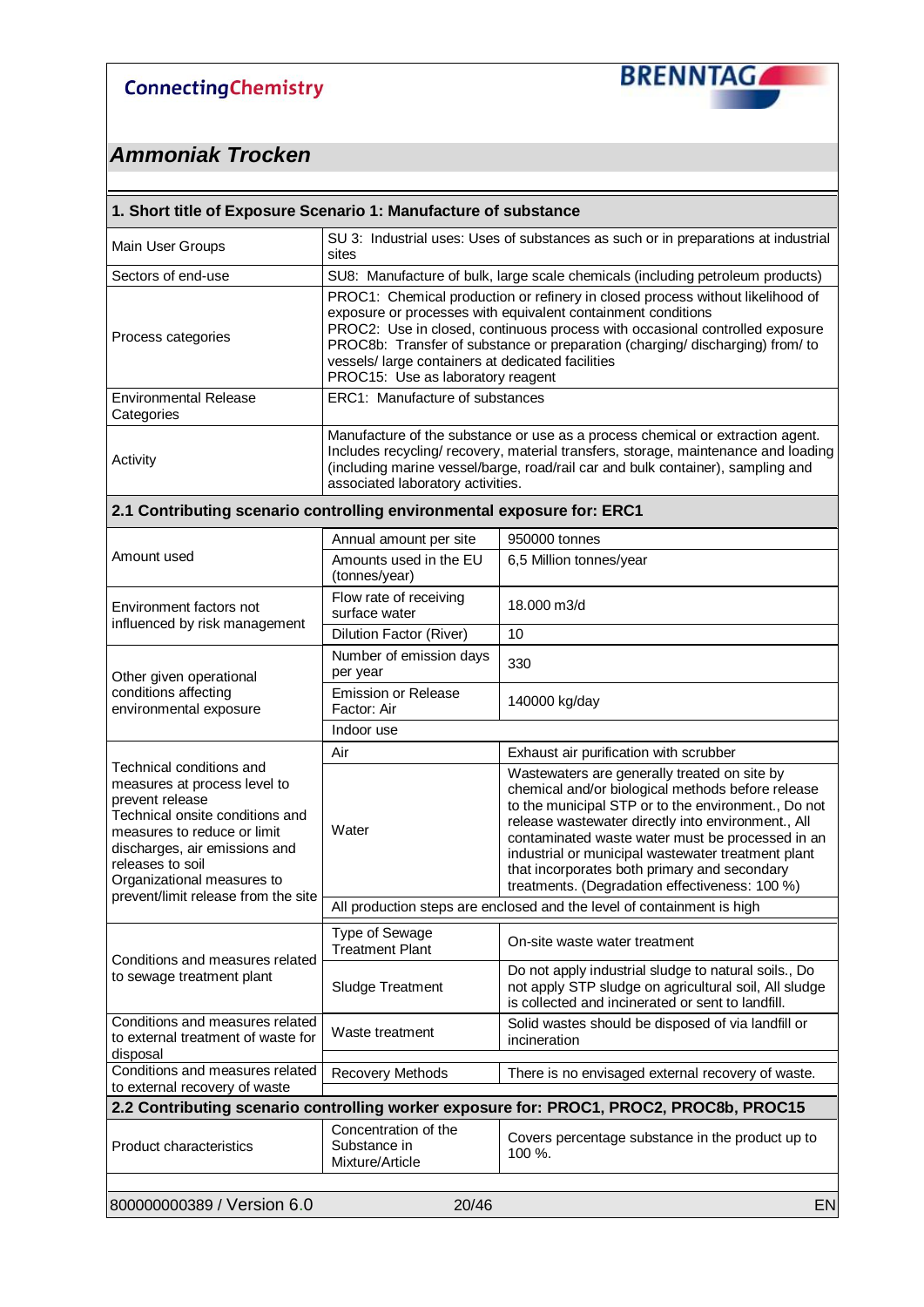

## *Ammoniak Trocken*

|                                                                                              | Physical Form (at time of<br>use)                                                                                                                                                                                                                                                                                        | Gaseous             |  |  |
|----------------------------------------------------------------------------------------------|--------------------------------------------------------------------------------------------------------------------------------------------------------------------------------------------------------------------------------------------------------------------------------------------------------------------------|---------------------|--|--|
|                                                                                              | Vapour pressure                                                                                                                                                                                                                                                                                                          | 8600 hPa            |  |  |
| Frequency and duration of use                                                                | Frequency of use                                                                                                                                                                                                                                                                                                         | 220 days/year       |  |  |
|                                                                                              | Avoid carrying out operation for more than 4 hours.                                                                                                                                                                                                                                                                      |                     |  |  |
| Human factors not influenced by                                                              | Breathing volume                                                                                                                                                                                                                                                                                                         | 10 m3/8 hours       |  |  |
| risk management                                                                              | Exposed skin surface                                                                                                                                                                                                                                                                                                     | 480 cm <sup>2</sup> |  |  |
| Other operational conditions                                                                 | Indoor                                                                                                                                                                                                                                                                                                                   |                     |  |  |
| affecting workers exposure                                                                   |                                                                                                                                                                                                                                                                                                                          |                     |  |  |
| Technical conditions and<br>measures to control dispersion<br>from source towards the worker | Provide local exhaust ventilation (LEV). (except PROC1)<br>Handle substance within a closed system.<br>Transfer via enclosed lines.<br>Pipelines and vessels are sealed and insulated<br>Store substance within a closed system.<br>Provide extraction ventilation at points where emissions occur.                      |                     |  |  |
| Organisational measures to<br>prevent /limit releases, dispersion<br>and exposure            | Ensure operatives are trained to minimise exposures.<br>Employees must be trained in the proper use of PPE, and when to use it<br>Ensure control measures are regularly inspected and maintained.<br>Exposure and biological monitoring of operators is regularly performed<br>Monitor effectiveness of control measures |                     |  |  |
| Conditions and measures related                                                              | Wear chemically resistant gloves (tested to EN374) in combination with specific<br>activity training. (Efficiency: 90 %)                                                                                                                                                                                                 |                     |  |  |
| to personal protection, hygiene                                                              | Wear respiratory protection (Efficiency: 95 %)                                                                                                                                                                                                                                                                           |                     |  |  |
| and health evaluation                                                                        | Wear suitable protective clothing, aprons, shield and suits                                                                                                                                                                                                                                                              |                     |  |  |
|                                                                                              | Personal measures have to be applied in case of potential exposure only.                                                                                                                                                                                                                                                 |                     |  |  |

#### **3. Exposure estimation and reference to its source**

#### **Environment**

ERC1: EUSES 2.1

| <b>Contributing</b><br><b>Scenario</b> | <b>Specific conditions</b> | <b>Compartment</b> | Value      | Level of<br><b>Exposure</b> | <b>RCR</b> |
|----------------------------------------|----------------------------|--------------------|------------|-----------------------------|------------|
| ERC <sub>1</sub>                       | Highest exposure           | Fresh water        | <b>PEC</b> | 0,000133mg/l                | 0.121      |
| ERC1                                   | Highest exposure           | Marine water       | <b>PEC</b> | 0,0000315mg/l               | 0.029      |

#### **Workers**

|                                        | PROC1, PROC2, PROC8b, PROC15: ECETOC TRA                              |                                                          |                          |            |
|----------------------------------------|-----------------------------------------------------------------------|----------------------------------------------------------|--------------------------|------------|
| <b>Contributing</b><br><b>Scenario</b> | <b>Specific conditions</b>                                            | <b>Exposure routes</b>                                   | <b>Level of Exposure</b> | <b>RCR</b> |
| <b>PROC1</b>                           | Indoor use, with gloves,<br>(90% efficiency), liquid,<br>Gaseous form | worker dermal, short and<br>long term - systemic         | 0,03mg/kg bw/day         | 0,01       |
| <b>PROC2</b>                           | Indoor use, with gloves,<br>(90% efficiency), liquid,<br>Gaseous form | worker dermal, short and<br>long term - systemic         | 0,01mg/kg bw/day         | 0,02       |
| <b>PROC8b</b>                          | Indoor use, with gloves,<br>(90% efficiency), liquid,<br>Gaseous form | worker dermal, short and<br>long term - systemic         | 0,07mg/kg bw/day         | 0,01       |
| PROC <sub>15</sub>                     | Indoor use, with gloves,<br>(90% efficiency), liquid,<br>Gaseous form | worker dermal, short and<br>long term - systemic         | < 0,01mg/kg bw/day       | 0,01       |
| <b>PROC1</b>                           | Indoor use, without<br>respiratory protection,                        | worker - inhalation, short-<br>term - local and systemic | $0,01$ mg/m $3$          | < 0.001    |
| 800000000389 / Version 6.0             |                                                                       | 21/46                                                    |                          | <b>EN</b>  |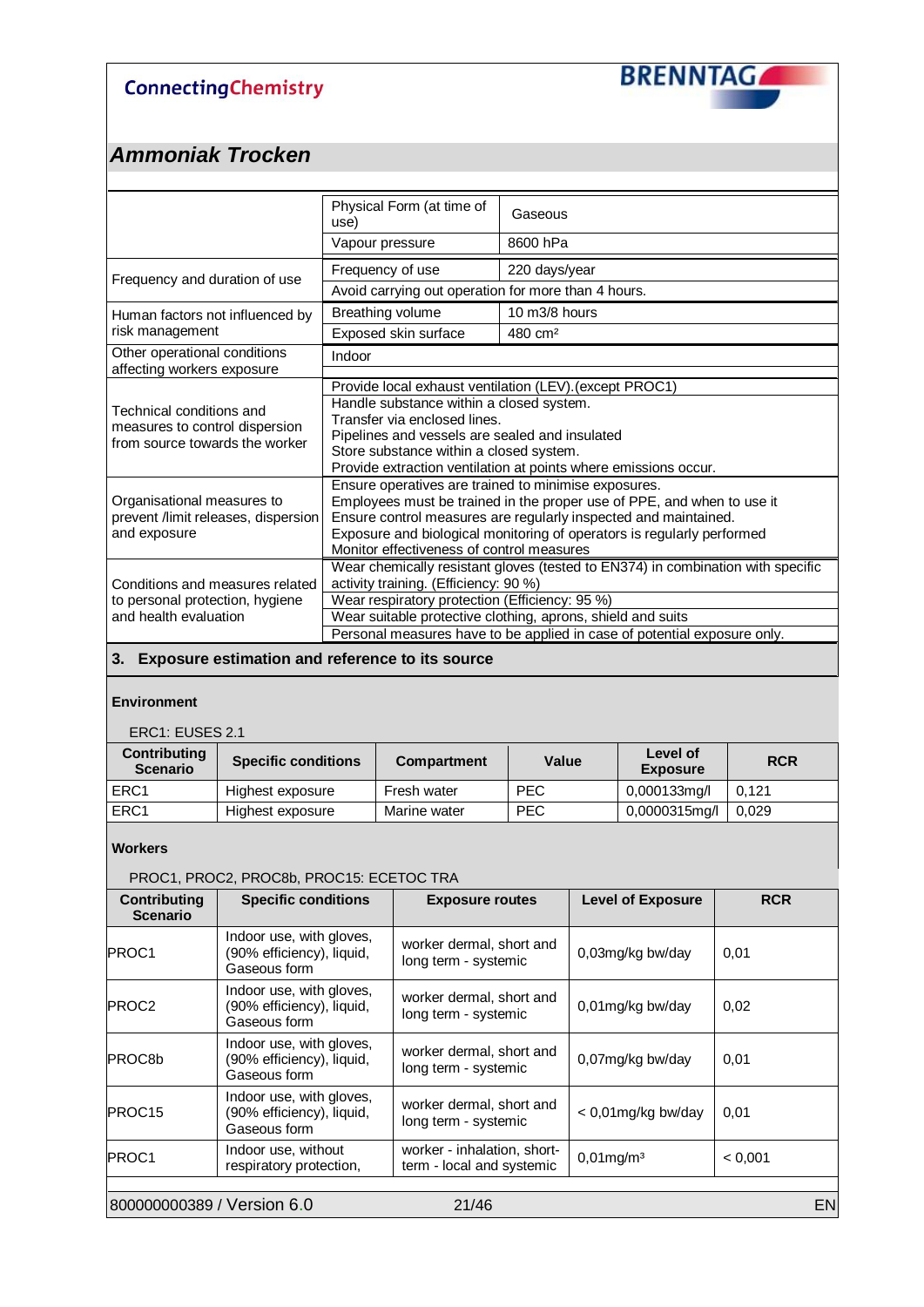

### *Ammoniak Trocken*

|        | Without Local Exhaust<br>Ventilation, liquid,<br>Gaseous form                                                    |                                                      |                          |             |
|--------|------------------------------------------------------------------------------------------------------------------|------------------------------------------------------|--------------------------|-------------|
| PROC2  | Indoor use, With Local<br>Exhaust Ventilation, with<br>RPE (95%), during 1 - 4<br>hours, liquid, Gaseous<br>form | worker inhalation, acute<br>and long term - systemic | $0,11$ mg/m $3$          | 0           |
| PROC2  | Indoor use, With Local<br>Exhaust Ventilation, with<br>RPE (95%), during 1 - 4<br>hours, liquid, Gaseous<br>form | Worker - inhalative, long-<br>term - local           | $0,11$ mg/m $3$          | 0,01        |
| PROC2  | Indoor use, With Local<br>Exhaust Ventilation, with<br>RPE (95%), during 1 - 4<br>hours, liquid, Gaseous<br>form | Worker - inhalative,<br>short-term - local           | $0,11$ mg/m <sup>3</sup> | < 0,01      |
| PROC8b | Indoor use, With Local<br>Exhaust Ventilation, with<br>RPE (95%), during 1 - 4<br>hours, liquid, Gaseous<br>form | worker inhalation, acute<br>and long term - systemic | $0,10$ mg/m $3$          | 0,00        |
| PROC8b | Indoor use, With Local<br>Exhaust Ventilation, with<br>RPE (95%), during 1 - 4<br>hours, liquid, Gaseous<br>form | Worker - inhalative.<br>short-term - local           | $0,10$ mg/m $3$          | < 0,01      |
| PROC8b | Indoor use, With Local<br>Exhaust Ventilation, with<br>RPE (95%), during 1 - 4<br>hours, liquid, Gaseous<br>form | Worker - inhalative, long-<br>term - local           | $0,10$ mg/m $3$          | 0,01        |
| PROC15 | Indoor use, With Local<br>Exhaust Ventilation, with<br>RPE (95%), during 1 - 4<br>hours, liquid, Gaseous<br>form | worker inhalation, acute<br>and long term - systemic | $0,11$ mg/m $3$          | $\mathbf 0$ |
| PROC15 | Indoor use, With Local<br>Exhaust Ventilation, with<br>RPE (95%), during 1 - 4<br>hours, liquid, Gaseous<br>form | Worker - inhalative,<br>short-term - local           | $0,11$ mg/m $3$          | < 0,01      |
| PROC15 | Indoor use, With Local<br>Exhaust Ventilation, with<br>RPE (95%), during 1 - 4<br>hours, liquid, Gaseous<br>form | Worker - inhalative, long-<br>term - local           | $0,11$ mg/m $3$          | 0,01        |

#### **4. Guidance to Downstream User to evaluate whether he works inside the boundaries set by the Exposure Scenario**

Environment

Guidance is based on assumed operating conditions which may not be applicable to all sites; thus, scaling may be necessary to define appropriate site-specific risk management measures. Health

Where other risk management measures/operational conditions are adopted, then users should ensure that risks are managed to at least equivalent levels.

800000000389 / Version 6.0 22/46 22/46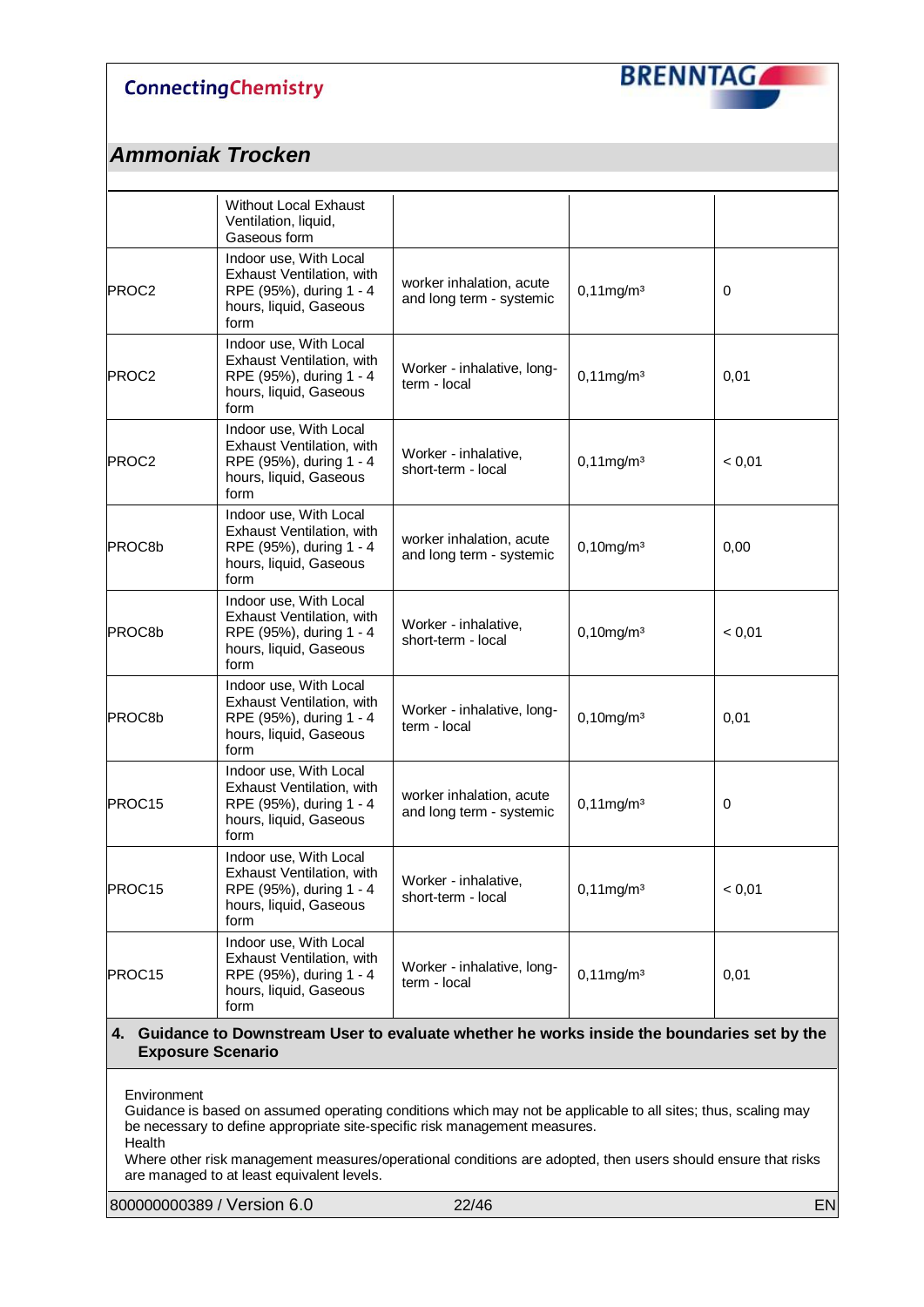

### *Ammoniak Trocken*

For further information on the assessment method, see: http://www.ecetoc.org/tra

**Additional good practice advice beyond the REACH Chemical Safety Assessment**

Assumes a good basic standard of occupational hygiene is implemented.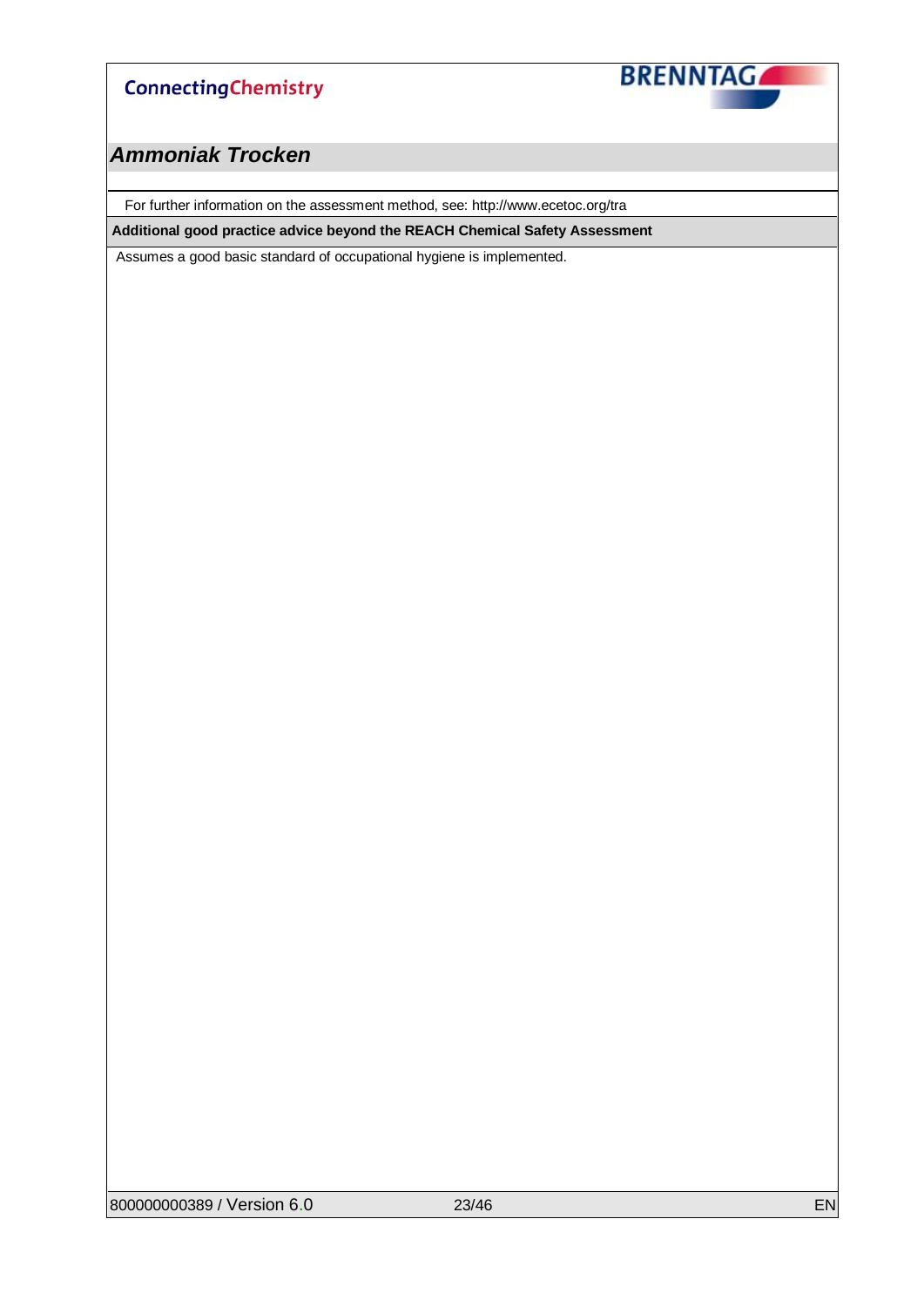

| 1. Short title of Exposure Scenario 2: Use as an intermediate                                                                                                                                                                    |                                                                                                                                                                                                                                                                                                                                                                                                                                                                                                                                                                                                                                                                                                                                                                                                                  |                                                                                                                                                                                                                                                                                                                                                                                                                            |  |  |  |
|----------------------------------------------------------------------------------------------------------------------------------------------------------------------------------------------------------------------------------|------------------------------------------------------------------------------------------------------------------------------------------------------------------------------------------------------------------------------------------------------------------------------------------------------------------------------------------------------------------------------------------------------------------------------------------------------------------------------------------------------------------------------------------------------------------------------------------------------------------------------------------------------------------------------------------------------------------------------------------------------------------------------------------------------------------|----------------------------------------------------------------------------------------------------------------------------------------------------------------------------------------------------------------------------------------------------------------------------------------------------------------------------------------------------------------------------------------------------------------------------|--|--|--|
| Main User Groups                                                                                                                                                                                                                 | sites                                                                                                                                                                                                                                                                                                                                                                                                                                                                                                                                                                                                                                                                                                                                                                                                            | SU 3: Industrial uses: Uses of substances as such or in preparations at industrial                                                                                                                                                                                                                                                                                                                                         |  |  |  |
| Process categories                                                                                                                                                                                                               | PROC1: Chemical production or refinery in closed process without likelihood of<br>exposure or processes with equivalent containment conditions<br>PROC2: Use in closed, continuous process with occasional controlled exposure<br>PROC3: Manufacture or formulation in the chemical industry in closed batch<br>processes with occasional controlled exposure or processes with equivalent<br>containment condition<br>PROC4: Use in batch and other process (synthesis) where opportunity for<br>exposure arises<br>PROC8b: Transfer of substance or preparation (charging/discharging) from/ to<br>vessels/ large containers at dedicated facilities<br>PROC9: Transfer of substance or preparation into small containers (dedicated<br>filling line, including weighing)<br>PROC15: Use as laboratory reagent |                                                                                                                                                                                                                                                                                                                                                                                                                            |  |  |  |
| <b>Environmental Release</b><br>Categories                                                                                                                                                                                       | intermediates)                                                                                                                                                                                                                                                                                                                                                                                                                                                                                                                                                                                                                                                                                                                                                                                                   | ERC6a: Industrial use resulting in manufacture of another substance (use of                                                                                                                                                                                                                                                                                                                                                |  |  |  |
| Activity                                                                                                                                                                                                                         | road/rail car and bulk container).                                                                                                                                                                                                                                                                                                                                                                                                                                                                                                                                                                                                                                                                                                                                                                               | Use of substance as an intermediate (not related to Strictly Controlled Conditions).<br>Includes recycling/ recovery, material transfers, storage, sampling, associated<br>laboratory activities, maintenance and loading (including marine vessel/barge,                                                                                                                                                                  |  |  |  |
| 2.1 Contributing scenario controlling environmental exposure for: ERC6a                                                                                                                                                          |                                                                                                                                                                                                                                                                                                                                                                                                                                                                                                                                                                                                                                                                                                                                                                                                                  |                                                                                                                                                                                                                                                                                                                                                                                                                            |  |  |  |
| Readily biodegradable                                                                                                                                                                                                            |                                                                                                                                                                                                                                                                                                                                                                                                                                                                                                                                                                                                                                                                                                                                                                                                                  |                                                                                                                                                                                                                                                                                                                                                                                                                            |  |  |  |
|                                                                                                                                                                                                                                  | Annual amount per site                                                                                                                                                                                                                                                                                                                                                                                                                                                                                                                                                                                                                                                                                                                                                                                           | 800000 ton(s)/year                                                                                                                                                                                                                                                                                                                                                                                                         |  |  |  |
| Amount used                                                                                                                                                                                                                      | Amounts used in the EU<br>(tonnes/year)                                                                                                                                                                                                                                                                                                                                                                                                                                                                                                                                                                                                                                                                                                                                                                          | 3,8 Million tonnes/year                                                                                                                                                                                                                                                                                                                                                                                                    |  |  |  |
| Environment factors not                                                                                                                                                                                                          | Flow rate of receiving<br>surface water                                                                                                                                                                                                                                                                                                                                                                                                                                                                                                                                                                                                                                                                                                                                                                          | 18,000 m3/d                                                                                                                                                                                                                                                                                                                                                                                                                |  |  |  |
| influenced by risk management                                                                                                                                                                                                    | Dilution Factor (River)                                                                                                                                                                                                                                                                                                                                                                                                                                                                                                                                                                                                                                                                                                                                                                                          | 10                                                                                                                                                                                                                                                                                                                                                                                                                         |  |  |  |
|                                                                                                                                                                                                                                  | <b>Dilution Factor (Coastal</b><br>Areas)                                                                                                                                                                                                                                                                                                                                                                                                                                                                                                                                                                                                                                                                                                                                                                        | 10                                                                                                                                                                                                                                                                                                                                                                                                                         |  |  |  |
| Other given operational                                                                                                                                                                                                          | Number of emission days<br>per year                                                                                                                                                                                                                                                                                                                                                                                                                                                                                                                                                                                                                                                                                                                                                                              | 330                                                                                                                                                                                                                                                                                                                                                                                                                        |  |  |  |
| conditions affecting<br>environmental exposure                                                                                                                                                                                   | <b>Emission or Release</b><br>Factor: Air                                                                                                                                                                                                                                                                                                                                                                                                                                                                                                                                                                                                                                                                                                                                                                        | 105000 kg/day                                                                                                                                                                                                                                                                                                                                                                                                              |  |  |  |
|                                                                                                                                                                                                                                  | Indoor use                                                                                                                                                                                                                                                                                                                                                                                                                                                                                                                                                                                                                                                                                                                                                                                                       |                                                                                                                                                                                                                                                                                                                                                                                                                            |  |  |  |
|                                                                                                                                                                                                                                  | Air                                                                                                                                                                                                                                                                                                                                                                                                                                                                                                                                                                                                                                                                                                                                                                                                              | Exhaust air purification with scrubber                                                                                                                                                                                                                                                                                                                                                                                     |  |  |  |
| Technical conditions and<br>measures at process level to<br>prevent release<br>Technical onsite conditions and<br>measures to reduce or limit<br>discharges, air emissions and<br>releases to soil<br>Organizational measures to | Water                                                                                                                                                                                                                                                                                                                                                                                                                                                                                                                                                                                                                                                                                                                                                                                                            | Wastewaters are generally treated on site by<br>chemical and/or biological methods before release<br>to the municipal STP or to the environment., Do not<br>release wastewater directly into environment., All<br>contaminated waste water must be processed in an<br>industrial or municipal wastewater treatment plant<br>that incorporates both primary and secondary<br>treatments. (Degradation effectiveness: 100 %) |  |  |  |
| prevent/limit release from the site                                                                                                                                                                                              |                                                                                                                                                                                                                                                                                                                                                                                                                                                                                                                                                                                                                                                                                                                                                                                                                  | All production steps are enclosed and the level of containment is high                                                                                                                                                                                                                                                                                                                                                     |  |  |  |
|                                                                                                                                                                                                                                  | Type of Sewage<br><b>Treatment Plant</b>                                                                                                                                                                                                                                                                                                                                                                                                                                                                                                                                                                                                                                                                                                                                                                         | On-site waste water treatment                                                                                                                                                                                                                                                                                                                                                                                              |  |  |  |
| Conditions and measures related<br>to sewage treatment plant                                                                                                                                                                     | Sludge Treatment                                                                                                                                                                                                                                                                                                                                                                                                                                                                                                                                                                                                                                                                                                                                                                                                 | Do not apply industrial sludge to natural soils., Do<br>not apply STP sludge on agricultural soil, All sludge<br>is collected and incinerated or sent to landfill.                                                                                                                                                                                                                                                         |  |  |  |
|                                                                                                                                                                                                                                  | Type of Sewage                                                                                                                                                                                                                                                                                                                                                                                                                                                                                                                                                                                                                                                                                                                                                                                                   | Domestic sewage treatment plant                                                                                                                                                                                                                                                                                                                                                                                            |  |  |  |
| 800000000389 / Version 6.0                                                                                                                                                                                                       | 24/46                                                                                                                                                                                                                                                                                                                                                                                                                                                                                                                                                                                                                                                                                                                                                                                                            | <b>EN</b>                                                                                                                                                                                                                                                                                                                                                                                                                  |  |  |  |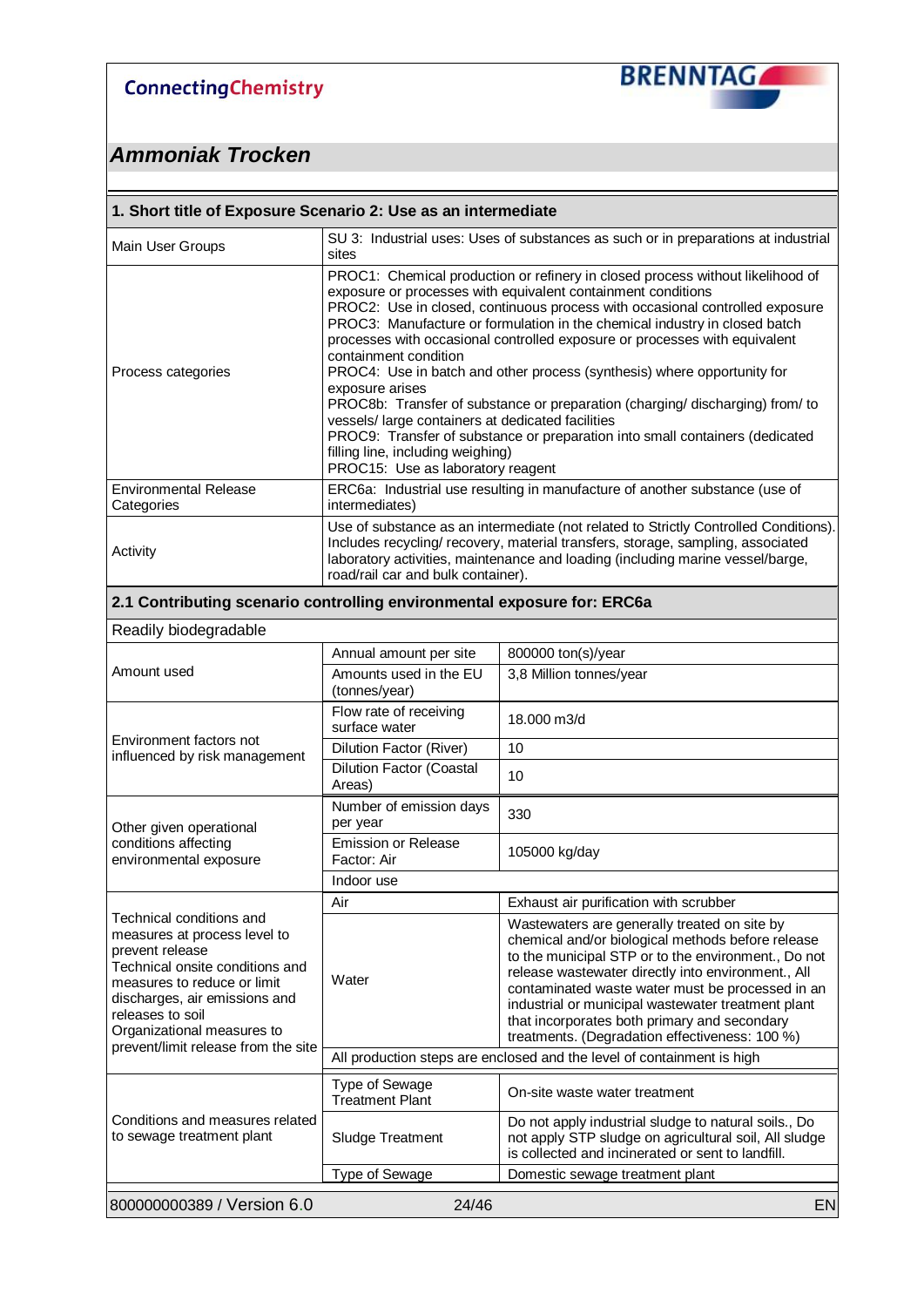

|                                                                       | <b>Treatment Plant</b>                                                                                                   |                                                                                                                                         |  |  |
|-----------------------------------------------------------------------|--------------------------------------------------------------------------------------------------------------------------|-----------------------------------------------------------------------------------------------------------------------------------------|--|--|
|                                                                       |                                                                                                                          |                                                                                                                                         |  |  |
|                                                                       | Flow rate of sewage<br>treatment plant effluent                                                                          | 2.000 m3/d                                                                                                                              |  |  |
|                                                                       | Percentage removed<br>from waste water                                                                                   | 100 %                                                                                                                                   |  |  |
| Conditions and measures related<br>to external treatment of waste for | Waste treatment                                                                                                          | Solid wastes should be disposed of via landfill or<br>incineration                                                                      |  |  |
| disposal<br>Conditions and measures related                           | Recovery Methods                                                                                                         | There is no envisaged external recovery of waste.                                                                                       |  |  |
| to external recovery of waste                                         |                                                                                                                          |                                                                                                                                         |  |  |
| PROC8b, PROC9, PROC15                                                 |                                                                                                                          | 2.2 Contributing scenario controlling worker exposure for: PROC1, PROC2, PROC3, PROC4,                                                  |  |  |
|                                                                       | Concentration of the                                                                                                     | Covers percentage substance in the product up to                                                                                        |  |  |
|                                                                       | Substance in<br>Mixture/Article                                                                                          | 100 %.                                                                                                                                  |  |  |
| <b>Product characteristics</b>                                        |                                                                                                                          |                                                                                                                                         |  |  |
|                                                                       | Physical Form (at time of<br>use)                                                                                        | liquid, Gaseous                                                                                                                         |  |  |
|                                                                       | Vapour pressure                                                                                                          | 8600 hPa                                                                                                                                |  |  |
|                                                                       | Frequency of use                                                                                                         | 220 days/year                                                                                                                           |  |  |
| Frequency and duration of use                                         | Avoid carrying out operation for more than 4 hours.                                                                      |                                                                                                                                         |  |  |
| Human factors not influenced by                                       | Breathing volume                                                                                                         | 10 m3/8 hours                                                                                                                           |  |  |
| risk management                                                       | Exposed skin surface                                                                                                     | 480 cm <sup>2</sup>                                                                                                                     |  |  |
| Other operational conditions<br>affecting workers exposure            | Indoor                                                                                                                   |                                                                                                                                         |  |  |
|                                                                       |                                                                                                                          | Provide local exhaust ventilation (LEV). (except PROC1)                                                                                 |  |  |
| Technical conditions and                                              | Handle substance within a closed system.                                                                                 |                                                                                                                                         |  |  |
| measures to control dispersion                                        | Transfer via enclosed lines.<br>Pipelines and vessels are sealed and insulated                                           |                                                                                                                                         |  |  |
| from source towards the worker                                        | Store substance within a closed system.                                                                                  |                                                                                                                                         |  |  |
|                                                                       |                                                                                                                          | Provide extraction ventilation at points where emissions occur.                                                                         |  |  |
|                                                                       | Ensure operatives are trained to minimise exposures.                                                                     | Employees must be trained in the proper use of PPE, and when to use it                                                                  |  |  |
| Organisational measures to<br>prevent /limit releases, dispersion     |                                                                                                                          | Ensure control measures are regularly inspected and maintained.                                                                         |  |  |
| and exposure                                                          |                                                                                                                          | Exposure and biological monitoring of operators is regularly performed                                                                  |  |  |
|                                                                       | Monitor effectiveness of control measures                                                                                |                                                                                                                                         |  |  |
| Conditions and measures related                                       | Wear chemically resistant gloves (tested to EN374) in combination with specific<br>activity training. (Efficiency: 90 %) |                                                                                                                                         |  |  |
| to personal protection, hygiene                                       | Wear respiratory protection (Efficiency: 95 %)                                                                           |                                                                                                                                         |  |  |
| and health evaluation                                                 |                                                                                                                          | Wear suitable protective clothing, aprons, shield and suits<br>Personal measures have to be applied in case of potential exposure only. |  |  |
|                                                                       |                                                                                                                          | 2.3 Contributing scenario controlling worker exposure for: PROC1, PROC2, PROC3, PROC4,                                                  |  |  |
| PROC8b, PROC9, PROC15                                                 |                                                                                                                          |                                                                                                                                         |  |  |
| Activity                                                              | application as solution                                                                                                  |                                                                                                                                         |  |  |
| <b>Product characteristics</b>                                        | Concentration of the<br>Substance in<br>Mixture/Article                                                                  | Covers the percentage of the substance in the<br>product up to 25 %.                                                                    |  |  |
|                                                                       | Frequency of use                                                                                                         | 220 days/year                                                                                                                           |  |  |
| Frequency and duration of use                                         | Avoid carrying out operation for more than 4 hours.                                                                      |                                                                                                                                         |  |  |
| Human factors not influenced by                                       | Breathing volume                                                                                                         | 10 m3/8 hours                                                                                                                           |  |  |
| risk management                                                       | Exposed skin surface                                                                                                     | 480 cm <sup>2</sup>                                                                                                                     |  |  |
| Technical conditions and                                              |                                                                                                                          | Provide local exhaust ventilation (LEV). (except PROC1)                                                                                 |  |  |
| measures to control dispersion                                        | Handle substance within a closed system.                                                                                 |                                                                                                                                         |  |  |
| from source towards the worker                                        | Transfer via enclosed lines.<br>Pipelines and vessels are sealed and insulated                                           |                                                                                                                                         |  |  |
|                                                                       |                                                                                                                          |                                                                                                                                         |  |  |
| 800000000389 / Version 6.0                                            | 25/46                                                                                                                    | EN                                                                                                                                      |  |  |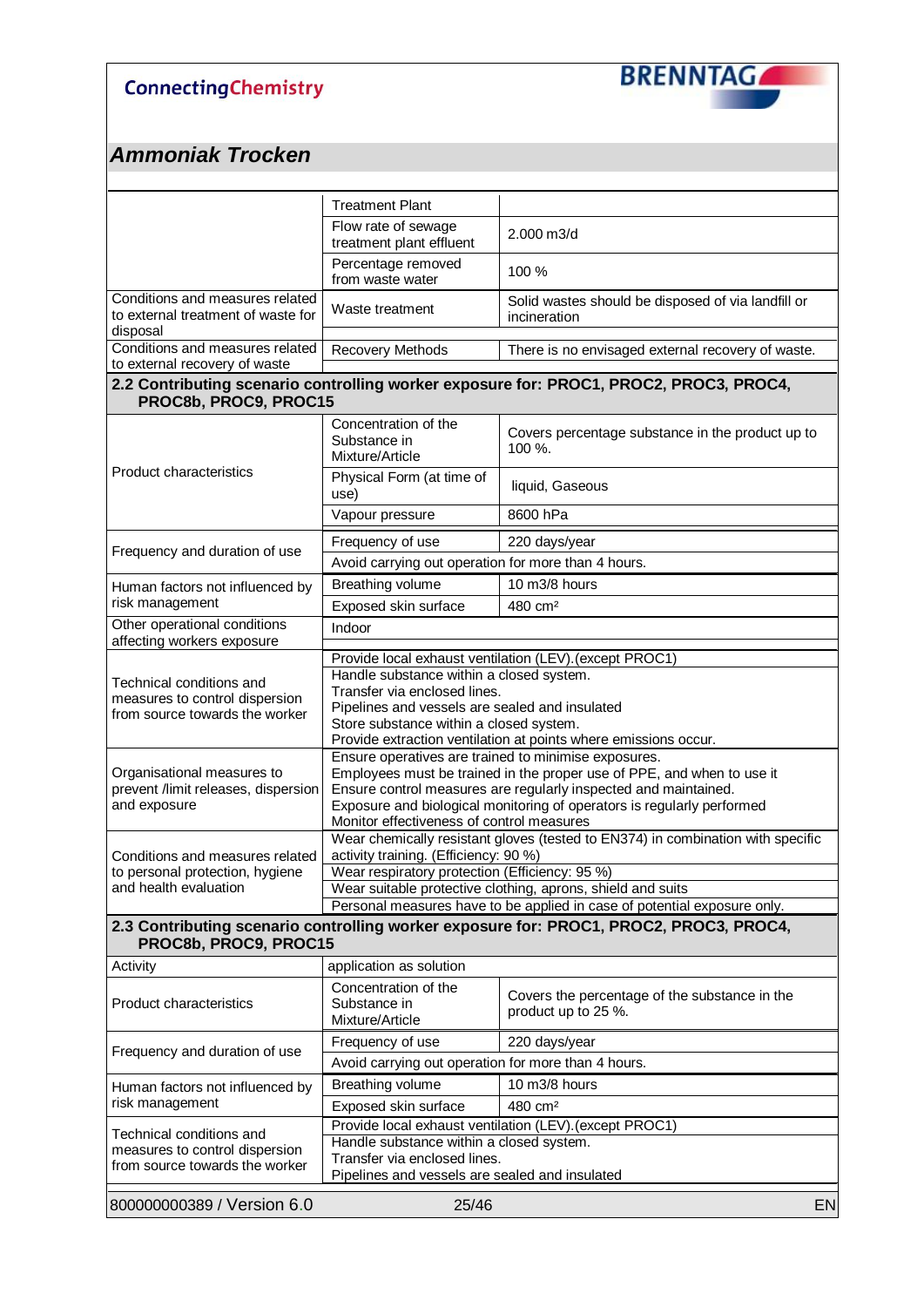

### *Ammoniak Trocken*

|                                                                                   | Store substance within a closed system.<br>Provide extraction ventilation at points where emissions occur.                                                                                                                                                                                                               |
|-----------------------------------------------------------------------------------|--------------------------------------------------------------------------------------------------------------------------------------------------------------------------------------------------------------------------------------------------------------------------------------------------------------------------|
| Organisational measures to<br>prevent /limit releases, dispersion<br>and exposure | Ensure operatives are trained to minimise exposures.<br>Employees must be trained in the proper use of PPE, and when to use it<br>Ensure control measures are regularly inspected and maintained.<br>Exposure and biological monitoring of operators is regularly performed<br>Monitor effectiveness of control measures |
| Conditions and measures related<br>to personal protection, hygiene                | Wear chemically resistant gloves (tested to EN374) in combination with specific<br>activity training. (Efficiency: 90 %)<br>Wear respiratory protection (Efficiency: 95 %)                                                                                                                                               |
| and health evaluation                                                             | Wear suitable protective clothing, aprons, shield and suits<br>Personal measures have to be applied in case of potential exposure only.                                                                                                                                                                                  |

#### **3. Exposure estimation and reference to its source**

#### **Environment**

ERC6a: EUSES 2.1

| <b>Contributing</b><br><b>Scenario</b> | <b>Specific conditions</b> | <b>Compartment</b> | Value      | Level of<br><b>Exposure</b> | <b>RCR</b> |
|----------------------------------------|----------------------------|--------------------|------------|-----------------------------|------------|
| ERC <sub>6a</sub>                      | Highest exposure           | Fresh water        | <b>PEC</b> | 0,00219mg/l                 | 0.076      |
| ERC6a                                  | Highest exposure           | Marine water       | <b>PEC</b> | 0,0000205mg/l               | 0.019      |

#### **Workers**

PROC1, PROC2, PROC3, PROC4, PROC8b, PROC9, PROC15, Relevant for all PROCs: ECETOC TRA

| Contributing<br><b>Scenario</b>   | <b>Specific conditions</b>                                                                                             | <b>Exposure routes</b>                               | <b>Level of Exposure</b> | <b>RCR</b> |
|-----------------------------------|------------------------------------------------------------------------------------------------------------------------|------------------------------------------------------|--------------------------|------------|
| <b>PROC1</b>                      | Indoor use, with gloves,<br>(90% efficiency), Without<br><b>Local Exhaust</b><br>Ventilation, liquid,<br>Gaseous form  | worker dermal, short and<br>long term - systemic     | 0,03mg/kg bw/day         | 0,01       |
| PROC2, PROC3,<br>PROC15           | Indoor use, with gloves,<br>(90% efficiency), With<br>Local Exhaust<br>Ventilation, liquid,<br>Gaseous form            | worker dermal, short and<br>long term - systemic     | 0,01mg/kg bw/day         | < 0.01     |
| PROC4,<br>PROC8b,<br><b>PROC9</b> | Indoor use, with gloves,<br>(90% efficiency), With<br><b>Local Exhaust</b><br>Ventilation, liquid,<br>Gaseous form     | worker dermal, short and<br>long term - systemic     | 0,07mg/kg bw/day         | 0,01       |
| <b>PROC1</b>                      | Indoor use, Without Local<br>Exhaust Ventilation.<br>without respiratory<br>protection, liquid,<br>Gaseous form        | worker inhalation, acute<br>and long term - systemic | $0,01$ mg/m $3$          | < 0.01     |
| <b>PROC1</b>                      | Indoor use, Without Local<br><b>Exhaust Ventilation,</b><br>without respiratory<br>protection, liquid,<br>Gaseous form | Worker - inhalative,<br>short-term - local           | $0,01$ mg/m $3$          | < 0,01     |
| <b>PROC1</b>                      | Indoor use, Without Local<br>Exhaust Ventilation,<br>without respiratory<br>protection, liquid,                        | Worker - inhalative, long-<br>term - local           | $0,01$ mg/m $3$          | < 0,01     |
| 800000000389 / Version 6.0        |                                                                                                                        | 26/46                                                |                          | <b>EN</b>  |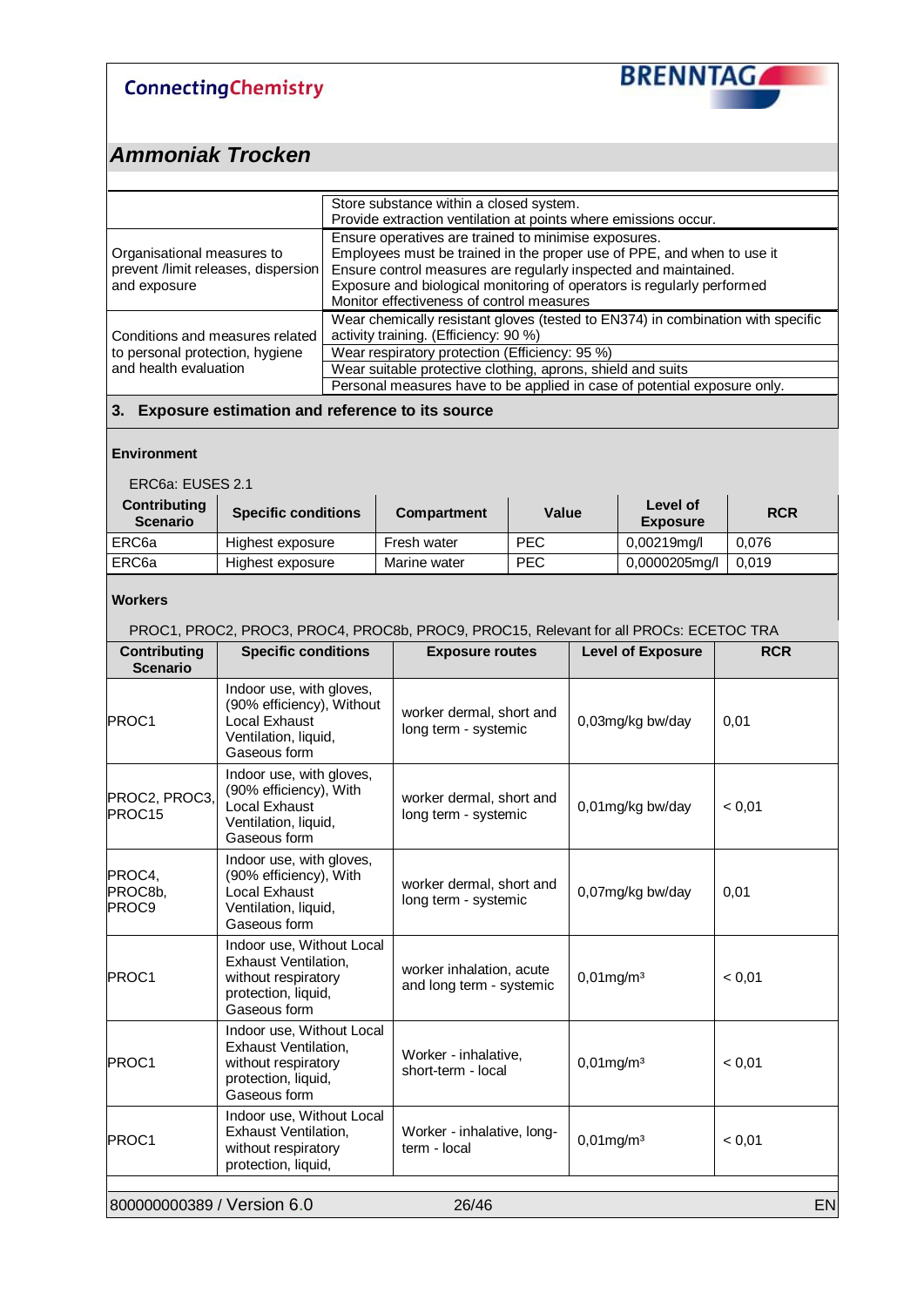

|                                              | Gaseous form                                                                                                                                         |                                                      |                  |           |
|----------------------------------------------|------------------------------------------------------------------------------------------------------------------------------------------------------|------------------------------------------------------|------------------|-----------|
| PROC2, PROC3,<br>PROC4,<br>PROC8b,<br>PROC15 | Highest exposure, Indoor<br>use, with RPE (95%),<br>With Local Exhaust<br>Ventilation, during 1 - 4<br>hours, liquid, Gaseous<br>form                | worker inhalation, acute<br>and long term - systemic | $0,21$ mg/m $3$  | $\pmb{0}$ |
| PROC9                                        | Highest exposure, Indoor<br>use, with RPE (95%),<br>With Local Exhaust<br>Ventilation, during 1 - 4<br>hours, liquid, Gaseous<br>form                | worker inhalation, acute<br>and long term - systemic | $0,53$ mg/m $3$  | 0,01      |
| Relevant for all<br><b>PROCs</b>             | Highest exposure, Indoor<br>use, with RPE (95%),<br>With Local Exhaust<br>Ventilation, during 1 - 4<br>hours, liquid, Gaseous<br>form                | Worker - inhalative,<br>short-term - local           | $0,53$ mg/m $3$  | 0,01      |
| PROC2,<br>PROC8b,<br>PROC <sub>15</sub>      | Highest exposure, Indoor<br>use, with RPE (95%),<br>With Local Exhaust<br>Ventilation, during 1 - 4<br>hours, liquid, Gaseous<br>form                | Worker - inhalative, long-<br>term - local           | $0,11$ mg/m $3$  | 0,01      |
| PROC3, PROC4                                 | Indoor use, with RPE<br>(95%), With Local<br><b>Exhaust Ventilation,</b><br>during 1 - 4 hours, liquid,<br>Gaseous form                              | Worker - inhalative, long-<br>term - local           | $0,21$ mg/m $3$  | 0,02      |
| <b>PROC9</b>                                 | Indoor use, with RPE<br>(95%), With Local<br>Exhaust Ventilation,<br>during 1 - 4 hours, liquid,<br>Gaseous form                                     | Worker - inhalative, long-<br>term - local           | $0,43$ mg/m $3$  | 0,03      |
| PROC1                                        | Indoor use, with gloves,<br>(90% efficiency), Without<br><b>Local Exhaust</b><br>Ventilation, Aqueous<br>form, Concentrations >=<br>$0\% - \le 25\%$ | worker dermal, short and<br>long term - systemic     | 0,03mg/kg bw/day | 0,01      |
| PROC2, PROC3,<br>PROC15                      | Indoor use, with gloves,<br>(90% efficiency), With<br>Local Exhaust<br>Ventilation, Aqueous<br>form, Concentrations >=<br>$0\% - \le 25\%$           | worker dermal, short and<br>long term - systemic     | 0,01mg/kg bw/day | < 0,01    |
| PROC4,<br>PROC8b,<br>PROC9                   | Indoor use, with gloves,<br>(90% efficiency), With<br>Local Exhaust<br>Ventilation, Aqueous<br>form, Concentrations >=<br>$0\% - \le 25\%$           | worker dermal, short and<br>long term - systemic     | 0,07mg/kg bw/day | 0,01      |
| PROC1                                        | Indoor use, Without Local<br><b>Exhaust Ventilation,</b><br>without respiratory<br>protection, Aqueous<br>form, Concentrations >=                    | worker inhalation, acute<br>and long term - systemic | $0,01$ mg/m $3$  | < 0,01    |
| 800000000389 / Version 6.0<br>27/46<br>EN    |                                                                                                                                                      |                                                      |                  |           |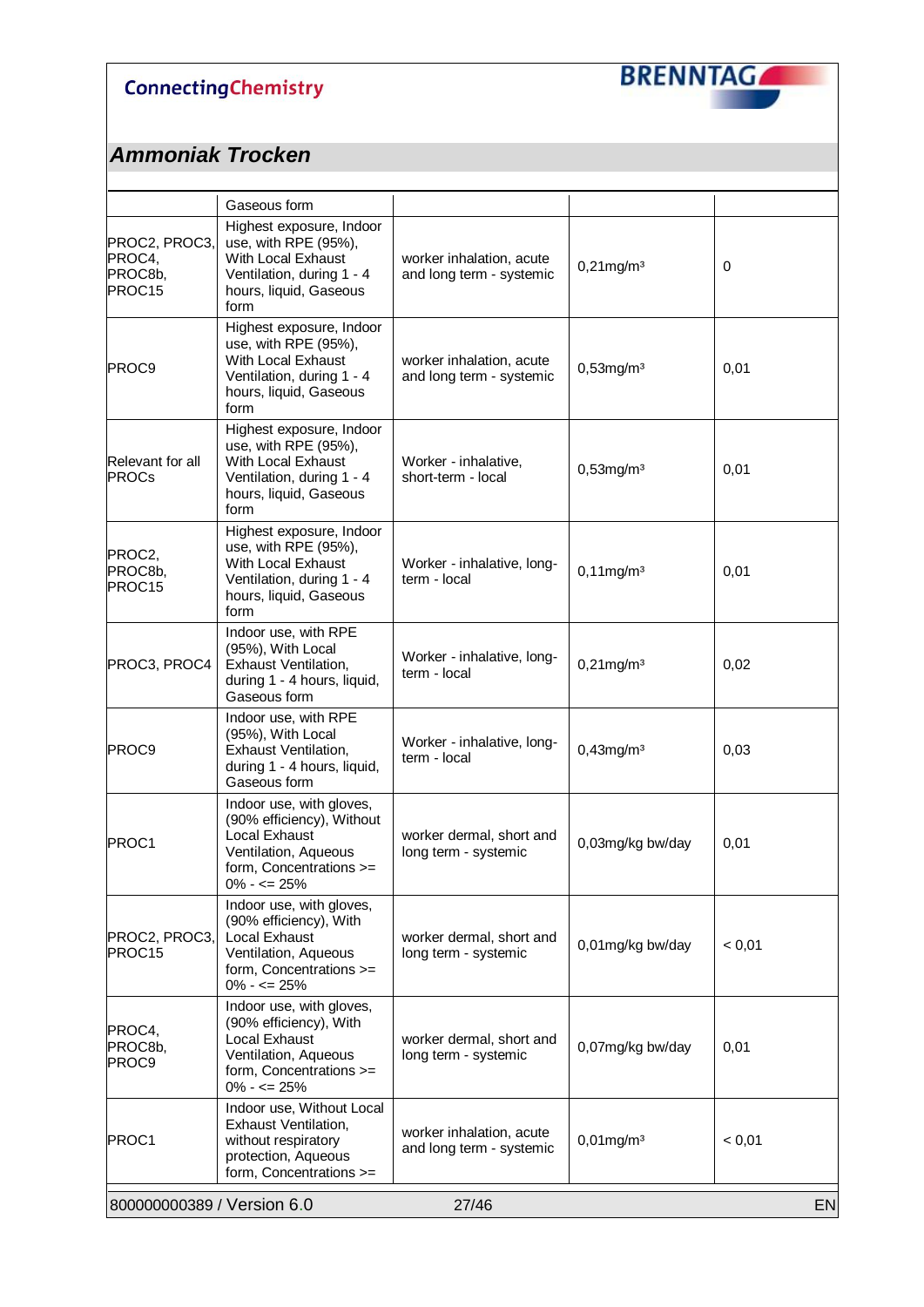

## *Ammoniak Trocken*

|                                                                                                                          | $0\% - \le 25\%$                                                                                                                                                          |                                                      |                 |             |
|--------------------------------------------------------------------------------------------------------------------------|---------------------------------------------------------------------------------------------------------------------------------------------------------------------------|------------------------------------------------------|-----------------|-------------|
| PROC1                                                                                                                    | Indoor use, Without Local<br><b>Exhaust Ventilation,</b><br>without respiratory<br>protection, Aqueous<br>form, Concentrations >=<br>$0\% - \le 25\%$                     | Worker - inhalative,<br>short-term - local           | $0,01$ mg/m $3$ | < 0,01      |
| PROC1                                                                                                                    | Indoor use, Without Local<br><b>Exhaust Ventilation,</b><br>without respiratory<br>protection, Aqueous<br>form, Concentrations >=<br>$0\% - \le 25\%$                     | Worker - inhalative, long-<br>term - local           | $0,01$ mg/m $3$ | < 0,01      |
| PROC2, PROC3,<br>PROC4,<br>PROC8b,<br>PROC15                                                                             | Highest exposure, Indoor<br>use, with RPE (95%),<br>With Local Exhaust<br>Ventilation, during 1 - 4<br>hours, Aqueous form,<br>Concentrations >= 0% -<br>$\leq$ 25%       | worker inhalation, acute<br>and long term - systemic | $0,21$ mg/m $3$ | $\mathbf 0$ |
| PROC9                                                                                                                    | Highest exposure, Indoor<br>use, with RPE (95%),<br>With Local Exhaust<br>Ventilation, during 1 - 4<br>hours                                                              | worker inhalation, acute<br>and long term - systemic | $0,53$ mg/m $3$ | 0,01        |
| Relevant for all<br><b>PROCs</b>                                                                                         | Highest exposure, Indoor<br>use, with RPE (95%),<br>With Local Exhaust<br>Ventilation, during 1 - 4<br>hours, Aqueous form,<br>Concentrations >= 0% -<br>$\leq$ 25%       | Worker - inhalative,<br>short-term - local           | $0,53$ mg/m $3$ | 0,01        |
| PROC2,<br>PROC8b,<br>PROC15                                                                                              | Highest exposure, Indoor<br>use, with RPE (95%),<br>With Local Exhaust<br>Ventilation, during 1 - 4<br>hours, Aqueous form,<br>Concentrations >= 0% -<br>$\epsilon$ = 25% | Worker - inhalative, long-<br>term - local           | $0,11$ mg/m $3$ | 0,01        |
| PROC3, PROC4                                                                                                             | Indoor use, with RPE<br>(95%), With Local<br>Exhaust Ventilation,<br>during 1 - 4 hours,<br>Aqueous form,<br>Concentrations >= 0% -<br>$\leq$ 25%                         | Worker - inhalative, long-<br>term - local           | $0,21$ mg/m $3$ | 0,02        |
| PROC9                                                                                                                    | Indoor use, with RPE<br>(95%), With Local<br><b>Exhaust Ventilation,</b><br>during 1 - 4 hours,<br>Aqueous form,<br>Concentrations >= 0% -<br>$\leq$ 25%                  | Worker - inhalative, long-<br>term - local           | $0,43$ mg/m $3$ | 0,03        |
| 4. Guidance to Downstream User to evaluate whether he works inside the boundaries set by the<br><b>Exposure Scenario</b> |                                                                                                                                                                           |                                                      |                 |             |
|                                                                                                                          |                                                                                                                                                                           |                                                      |                 |             |

Environment

800000000389 / Version 6.0 28/46 EN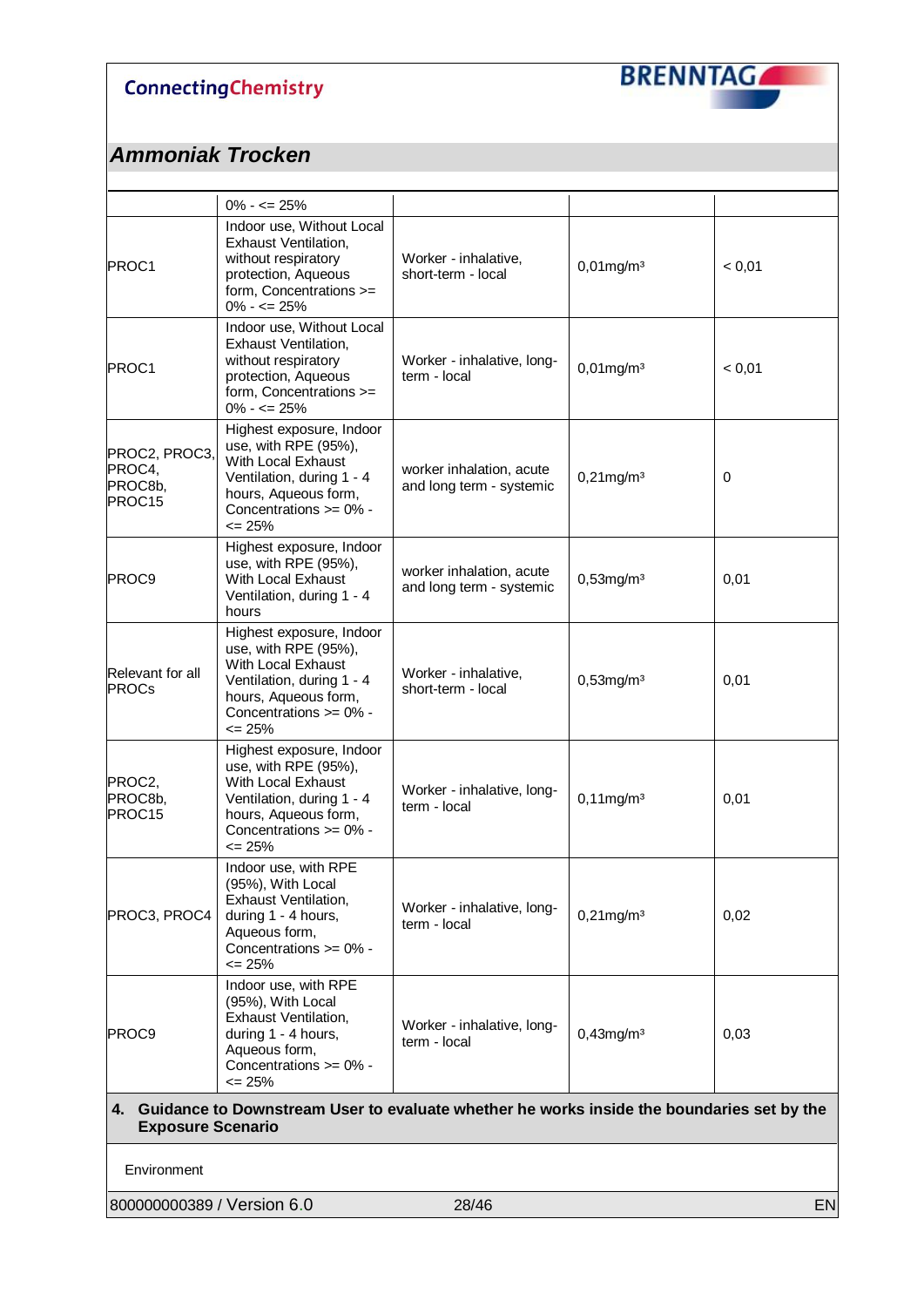

### *Ammoniak Trocken*

Guidance is based on assumed operating conditions which may not be applicable to all sites; thus, scaling may be necessary to define appropriate site-specific risk management measures. Health

Where other risk management measures/operational conditions are adopted, then users should ensure that risks are managed to at least equivalent levels.

For further information on the assessment method, see: http://www.ecetoc.org/tra

**Additional good practice advice beyond the REACH Chemical Safety Assessment**

Assumes a good basic standard of occupational hygiene is implemented.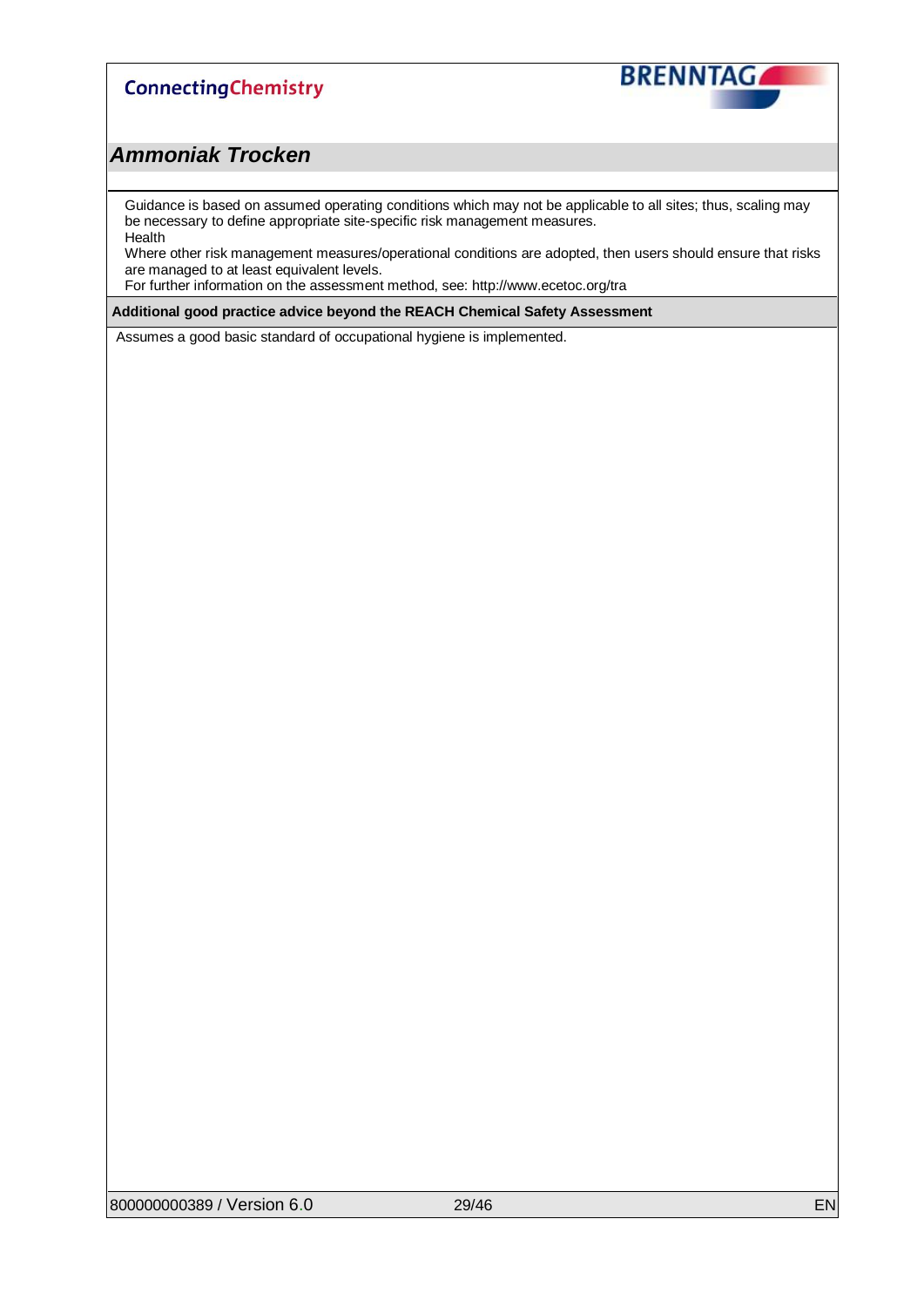

| 1. Short title of Exposure Scenario 3: Formulation & (re)packing of substances and mixtures                                                                                                          |                                                                                                                                                                                                                                                                                                                                                                                                                                                                                                                                                                                                                                                                                                                                                                                                                                                                                                                                                                                                                                                                                                  |                                                                                                                                                                                                                                                                                                                                                                          |  |  |
|------------------------------------------------------------------------------------------------------------------------------------------------------------------------------------------------------|--------------------------------------------------------------------------------------------------------------------------------------------------------------------------------------------------------------------------------------------------------------------------------------------------------------------------------------------------------------------------------------------------------------------------------------------------------------------------------------------------------------------------------------------------------------------------------------------------------------------------------------------------------------------------------------------------------------------------------------------------------------------------------------------------------------------------------------------------------------------------------------------------------------------------------------------------------------------------------------------------------------------------------------------------------------------------------------------------|--------------------------------------------------------------------------------------------------------------------------------------------------------------------------------------------------------------------------------------------------------------------------------------------------------------------------------------------------------------------------|--|--|
| Main User Groups                                                                                                                                                                                     | sites                                                                                                                                                                                                                                                                                                                                                                                                                                                                                                                                                                                                                                                                                                                                                                                                                                                                                                                                                                                                                                                                                            | SU 3: Industrial uses: Uses of substances as such or in preparations at industrial                                                                                                                                                                                                                                                                                       |  |  |
| Sectors of end-use                                                                                                                                                                                   | SU1: Agriculture, forestry, fishery<br>SU 10: Formulation [mixing] of preparations and/ or re-packaging (excluding<br>alloys)<br>SU24: Scientific research and development                                                                                                                                                                                                                                                                                                                                                                                                                                                                                                                                                                                                                                                                                                                                                                                                                                                                                                                       |                                                                                                                                                                                                                                                                                                                                                                          |  |  |
| Process categories                                                                                                                                                                                   | PROC1: Chemical production or refinery in closed process without likelihood of<br>exposure or processes with equivalent containment conditions<br>PROC2: Use in closed, continuous process with occasional controlled exposure<br>PROC3: Manufacture or formulation in the chemical industry in closed batch<br>processes with occasional controlled exposure or processes with equivalent<br>containment condition<br>PROC4: Use in batch and other process (synthesis) where opportunity for<br>exposure arises<br>PROC5: Mixing or blending in batch processes for formulation of preparations<br>and articles (multistage and/ or significant contact)<br>PROC8a: Transfer of substance or preparation (charging/discharging) from/to<br>vessels/ large containers at non-dedicated facilities<br>PROC8b: Transfer of substance or preparation (charging/discharging) from/to<br>vessels/ large containers at dedicated facilities<br>PROC9: Transfer of substance or preparation into small containers (dedicated<br>filling line, including weighing)<br>PROC15: Use as laboratory reagent |                                                                                                                                                                                                                                                                                                                                                                          |  |  |
| <b>Environmental Release</b><br>Categories                                                                                                                                                           | ERC2: Formulation of preparations                                                                                                                                                                                                                                                                                                                                                                                                                                                                                                                                                                                                                                                                                                                                                                                                                                                                                                                                                                                                                                                                |                                                                                                                                                                                                                                                                                                                                                                          |  |  |
| Activity                                                                                                                                                                                             | rail/road car and IBC loading) including its distribution                                                                                                                                                                                                                                                                                                                                                                                                                                                                                                                                                                                                                                                                                                                                                                                                                                                                                                                                                                                                                                        | Formulation, mixing/ blending in batch or continuous processes, pelletting,<br>compression, transfer and packaging, Loading (including marine vessel/barge,                                                                                                                                                                                                              |  |  |
| 2.1 Contributing scenario controlling environmental exposure for: ERC2                                                                                                                               |                                                                                                                                                                                                                                                                                                                                                                                                                                                                                                                                                                                                                                                                                                                                                                                                                                                                                                                                                                                                                                                                                                  |                                                                                                                                                                                                                                                                                                                                                                          |  |  |
| Readily biodegradable                                                                                                                                                                                |                                                                                                                                                                                                                                                                                                                                                                                                                                                                                                                                                                                                                                                                                                                                                                                                                                                                                                                                                                                                                                                                                                  |                                                                                                                                                                                                                                                                                                                                                                          |  |  |
|                                                                                                                                                                                                      | Annual amount per site                                                                                                                                                                                                                                                                                                                                                                                                                                                                                                                                                                                                                                                                                                                                                                                                                                                                                                                                                                                                                                                                           | 1 Million tonnes/year                                                                                                                                                                                                                                                                                                                                                    |  |  |
| Amount used                                                                                                                                                                                          | Amounts used in the EU                                                                                                                                                                                                                                                                                                                                                                                                                                                                                                                                                                                                                                                                                                                                                                                                                                                                                                                                                                                                                                                                           | 3,8 Million tonnes/year                                                                                                                                                                                                                                                                                                                                                  |  |  |
|                                                                                                                                                                                                      | (tonnes/year)                                                                                                                                                                                                                                                                                                                                                                                                                                                                                                                                                                                                                                                                                                                                                                                                                                                                                                                                                                                                                                                                                    |                                                                                                                                                                                                                                                                                                                                                                          |  |  |
|                                                                                                                                                                                                      | Flow rate of receiving<br>surface water                                                                                                                                                                                                                                                                                                                                                                                                                                                                                                                                                                                                                                                                                                                                                                                                                                                                                                                                                                                                                                                          | 18.000 m3/d                                                                                                                                                                                                                                                                                                                                                              |  |  |
| Environment factors not                                                                                                                                                                              | Dilution Factor (River)                                                                                                                                                                                                                                                                                                                                                                                                                                                                                                                                                                                                                                                                                                                                                                                                                                                                                                                                                                                                                                                                          | 10                                                                                                                                                                                                                                                                                                                                                                       |  |  |
| influenced by risk management                                                                                                                                                                        | <b>Dilution Factor (Coastal</b><br>Areas)                                                                                                                                                                                                                                                                                                                                                                                                                                                                                                                                                                                                                                                                                                                                                                                                                                                                                                                                                                                                                                                        | 10                                                                                                                                                                                                                                                                                                                                                                       |  |  |
|                                                                                                                                                                                                      | Number of emission days<br>per year                                                                                                                                                                                                                                                                                                                                                                                                                                                                                                                                                                                                                                                                                                                                                                                                                                                                                                                                                                                                                                                              | 330                                                                                                                                                                                                                                                                                                                                                                      |  |  |
| Other given operational<br>conditions affecting                                                                                                                                                      | <b>Emission or Release</b><br>Factor: Air                                                                                                                                                                                                                                                                                                                                                                                                                                                                                                                                                                                                                                                                                                                                                                                                                                                                                                                                                                                                                                                        | 2,5 % 74000 kg/day                                                                                                                                                                                                                                                                                                                                                       |  |  |
| environmental exposure                                                                                                                                                                               | <b>Emission or Release</b><br>Factor: Water                                                                                                                                                                                                                                                                                                                                                                                                                                                                                                                                                                                                                                                                                                                                                                                                                                                                                                                                                                                                                                                      | 2%                                                                                                                                                                                                                                                                                                                                                                       |  |  |
|                                                                                                                                                                                                      | Indoor use                                                                                                                                                                                                                                                                                                                                                                                                                                                                                                                                                                                                                                                                                                                                                                                                                                                                                                                                                                                                                                                                                       |                                                                                                                                                                                                                                                                                                                                                                          |  |  |
| Technical conditions and                                                                                                                                                                             | Air                                                                                                                                                                                                                                                                                                                                                                                                                                                                                                                                                                                                                                                                                                                                                                                                                                                                                                                                                                                                                                                                                              | Exhaust air purification with scrubber                                                                                                                                                                                                                                                                                                                                   |  |  |
| measures at process level to<br>prevent release<br>Technical onsite conditions and<br>measures to reduce or limit<br>discharges, air emissions and<br>releases to soil<br>Organizational measures to | Water                                                                                                                                                                                                                                                                                                                                                                                                                                                                                                                                                                                                                                                                                                                                                                                                                                                                                                                                                                                                                                                                                            | Wastewaters are generally treated on site by<br>chemical and/or biological methods before release<br>to the municipal STP or to the environment., Do not<br>release wastewater directly into environment., All<br>contaminated waste water must be processed in an<br>industrial or municipal wastewater treatment plant<br>that incorporates both primary and secondary |  |  |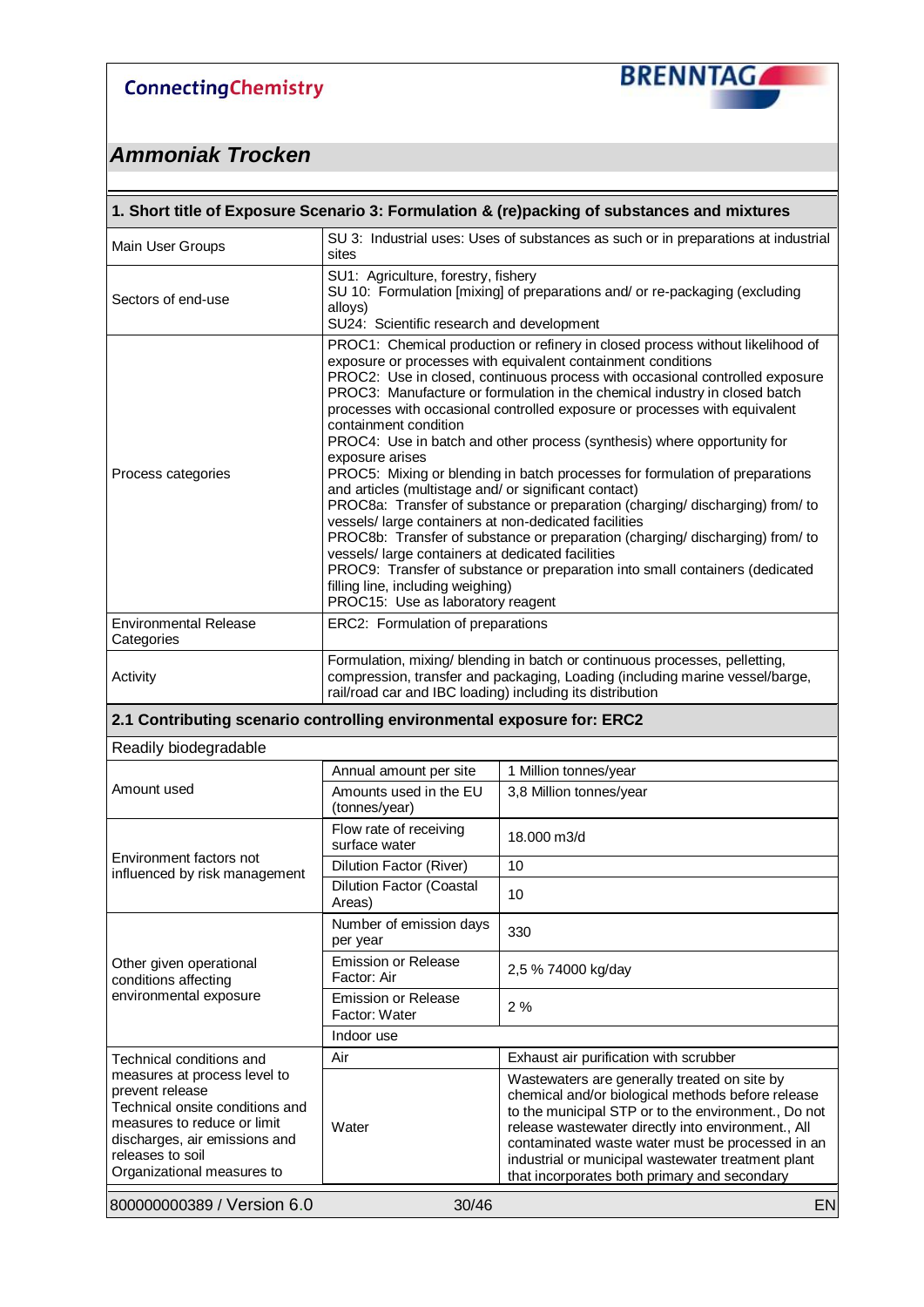

| prevent/limit release from the site                                               | treatments. (Degradation effectiveness: 100 %)                                                                                                                                         |                                                                                        |  |
|-----------------------------------------------------------------------------------|----------------------------------------------------------------------------------------------------------------------------------------------------------------------------------------|----------------------------------------------------------------------------------------|--|
|                                                                                   |                                                                                                                                                                                        | All production steps are enclosed and the level of containment is high                 |  |
|                                                                                   | <b>Type of Sewage</b><br><b>Treatment Plant</b>                                                                                                                                        | On-site waste water treatment                                                          |  |
|                                                                                   | Do not apply industrial sludge to natural soils., Do<br>not apply STP sludge on agricultural soil, All sludge<br>Sludge Treatment<br>is collected and incinerated or sent to landfill. |                                                                                        |  |
| Conditions and measures related<br>to sewage treatment plant                      | Type of Sewage<br><b>Treatment Plant</b>                                                                                                                                               | Domestic sewage treatment plant                                                        |  |
|                                                                                   | Flow rate of sewage<br>treatment plant effluent                                                                                                                                        | 2.000 m3/d                                                                             |  |
|                                                                                   | Percentage removed<br>from waste water                                                                                                                                                 | 100 %                                                                                  |  |
| Conditions and measures related<br>to external treatment of waste for<br>disposal | Waste treatment                                                                                                                                                                        | Solid wastes should be disposed of via landfill or<br>incineration                     |  |
| Conditions and measures related<br>to external recovery of waste                  | Recovery Methods                                                                                                                                                                       | There is no envisaged external recovery of waste.                                      |  |
| PROC5, PROC8a, PROC8b, PROC9, PROC15                                              |                                                                                                                                                                                        | 2.2 Contributing scenario controlling worker exposure for: PROC1, PROC2, PROC3, PROC4, |  |
|                                                                                   | Concentration of the<br>Substance in<br>Mixture/Article                                                                                                                                | Covers percentage substance in the product up to<br>100 %.                             |  |
| Product characteristics                                                           | Physical Form (at time of<br>use)                                                                                                                                                      | liquid, Gaseous                                                                        |  |
|                                                                                   | Vapour pressure                                                                                                                                                                        | 8600 hPa                                                                               |  |
|                                                                                   | Frequency of use                                                                                                                                                                       | 220 days/year                                                                          |  |
| Frequency and duration of use                                                     | Covers daily exposures up to 8 hours                                                                                                                                                   |                                                                                        |  |
| Human factors not influenced by                                                   | Breathing volume                                                                                                                                                                       | 10 m3/8 hours                                                                          |  |
| risk management                                                                   | Exposed skin surface                                                                                                                                                                   | 480 cm <sup>2</sup>                                                                    |  |
|                                                                                   | Provide local exhaust ventilation (LEV). (except PROC1)                                                                                                                                |                                                                                        |  |
| Technical conditions and                                                          | Handle substance within a closed system.                                                                                                                                               |                                                                                        |  |
| measures to control dispersion                                                    | Transfer via enclosed lines.                                                                                                                                                           |                                                                                        |  |
| from source towards the worker                                                    | Pipelines and vessels are sealed and insulated                                                                                                                                         |                                                                                        |  |
|                                                                                   | Store substance within a closed system.                                                                                                                                                |                                                                                        |  |
|                                                                                   |                                                                                                                                                                                        | Provide extraction ventilation at points where emissions occur.                        |  |
|                                                                                   | Ensure operatives are trained to minimise exposures.                                                                                                                                   | Employees must be trained in the proper use of PPE, and when to use it                 |  |
| Organisational measures to<br>prevent /limit releases, dispersion                 |                                                                                                                                                                                        | Ensure control measures are regularly inspected and maintained.                        |  |
| and exposure                                                                      |                                                                                                                                                                                        |                                                                                        |  |
|                                                                                   | Exposure and biological monitoring of operators is regularly performed<br>Monitor effectiveness of control measures                                                                    |                                                                                        |  |
|                                                                                   | Wear chemically resistant gloves (tested to EN374) in combination with specific                                                                                                        |                                                                                        |  |
| Conditions and measures related                                                   | activity training. (Efficiency: 90 %)                                                                                                                                                  |                                                                                        |  |
| to personal protection, hygiene                                                   | Wear respiratory protection (Efficiency: 95 %)                                                                                                                                         |                                                                                        |  |
| and health evaluation                                                             |                                                                                                                                                                                        | Wear suitable protective clothing, aprons, shield and suits                            |  |
|                                                                                   |                                                                                                                                                                                        | Personal measures have to be applied in case of potential exposure only.               |  |
| PROC5, PROC8a, PROC8b, PROC9, PROC15                                              |                                                                                                                                                                                        | 2.3 Contributing scenario controlling worker exposure for: PROC1, PROC2, PROC3, PROC4, |  |
| Activity                                                                          | application as solution                                                                                                                                                                |                                                                                        |  |
| <b>Product characteristics</b>                                                    | Concentration of the<br>Substance in<br>Mixture/Article                                                                                                                                | Covers percentage substance in the product up to<br>25 %.                              |  |
| Frequency and duration of use                                                     | Frequency of use                                                                                                                                                                       | 220 days/year                                                                          |  |
|                                                                                   |                                                                                                                                                                                        |                                                                                        |  |
| 800000000389 / Version 6.0                                                        | 31/46                                                                                                                                                                                  | <b>EN</b>                                                                              |  |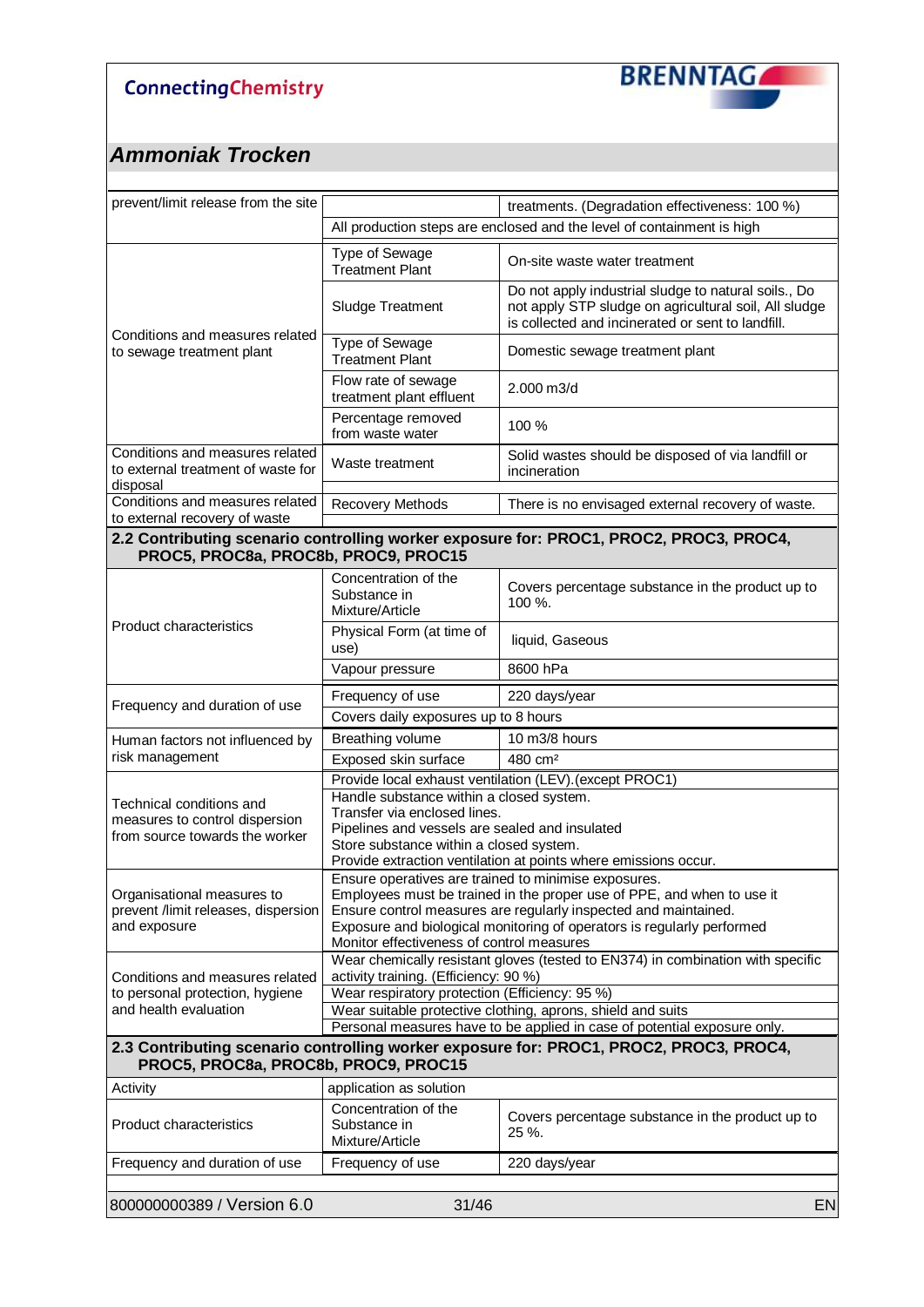

### *Ammoniak Trocken*

|                                                                                              | Covers daily exposures up to 8 hours                                                                                                                                                                                                                                                                                         |                                                                            |  |
|----------------------------------------------------------------------------------------------|------------------------------------------------------------------------------------------------------------------------------------------------------------------------------------------------------------------------------------------------------------------------------------------------------------------------------|----------------------------------------------------------------------------|--|
| Human factors not influenced by                                                              | Breathing volume                                                                                                                                                                                                                                                                                                             | $10 \text{ m}$ 3/8 hours                                                   |  |
| risk management                                                                              | Exposed skin surface                                                                                                                                                                                                                                                                                                         | 480 cm <sup>2</sup>                                                        |  |
| Other operational conditions<br>affecting workers exposure                                   | Indoor                                                                                                                                                                                                                                                                                                                       |                                                                            |  |
|                                                                                              |                                                                                                                                                                                                                                                                                                                              | Provide local exhaust ventilation (LEV). (Efficiency: 90 %) (except PROC1) |  |
| Technical conditions and<br>measures to control dispersion<br>from source towards the worker | Handle substance within a closed system.<br>Transfer via enclosed lines.<br>Pipelines and vessels are sealed and insulated<br>Store substance within a closed system.<br>Provide extraction ventilation at points where emissions occur.                                                                                     |                                                                            |  |
| Organisational measures to<br>prevent /limit releases, dispersion<br>and exposure            | Ensure operatives are trained to minimise exposures.<br>Employees must be trained in the proper use of PPE, and when to use it<br>Ensure control measures are regularly inspected and maintained.<br>Exposure and biological monitoring of operators is regularly performed<br>Monitor effectiveness of control measures     |                                                                            |  |
| Conditions and measures related<br>to personal protection, hygiene<br>and health evaluation  | Wear chemically resistant gloves (tested to EN374) in combination with specific<br>activity training. (Efficiency: > 90 %)<br>Wear respiratory protection (Efficiency: $> 95\%$ )<br>Wear suitable protective clothing, aprons, shield and suits<br>Personal measures have to be applied in case of potential exposure only. |                                                                            |  |

#### **3. Exposure estimation and reference to its source**

#### **Environment**

#### ERC2: EUSES 2.1

| <b>Contributing</b><br><b>Scenario</b> | <b>Specific conditions</b> | <b>Compartment</b> | Value      | Level of<br><b>Exposure</b> | <b>RCR</b> |
|----------------------------------------|----------------------------|--------------------|------------|-----------------------------|------------|
| ERC <sub>2</sub>                       | Highest exposure           | Fresh water        | <b>PEC</b> | $0,00013$ mg/l              | 0.045      |
| ERC <sub>2</sub>                       | Highest exposure           | Marine water       | <b>PEC</b> | 0,0000120mg/l               | 0.011      |

#### **Workers**

PROC1, PROC2, PROC3, PROC4, PROC5, PROC8a, PROC8b, PROC9, PROC15, Relevant for all PROCs: ECETOC TRA

| <b>Contributing</b><br><b>Scenario</b>       | <b>Specific conditions</b>                                                                                     | <b>Exposure routes</b>                               | <b>Level of Exposure</b> | <b>RCR</b> |
|----------------------------------------------|----------------------------------------------------------------------------------------------------------------|------------------------------------------------------|--------------------------|------------|
| PROC1                                        | Indoor use, with gloves,<br>(90% efficiency), Without<br>Local Exhaust<br>Ventilation, liquid,<br>Gaseous form | worker dermal, short and<br>long term - systemic     | 0,03mg/kg bw/day         | 0,01       |
| PROC2, PROC3,<br>PROC5,<br>PROC8a,<br>PROC15 | Indoor use, with gloves,<br>(90% efficiency), With<br>Local Exhaust<br>Ventilation, liquid,<br>Gaseous form    | worker dermal, short and<br>long term - systemic     | 0,01mg/kg bw/day         | < 0.01     |
| PROC4,<br>PROC8b,<br>PROC <sub>9</sub>       | Indoor use, with gloves,<br>(90% efficiency), With<br>Local Exhaust<br>Ventilation, liquid,<br>Gaseous form    | worker dermal, short and<br>long term - systemic     | 0,07mg/kg bw/day         | 0,01       |
| PROC1                                        | Indoor use, Without Local<br>Exhaust Ventilation,<br>without respiratory<br>protection, liquid,                | worker inhalation, acute<br>and long term - systemic | $0,01$ mg/m $3$          | < 0,01     |
| 800000000389 / Version 6.0                   |                                                                                                                | 32/46                                                |                          | <b>EN</b>  |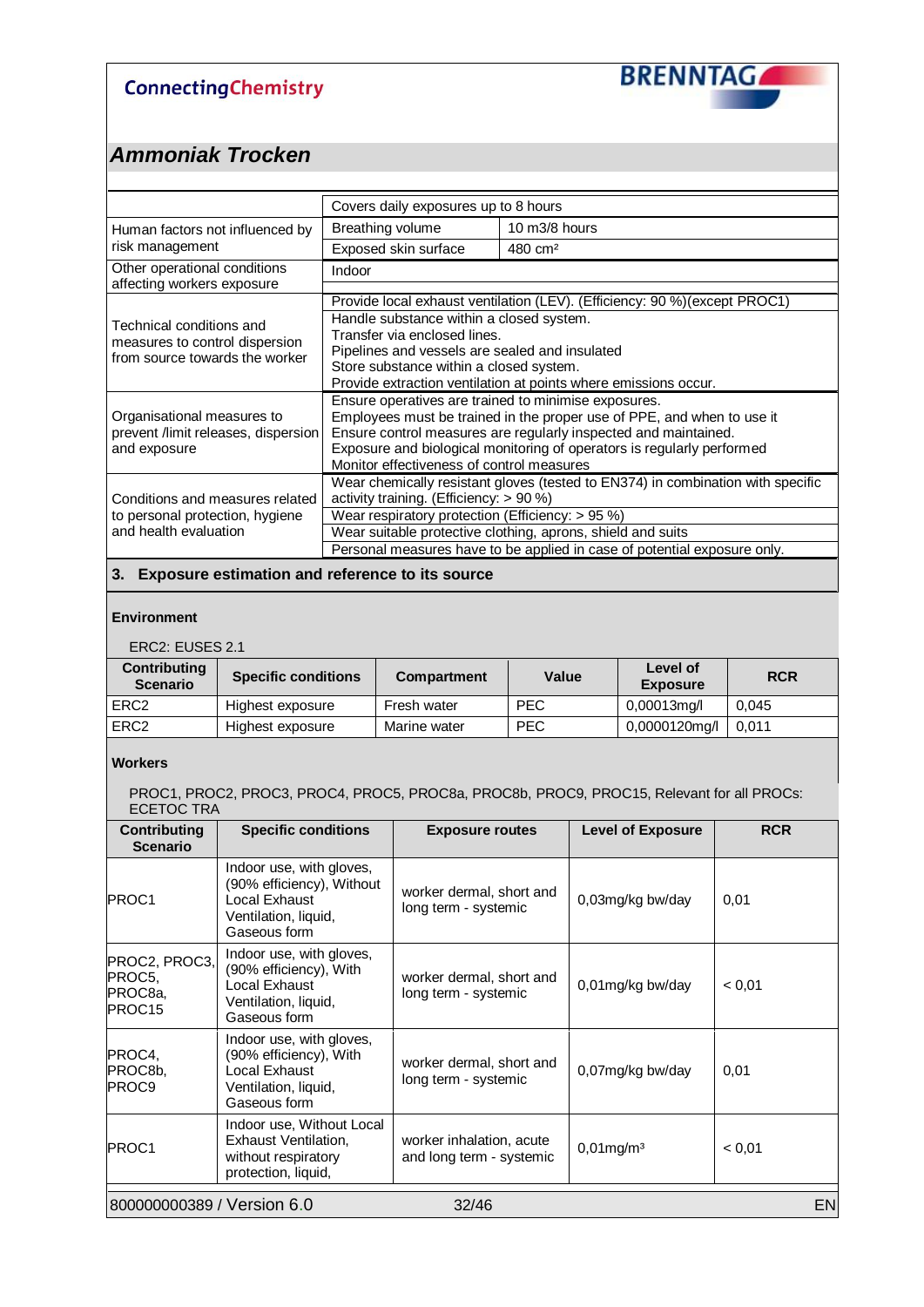

|                                                     | Gaseous form                                                                                                                                         |                                                      |                  |           |
|-----------------------------------------------------|------------------------------------------------------------------------------------------------------------------------------------------------------|------------------------------------------------------|------------------|-----------|
| PROC1                                               | Indoor use, Without Local<br><b>Exhaust Ventilation,</b><br>without respiratory<br>protection, liquid,<br>Gaseous form                               | Worker - inhalative,<br>short-term - local           | $0,01$ mg/m $3$  | < 0,01    |
| PROC1                                               | Indoor use, Without Local<br><b>Exhaust Ventilation,</b><br>without respiratory<br>protection, liquid,<br>Gaseous form                               | Worker - inhalative, long-<br>term - local           | $0,01$ mg/m $3$  | < 0,01    |
| PROC2, PROC3,<br>PROC4, PROC5,<br>PROC8b,<br>PROC15 | Highest exposure, Indoor<br>use, with RPE (95%),<br>With Local Exhaust<br>Ventilation, during 1 - 4<br>hours, liquid, Gaseous<br>form                | worker inhalation, acute<br>and long term - systemic | $0,21$ mg/m $3$  | $\pmb{0}$ |
| PROC5,<br>PROC8a,<br><b>PROC9</b>                   | Highest exposure, Indoor<br>use, with RPE (95%),<br>With Local Exhaust<br>Ventilation, during 1 - 4<br>hours, liquid, Gaseous<br>form                | worker inhalation, acute<br>and long term - systemic | $0,53$ mg/m $3$  | 0,01      |
| Relevant for all<br><b>PROCs</b>                    | Highest exposure, Indoor<br>use, with RPE (95%),<br>With Local Exhaust<br>Ventilation, during 1 - 4<br>hours, liquid, Gaseous<br>form                | Worker - inhalative,<br>short-term - local           | $0,53$ mg/m $3$  | 0,01      |
| PROC2,<br>PROC8b,<br>PROC15                         | Highest exposure, Indoor<br>use, with RPE (95%),<br>With Local Exhaust<br>Ventilation, during 1 - 4<br>hours                                         | Worker - inhalative, long-<br>term - local           | $0,11$ mg/m $3$  | 0,01      |
| PROC3, PROC4                                        | Indoor use, with RPE<br>(95%), With Local<br>Exhaust Ventilation,<br>during 1 - 4 hours, liquid,<br>Gaseous form                                     | Worker - inhalative, long-<br>term - local           | $0,21$ mg/m $3$  | 0,02      |
| PROC5,<br>PROC <sub>8a</sub>                        | Indoor use, with RPE<br>(95%), With Local<br><b>Exhaust Ventilation,</b><br>during 1 - 4 hours, liquid,<br>Gaseous form                              | Worker - inhalative, long-<br>term - local           | $0,53$ mg/m $3$  | 0,04      |
| PROC9                                               | Indoor use, with RPE<br>(95%), With Local<br>Exhaust Ventilation,<br>during 1 - 4 hours, liquid,<br>Gaseous form                                     | Worker - inhalative, long-<br>term - local           | $0,43$ mg/m $3$  | 0,03      |
| PROC1                                               | Indoor use, with gloves,<br>(90% efficiency), Without<br><b>Local Exhaust</b><br>Ventilation, Aqueous<br>form, Concentrations >=<br>$0\% - \le 25\%$ | worker dermal, short and<br>long term - systemic     | 0,03mg/kg bw/day | 0,01      |
| PROC2, PROC3,<br>PROC5,<br>PROC8a,                  | Indoor use, with gloves,<br>(90% efficiency), With<br>Local Exhaust                                                                                  | worker dermal, short and<br>long term - systemic     | 0,01mg/kg bw/day | < 0,01    |
| 800000000389 / Version 6.0                          |                                                                                                                                                      | 33/46                                                |                  | <b>EN</b> |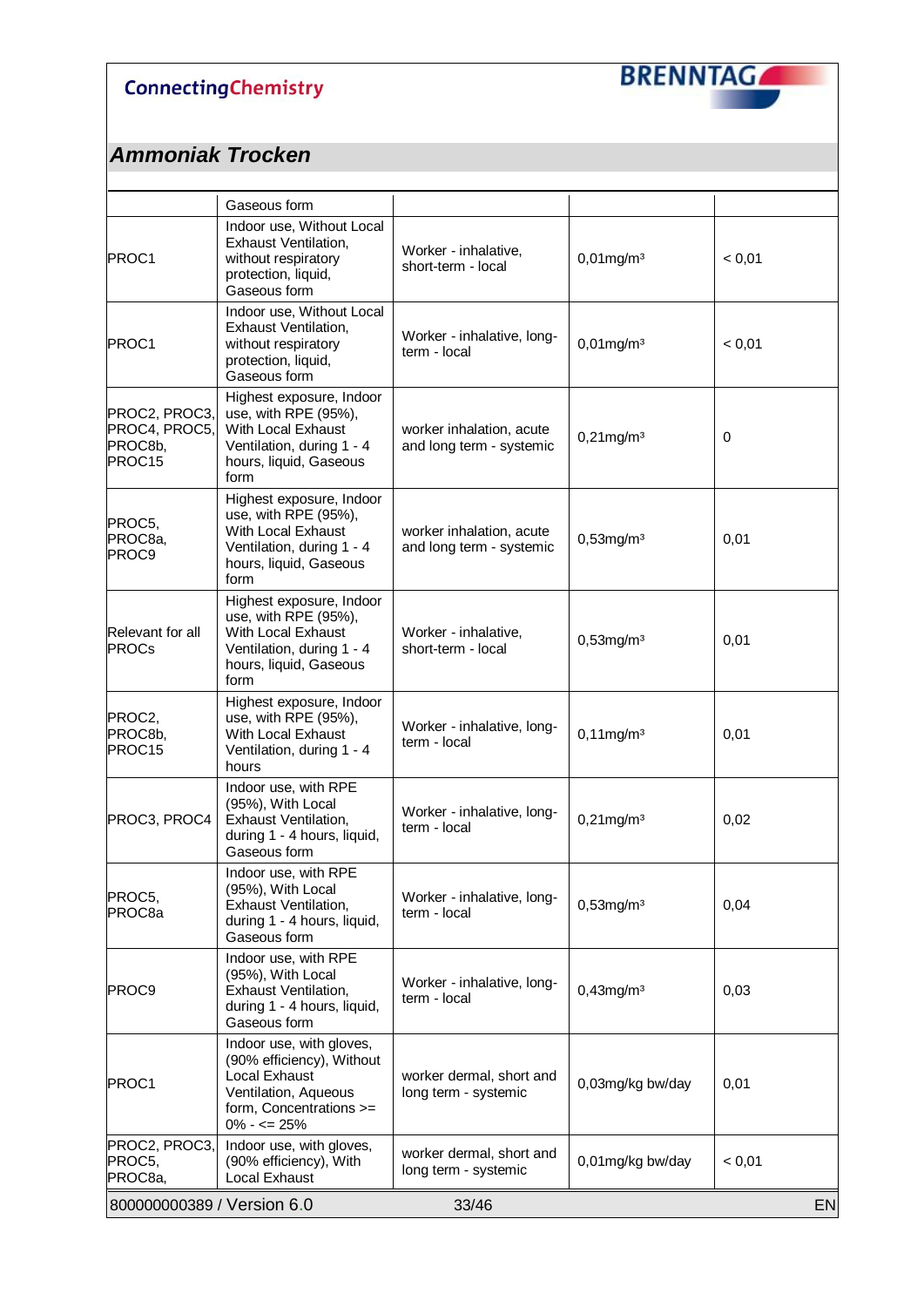

| PROC15                                              | Ventilation, Aqueous<br>form, Concentrations >=<br>$0\% - \le 25\%$                                                                                                       |                                                      |                  |             |
|-----------------------------------------------------|---------------------------------------------------------------------------------------------------------------------------------------------------------------------------|------------------------------------------------------|------------------|-------------|
| PROC4,<br>PROC8b,<br><b>PROC9</b>                   | Indoor use, with gloves,<br>(90% efficiency), With<br>Local Exhaust<br>Ventilation, Aqueous<br>form, Concentrations >=<br>$0\% - \le 25\%$                                | worker dermal, short and<br>long term - systemic     | 0,07mg/kg bw/day | 0,01        |
| PROC1                                               | Indoor use, Without Local<br>Exhaust Ventilation,<br>without respiratory<br>protection, Aqueous<br>form, Concentrations >=<br>$0\% - \le 25\%$                            | worker inhalation, acute<br>and long term - systemic | $0,01$ mg/m $3$  | < 0,01      |
| PROC1                                               | Indoor use, Without Local<br>Exhaust Ventilation,<br>without respiratory<br>protection, Aqueous<br>form, Concentrations >=<br>$0\% - \le 25\%$                            | Worker - inhalative,<br>short-term - local           | $0,01$ mg/m $3$  | < 0,01      |
| PROC1                                               | Indoor use, Without Local<br>Exhaust Ventilation,<br>without respiratory<br>protection, Aqueous<br>form, Concentrations >=<br>$0\% - \le 25\%$                            | Worker - inhalative, long-<br>term - local           | $0,01$ mg/m $3$  | < 0,01      |
| PROC2, PROC3,<br>PROC4, PROC5,<br>PROC8b,<br>PROC15 | Highest exposure, Indoor<br>use, with RPE (95%),<br>With Local Exhaust<br>Ventilation, during 1 - 4<br>hours, Aqueous form,<br>Concentrations >= 0% -<br>$\leq$ 25%       | worker inhalation, acute<br>and long term - systemic | $0,21$ mg/m $3$  | $\mathbf 0$ |
| PROC5,<br>PROC8a,<br><b>PROC9</b>                   | Highest exposure, Indoor<br>use, with RPE (95%),<br>With Local Exhaust<br>Ventilation, during 1 - 4<br>hours, Aqueous form,<br>Concentrations >= 0% -<br>$\epsilon$ = 25% | worker inhalation, acute<br>and long term - systemic | $0,53$ mg/m $3$  | 0,01        |
| Relevant for all<br><b>PROCs</b>                    | Highest exposure, Indoor<br>use, with RPE (95%),<br>With Local Exhaust<br>Ventilation, during 1 - 4<br>hours, Aqueous form,<br>Concentrations >= 0% -<br>$\leq$ 25%       | Worker - inhalative,<br>short-term - local           | $0,53$ mg/m $3$  | 0,01        |
| PROC2,<br>PROC8b,<br>PROC15                         | Highest exposure, Indoor<br>use, with RPE (95%),<br>With Local Exhaust<br>Ventilation, during 1 - 4<br>hours, Aqueous form,<br>Concentrations >= 0% -<br>$= 25%$          | Worker - inhalative, long-<br>term - local           | $0,11$ mg/m $3$  | 0,01        |
| PROC3, PROC4                                        | Indoor use, with RPE<br>(95%), With Local<br>Exhaust Ventilation,                                                                                                         | Worker - inhalative, long-<br>term - local           | $0,21$ mg/m $3$  | 0,02        |
| 800000000389 / Version 6.0                          |                                                                                                                                                                           | 34/46                                                |                  | <b>EN</b>   |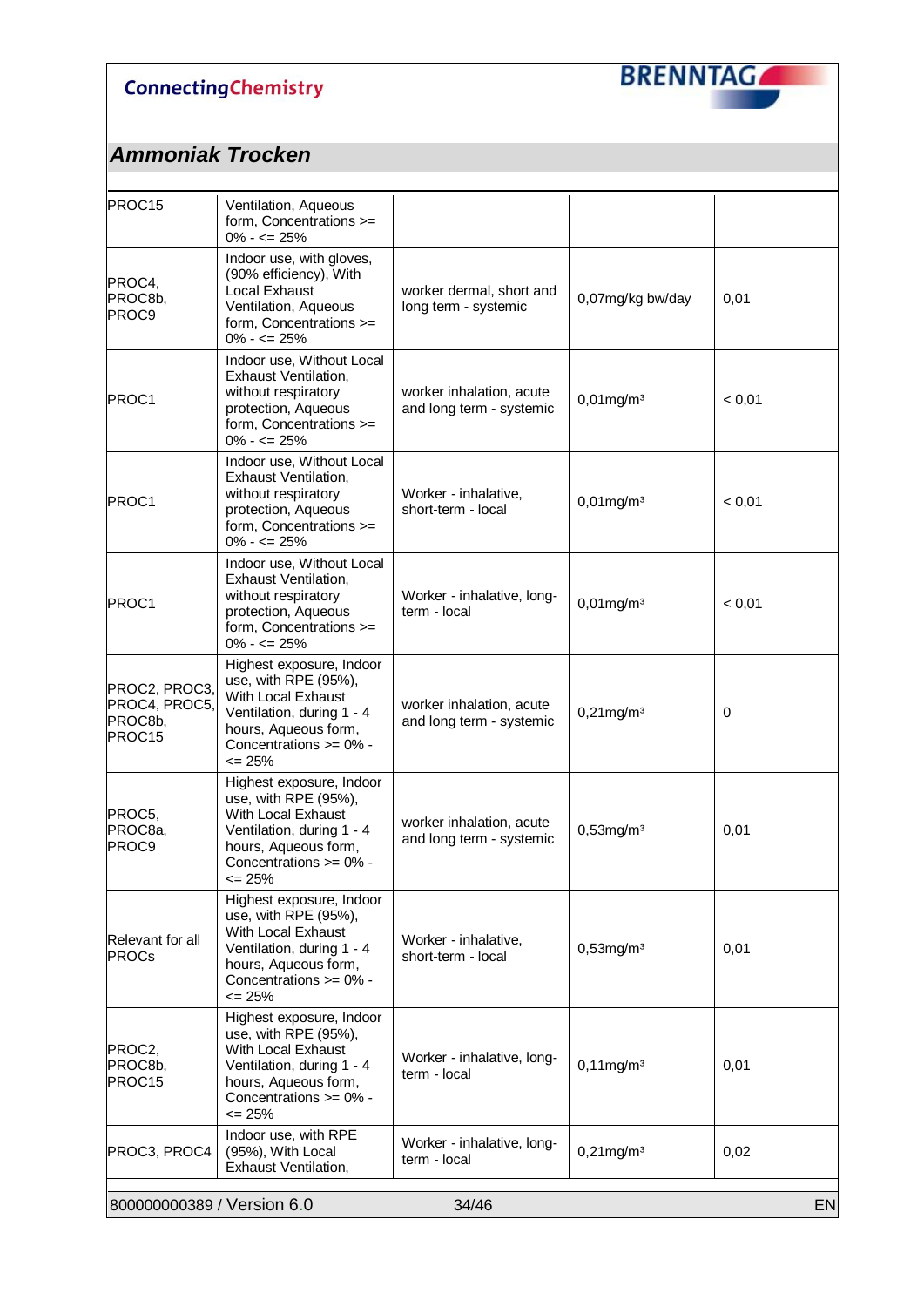

### *Ammoniak Trocken*

|                              | during 1 - 4 hours,<br>Aqueous form,<br>Concentrations $>= 0\%$ -<br>$\epsilon$ = 25%                                                                        |                                    |                 |      |
|------------------------------|--------------------------------------------------------------------------------------------------------------------------------------------------------------|------------------------------------|-----------------|------|
| PROC5,<br>PROC <sub>8a</sub> | Indoor use, with RPE<br>(95%), With Local<br>Exhaust Ventilation,<br>during 1 - 4 hours,<br>Aqueous form,<br>Concentrations $\geq 0\%$ -<br>$\epsilon$ = 25% | Worker - inhalative, long-<br>term | $0,53$ mg/m $3$ | 0,04 |
| PROC9                        | Indoor use, with RPE<br>(95%), With Local<br>Exhaust Ventilation,<br>during 1 - 4 hours,<br>Aqueous form,<br>Concentrations $>= 0\%$ -<br>$\epsilon$ = 25%   | Worker - inhalative, long-<br>term | $0,43$ mg/m $3$ | 0,03 |

#### **4. Guidance to Downstream User to evaluate whether he works inside the boundaries set by the Exposure Scenario**

#### Environment

Guidance is based on assumed operating conditions which may not be applicable to all sites; thus, scaling may be necessary to define appropriate site-specific risk management measures. Health

Where other risk management measures/operational conditions are adopted, then users should ensure that risks are managed to at least equivalent levels.

For further information on the assessment method, see: http://www.ecetoc.org/tra

#### **Additional good practice advice beyond the REACH Chemical Safety Assessment**

Assumes a good basic standard of occupational hygiene is implemented.

#### **Additional good practice advice beyond the REACH Chemical Safety Assessment**

Assumes a good basic standard of occupational hygiene is implemented.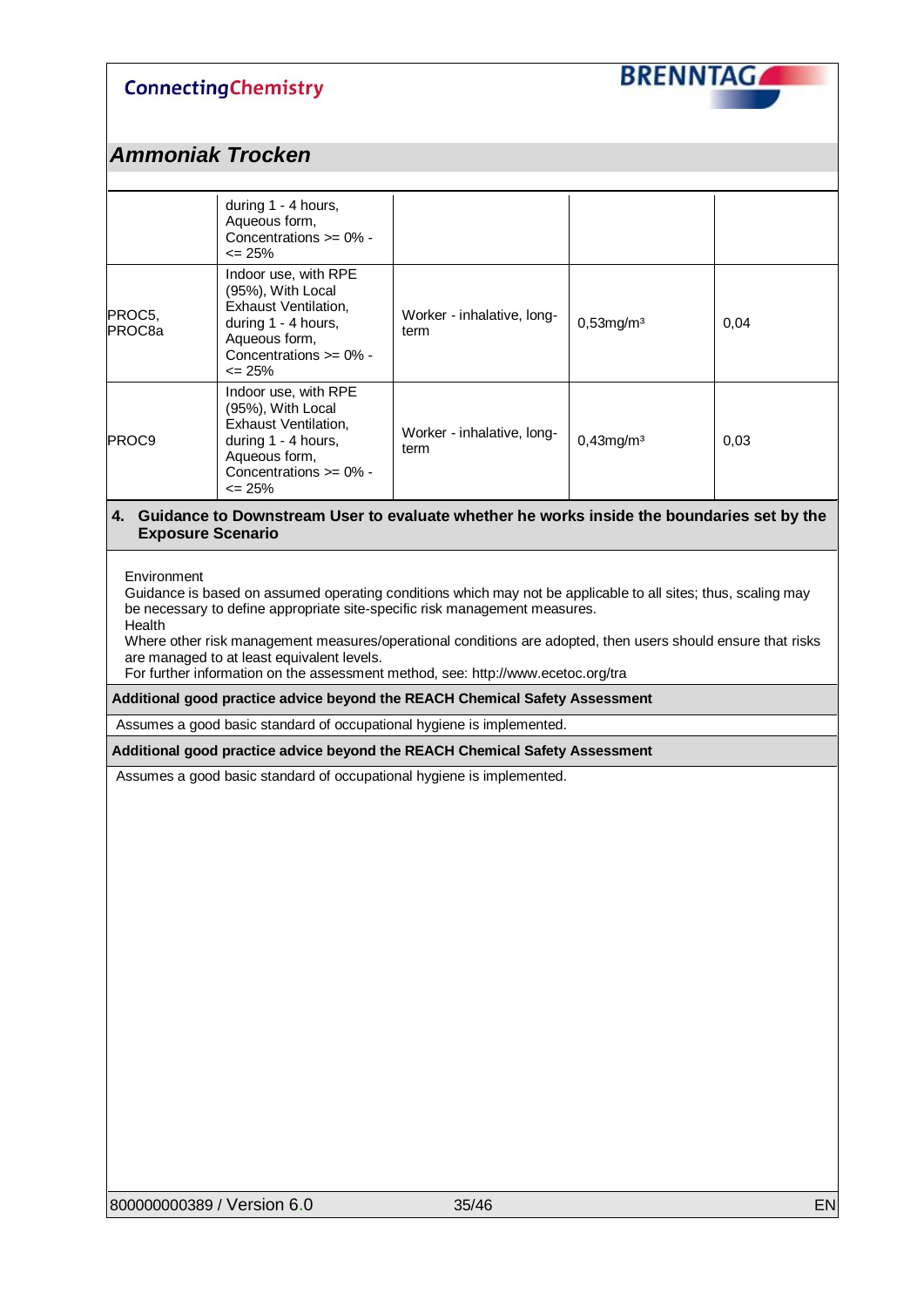

### *Ammoniak Trocken*

| 1. Short title of Exposure Scenario 4: Industrial use |                                                                                                                                                                                                                                                                                                                                                                                                                                                                                                                                                                                                                                                                                                                                                                                                                                                                                                                                                                                                                                                            |  |  |  |
|-------------------------------------------------------|------------------------------------------------------------------------------------------------------------------------------------------------------------------------------------------------------------------------------------------------------------------------------------------------------------------------------------------------------------------------------------------------------------------------------------------------------------------------------------------------------------------------------------------------------------------------------------------------------------------------------------------------------------------------------------------------------------------------------------------------------------------------------------------------------------------------------------------------------------------------------------------------------------------------------------------------------------------------------------------------------------------------------------------------------------|--|--|--|
| Main User Groups                                      | SU 3: Industrial uses: Uses of substances as such or in preparations at industrial<br>sites                                                                                                                                                                                                                                                                                                                                                                                                                                                                                                                                                                                                                                                                                                                                                                                                                                                                                                                                                                |  |  |  |
| Process categories                                    | PROC1: Chemical production or refinery in closed process without likelihood of<br>exposure or processes with equivalent containment conditions<br>PROC2: Use in closed, continuous process with occasional controlled exposure<br>PROC3: Manufacture or formulation in the chemical industry in closed batch<br>processes with occasional controlled exposure or processes with equivalent<br>containment condition<br>PROC4: Use in batch and other process (synthesis) where opportunity for<br>exposure arises<br>PROC5: Mixing or blending in batch processes for formulation of preparations<br>and articles (multistage and/ or significant contact)<br>PROC8b: Transfer of substance or preparation (charging/discharging) from/to<br>vessels/ large containers at dedicated facilities<br>PROC9: Transfer of substance or preparation into small containers (dedicated<br>filling line, including weighing)<br>PROC10: Roller application or brushing<br>PROC13: Treatment of articles by dipping and pouring<br>PROC15: Use as laboratory reagent |  |  |  |
| <b>Environmental Release</b><br>Categories            | ERC4: Industrial use of processing aids in processes and products, not becoming<br>part of articles<br>ERC5: Industrial use resulting in inclusion into or onto a matrix<br>ERC6b: Industrial use of reactive processing aids<br>ERC7: Industrial use of substances in closed systems                                                                                                                                                                                                                                                                                                                                                                                                                                                                                                                                                                                                                                                                                                                                                                      |  |  |  |

#### **2.1 Contributing scenario controlling environmental exposure for: ERC4**, **ERC5**, **ERC6b**, **ERC7**

| Readily biodegradable                                                                                                                                                                                                                                                   |                                           |                                                                                                                                                                                                                                                                                                                                                                                                                            |  |  |
|-------------------------------------------------------------------------------------------------------------------------------------------------------------------------------------------------------------------------------------------------------------------------|-------------------------------------------|----------------------------------------------------------------------------------------------------------------------------------------------------------------------------------------------------------------------------------------------------------------------------------------------------------------------------------------------------------------------------------------------------------------------------|--|--|
|                                                                                                                                                                                                                                                                         | Annual amount per site                    | 25000 ton(s)/year                                                                                                                                                                                                                                                                                                                                                                                                          |  |  |
| Amount used                                                                                                                                                                                                                                                             | Amounts used in the EU<br>(tonnes/year)   | 354000 ton(s)/year                                                                                                                                                                                                                                                                                                                                                                                                         |  |  |
| Environment factors not<br>influenced by risk management                                                                                                                                                                                                                | Flow rate of receiving<br>surface water   | 18.000 m3/d                                                                                                                                                                                                                                                                                                                                                                                                                |  |  |
|                                                                                                                                                                                                                                                                         | Dilution Factor (River)                   | 10                                                                                                                                                                                                                                                                                                                                                                                                                         |  |  |
| Other given operational                                                                                                                                                                                                                                                 | Number of emission days<br>per year       | 330                                                                                                                                                                                                                                                                                                                                                                                                                        |  |  |
| conditions affecting<br>environmental exposure                                                                                                                                                                                                                          | <b>Emission or Release</b><br>Factor: Air | 70000 kg/day                                                                                                                                                                                                                                                                                                                                                                                                               |  |  |
|                                                                                                                                                                                                                                                                         | Indoor use                                |                                                                                                                                                                                                                                                                                                                                                                                                                            |  |  |
|                                                                                                                                                                                                                                                                         | Air                                       | Exhaust air purification with scrubber                                                                                                                                                                                                                                                                                                                                                                                     |  |  |
| Technical conditions and<br>measures at process level to<br>prevent release<br>Technical onsite conditions and<br>measures to reduce or limit<br>discharges, air emissions and<br>releases to soil<br>Organizational measures to<br>prevent/limit release from the site | Water                                     | Wastewaters are generally treated on site by<br>chemical and/or biological methods before release<br>to the municipal STP or to the environment., Do not<br>release wastewater directly into environment., All<br>contaminated waste water must be processed in an<br>industrial or municipal wastewater treatment plant<br>that incorporates both primary and secondary<br>treatments. (Degradation effectiveness: 100 %) |  |  |
|                                                                                                                                                                                                                                                                         |                                           | All production steps are enclosed and the level of containment is high                                                                                                                                                                                                                                                                                                                                                     |  |  |
| Conditions and measures related                                                                                                                                                                                                                                         | Type of Sewage<br><b>Treatment Plant</b>  | On-site waste water treatment                                                                                                                                                                                                                                                                                                                                                                                              |  |  |
| to sewage treatment plant                                                                                                                                                                                                                                               | <b>Sludge Treatment</b>                   | Do not apply industrial sludge to natural soils., Do<br>not apply STP sludge on agricultural soil, All sludge<br>is collected and incinerated or sent to landfill.                                                                                                                                                                                                                                                         |  |  |
|                                                                                                                                                                                                                                                                         |                                           |                                                                                                                                                                                                                                                                                                                                                                                                                            |  |  |

800000000389 / Version 6.0 36/46 EN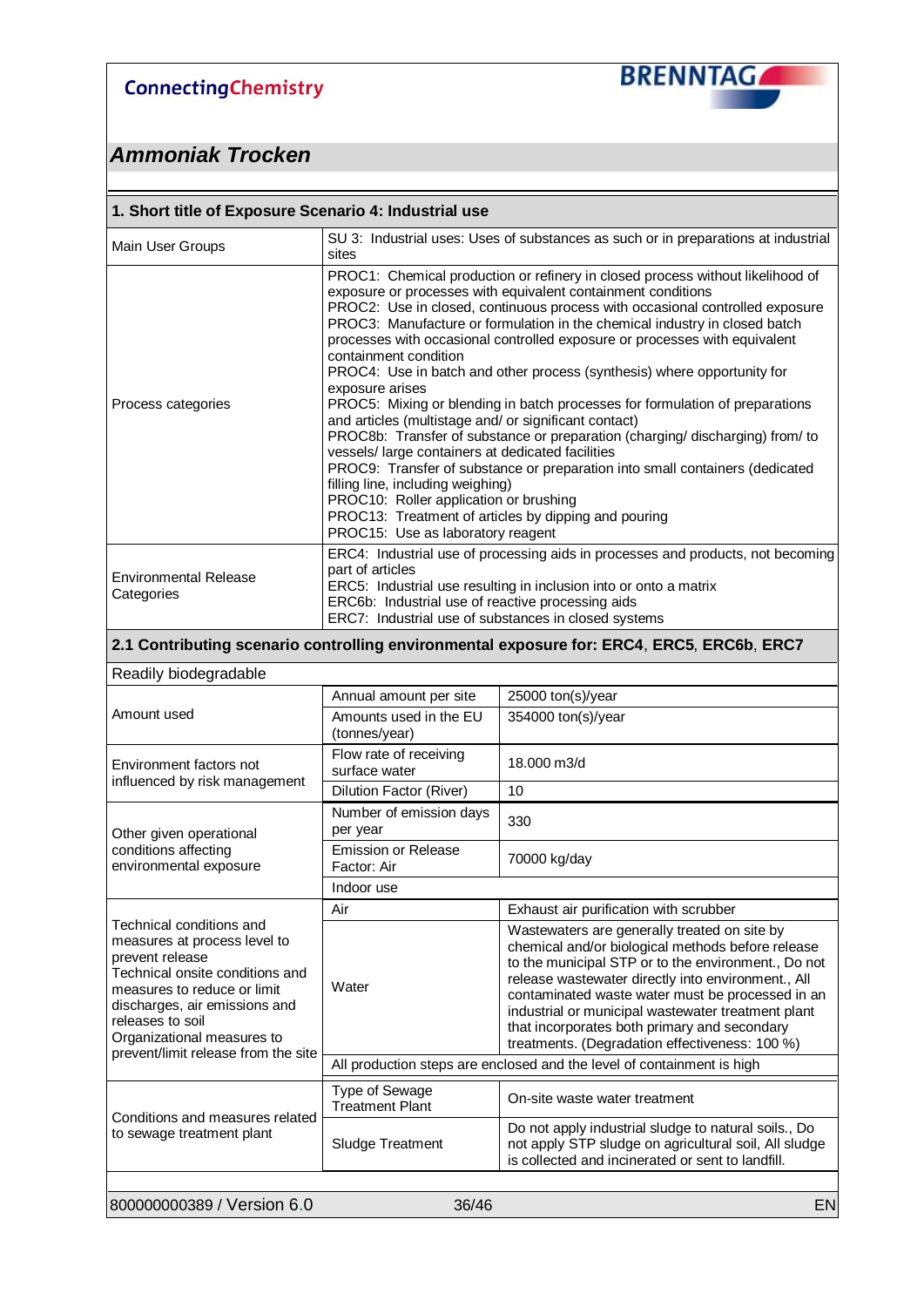

| Conditions and measures related<br>to external treatment of waste for<br>disposal            | Solid wastes should be disposed of via landfill or<br>Waste treatment<br>incineration                                                                                                                                                    |                                                                                        |  |  |  |  |
|----------------------------------------------------------------------------------------------|------------------------------------------------------------------------------------------------------------------------------------------------------------------------------------------------------------------------------------------|----------------------------------------------------------------------------------------|--|--|--|--|
| Conditions and measures related<br>to external recovery of waste                             | Recovery Methods<br>There is no envisaged external recovery of waste.                                                                                                                                                                    |                                                                                        |  |  |  |  |
|                                                                                              | 2.2 Contributing scenario controlling worker exposure for: PROC1, PROC2, PROC3, PROC4,<br>PROC5, PROC8b, PROC9, PROC13, PROC15                                                                                                           |                                                                                        |  |  |  |  |
|                                                                                              | Concentration of the<br>Substance in<br>Mixture/Article                                                                                                                                                                                  | Covers percentage substance in the product up to<br>100 %.                             |  |  |  |  |
| <b>Product characteristics</b>                                                               | Physical Form (at time of<br>use)                                                                                                                                                                                                        | liquid, Gaseous                                                                        |  |  |  |  |
|                                                                                              | Vapour pressure                                                                                                                                                                                                                          | 8600 hPa                                                                               |  |  |  |  |
|                                                                                              | Frequency of use                                                                                                                                                                                                                         | 220 days/year                                                                          |  |  |  |  |
| Frequency and duration of use                                                                | Avoid carrying out operation for more than 4 hours.                                                                                                                                                                                      |                                                                                        |  |  |  |  |
| Human factors not influenced by                                                              | Breathing volume                                                                                                                                                                                                                         | 10 m3/8 hours                                                                          |  |  |  |  |
| risk management                                                                              | Exposed skin surface                                                                                                                                                                                                                     | 480 cm <sup>2</sup>                                                                    |  |  |  |  |
| Other operational conditions<br>affecting workers exposure                                   | Indoor                                                                                                                                                                                                                                   |                                                                                        |  |  |  |  |
|                                                                                              |                                                                                                                                                                                                                                          | Provide local exhaust ventilation (LEV). (except PROC1)                                |  |  |  |  |
| Technical conditions and<br>measures to control dispersion<br>from source towards the worker | Handle substance within a closed system.<br>Transfer via enclosed lines.<br>Pipelines and vessels are sealed and insulated<br>Store substance within a closed system.<br>Provide extraction ventilation at points where emissions occur. |                                                                                        |  |  |  |  |
|                                                                                              | Ensure operatives are trained to minimise exposures.                                                                                                                                                                                     |                                                                                        |  |  |  |  |
| Organisational measures to                                                                   | Employees must be trained in the proper use of PPE, and when to use it                                                                                                                                                                   |                                                                                        |  |  |  |  |
| prevent /limit releases, dispersion<br>and exposure                                          | Ensure control measures are regularly inspected and maintained.<br>Exposure and biological monitoring of operators is regularly performed<br>Monitor effectiveness of control measures                                                   |                                                                                        |  |  |  |  |
|                                                                                              | Wear chemically resistant gloves (tested to EN374) in combination with specific                                                                                                                                                          |                                                                                        |  |  |  |  |
| Conditions and measures related                                                              | activity training. (Efficiency: 90 %)                                                                                                                                                                                                    |                                                                                        |  |  |  |  |
| to personal protection, hygiene<br>and health evaluation                                     | Wear respiratory protection (Efficiency: 95 %)                                                                                                                                                                                           |                                                                                        |  |  |  |  |
|                                                                                              | Wear suitable protective clothing, aprons, shield and suits<br>Personal measures have to be applied in case of potential exposure only.                                                                                                  |                                                                                        |  |  |  |  |
| PROC5, PROC8b, PROC9, PROC10, PROC13, PROC15, PROC19                                         |                                                                                                                                                                                                                                          | 2.3 Contributing scenario controlling worker exposure for: PROC1, PROC2, PROC3, PROC4, |  |  |  |  |
| Activity                                                                                     | application as solution                                                                                                                                                                                                                  |                                                                                        |  |  |  |  |
| <b>Product characteristics</b>                                                               | Concentration of the<br>Substance in<br>Mixture/Article                                                                                                                                                                                  | Covers the percentage of the substance in the<br>product up to 25 %.                   |  |  |  |  |
|                                                                                              | Frequency of use                                                                                                                                                                                                                         | 220 days/year                                                                          |  |  |  |  |
| Frequency and duration of use                                                                | Avoid carrying out operation for more than 4 hours.                                                                                                                                                                                      |                                                                                        |  |  |  |  |
| Human factors not influenced by                                                              | Breathing volume                                                                                                                                                                                                                         | 10 m3/8 hours                                                                          |  |  |  |  |
| risk management                                                                              | Exposed skin surface                                                                                                                                                                                                                     | 480 cm <sup>2</sup>                                                                    |  |  |  |  |
| Other operational conditions                                                                 | Indoor                                                                                                                                                                                                                                   |                                                                                        |  |  |  |  |
| affecting workers exposure                                                                   |                                                                                                                                                                                                                                          | Limit the substance content in the product to 10 %. (PROC19)                           |  |  |  |  |
|                                                                                              |                                                                                                                                                                                                                                          | Provide local exhaust ventilation (LEV). (except PROC1)                                |  |  |  |  |
| Technical conditions and                                                                     | Handle substance within a closed system.                                                                                                                                                                                                 |                                                                                        |  |  |  |  |
| measures to control dispersion                                                               | Transfer via enclosed lines.                                                                                                                                                                                                             |                                                                                        |  |  |  |  |
| from source towards the worker                                                               | Pipelines and vessels are sealed and insulated<br>Store substance within a closed system.                                                                                                                                                |                                                                                        |  |  |  |  |
|                                                                                              |                                                                                                                                                                                                                                          | Provide extraction ventilation at points where emissions occur.                        |  |  |  |  |
| Organisational measures to                                                                   | Ensure operatives are trained to minimise exposures.                                                                                                                                                                                     |                                                                                        |  |  |  |  |
| 800000000389 / Version 6.0<br>37/46<br>EN                                                    |                                                                                                                                                                                                                                          |                                                                                        |  |  |  |  |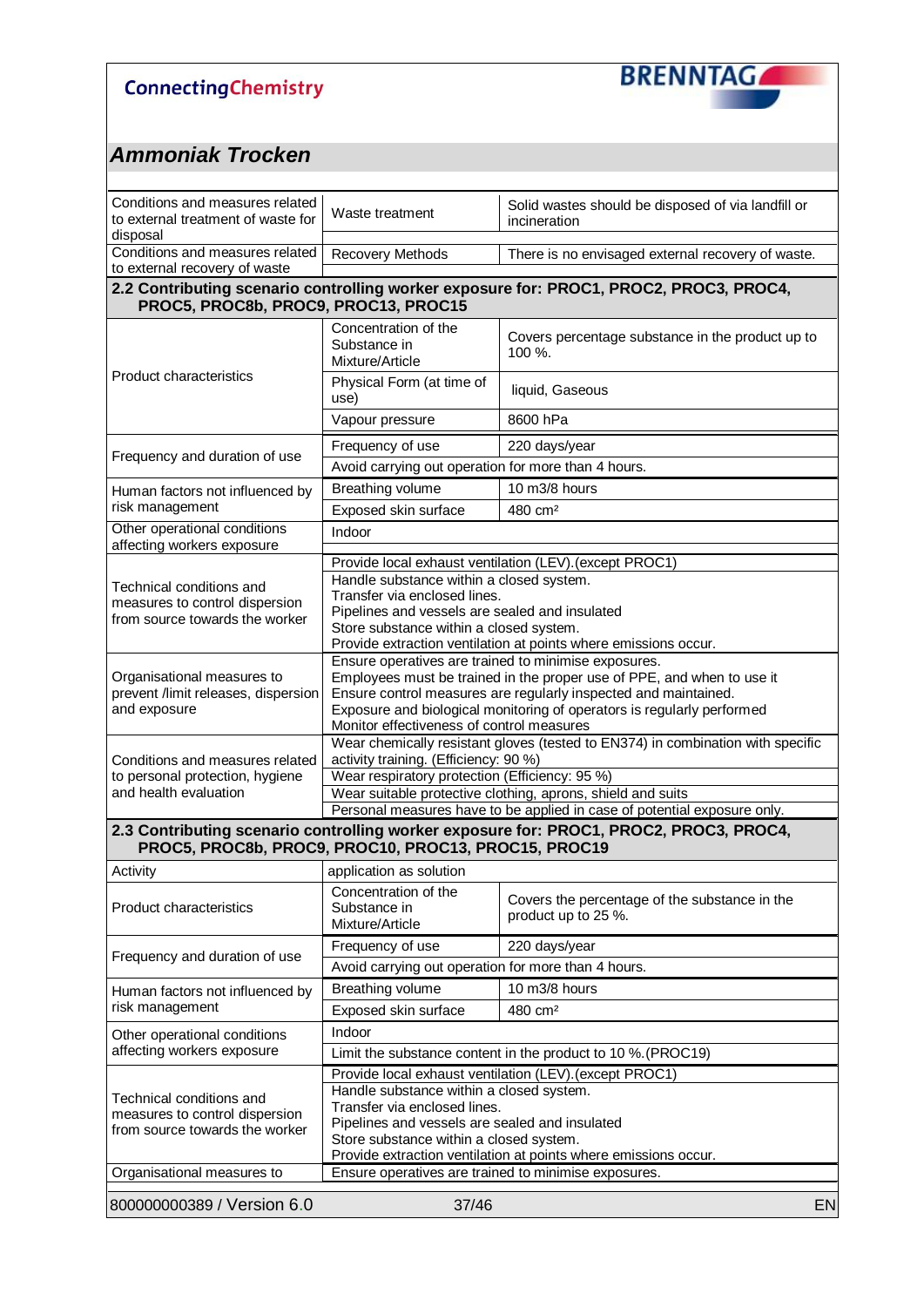

### *Ammoniak Trocken*

| prevent /limit releases, dispersion<br>and exposure | Employees must be trained in the proper use of PPE, and when to use it<br>Ensure control measures are regularly inspected and maintained.<br>Exposure and biological monitoring of operators is regularly performed<br>Monitor effectiveness of control measures |
|-----------------------------------------------------|------------------------------------------------------------------------------------------------------------------------------------------------------------------------------------------------------------------------------------------------------------------|
| Conditions and measures related                     | Wear chemically resistant gloves (tested to EN374) in combination with specific<br>activity training. (Efficiency: > 90 %)                                                                                                                                       |
| to personal protection, hygiene                     | Wear respiratory protection (Efficiency: $> 95\%$ )                                                                                                                                                                                                              |
| and health evaluation                               | Wear suitable protective clothing, aprons, shield and suits                                                                                                                                                                                                      |
|                                                     | Personal measures have to be applied in case of potential exposure only.                                                                                                                                                                                         |

#### **3. Exposure estimation and reference to its source**

#### **Environment**

#### ERC4, ERC5, ERC6b, ERC7: EUSES 2.1

| <b>Contributing</b><br><b>Scenario</b> | <b>Specific conditions</b> | Compartment  | Value      | Level of<br><b>Exposure</b> | <b>RCR</b> |
|----------------------------------------|----------------------------|--------------|------------|-----------------------------|------------|
| ERC4                                   | Highest exposure           | Fresh water  | <b>PEC</b> | 0,000108mg/l                | 0,098      |
| ERC4                                   | Highest exposure           | Marine water | <b>PEC</b> | 0,0000231mg/l               | 0,021      |
| ERC <sub>5</sub>                       | Highest exposure           | Fresh water  | <b>PEC</b> | 0,0000558mg/l               | 0,051      |
| ERC <sub>5</sub>                       | Highest exposure           | Marine water | <b>PEC</b> | 0,0000121mg/l               | 0.011      |
| ERC <sub>6</sub> b                     | Highest exposure           | Fresh water  | <b>PEC</b> | <<br>0,000001mg/l           | 0.0001     |
| ERC <sub>6</sub> b                     | Highest exposure           | Marine water | <b>PEC</b> | <<br>0,000001mg/l           | 0.0002     |
| ERC7                                   | Highest exposure           | Fresh water  | <b>PEC</b> | <<br>0,000001mg/l           | 0,005      |
| ERC7                                   | Highest exposure           | Marine water | <b>PEC</b> | <<br>0,000001mg/l           | 0,0011     |

#### **Workers**

#### PROC1, PROC2, PROC3, PROC4, PROC5, PROC7, PROC8a, PROC8b, PROC9, PROC10, PROC13, PROC15, PROC19, Relevant for all PROCs: ECETOC TRA

| Contributing<br><b>Scenario</b>                  | <b>Specific conditions</b>                                                                                             | <b>Exposure routes</b>                               | <b>Level of Exposure</b> | <b>RCR</b> |
|--------------------------------------------------|------------------------------------------------------------------------------------------------------------------------|------------------------------------------------------|--------------------------|------------|
| PROC1                                            | Indoor use, with gloves,<br>(90% efficiency), Without<br>Local Exhaust Ventilation                                     | worker dermal, short and<br>long term - systemic     | 0,03mg/kg bw/day         | 0,01       |
| PROC2, PROC3,<br>PROC5,<br>PROC15                | Indoor use, with gloves,<br>(90% efficiency), With<br><b>Local Exhaust Ventilation</b>                                 | worker dermal, short and<br>long term - systemic     | 0,01mg/kg bw/day         | < 0,01     |
| PROC4,<br>PROC8b,<br>PROC9                       | Indoor use, with gloves,<br>(90% efficiency), With<br><b>Local Exhaust Ventilation</b>                                 | worker dermal, short and<br>long term - systemic     | 0,07mg/kg bw/day         | 0,01       |
| PROC1                                            | Indoor use, Without Local<br>Exhaust Ventilation,<br>without respiratory<br>protection, liquid,<br>Gaseous form        | worker inhalation, acute<br>and long term - systemic | $0,01$ mg/m $3$          | < 0,01     |
| PROC1                                            | Indoor use, Without Local<br><b>Exhaust Ventilation,</b><br>without respiratory<br>protection, liquid,<br>Gaseous form | Worker - inhalative,<br>short-term - local           | $0,01$ mg/m $3$          | < 0,01     |
| PROC1                                            | Indoor use, Without Local                                                                                              | Worker - inhalative, long-                           | $0,01$ mg/m $3$          | < 0.01     |
| <b>EN</b><br>800000000389 / Version 6.0<br>38/46 |                                                                                                                        |                                                      |                          |            |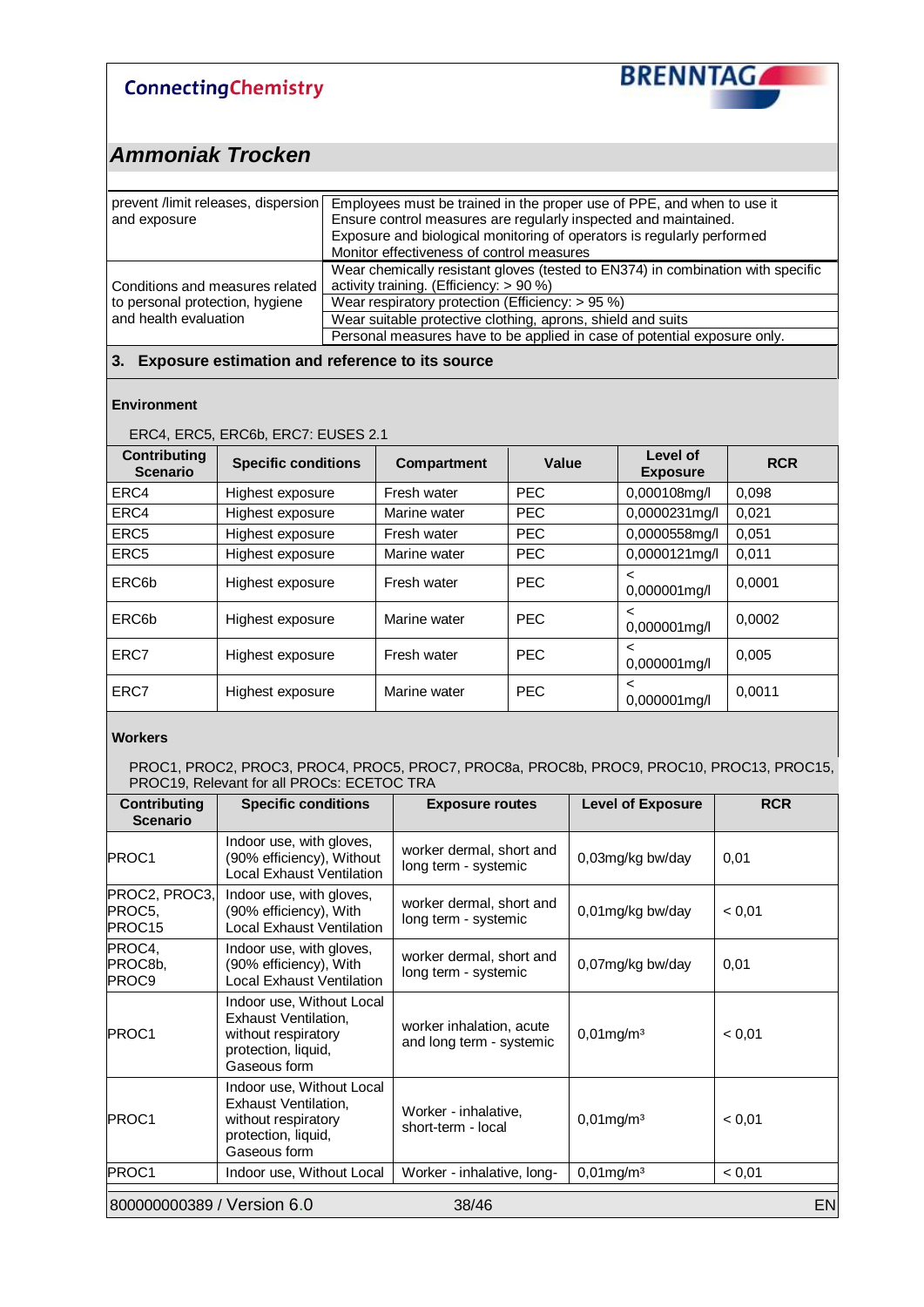

|                                              | Exhaust Ventilation,<br>without respiratory<br>protection, liquid,<br>Gaseous form                                                                               | term - local                                         |                          |      |
|----------------------------------------------|------------------------------------------------------------------------------------------------------------------------------------------------------------------|------------------------------------------------------|--------------------------|------|
| PROC2, PROC3,<br>PROC4,<br>PROC8b,<br>PROC15 | Highest exposure, Indoor<br>use, with RPE (95%),<br>With Local Exhaust<br>Ventilation, during 1 - 4<br>hours, liquid, Gaseous<br>form                            | worker inhalation, acute<br>and long term - systemic | $0,21$ mg/m $3$          | 0    |
| PROC5, PROC9,<br>PROC13                      | Highest exposure, Indoor<br>use, with RPE (95%),<br>With Local Exhaust<br>Ventilation, during 1 - 4<br>hours, liquid, Gaseous<br>form                            | worker inhalation, acute<br>and long term - systemic | $0,53$ mg/m $3$          | 0,01 |
| Relevant for all<br><b>PROCs</b>             | Highest exposure, Indoor<br>use, with RPE (95%),<br>With Local Exhaust<br>Ventilation, during 1 - 4<br>hours, liquid, Gaseous<br>form                            | Worker - inhalative,<br>short-term - local           | $0,53$ mg/m $3$          | 0,01 |
| PROC2,<br>PROC8b,<br>PROC <sub>15</sub>      | Highest exposure, Indoor<br>use, with RPE (95%),<br>With Local Exhaust<br>Ventilation, during 1 - 4<br>hours, liquid, Gaseous<br>form                            | Worker - inhalative, long-<br>term - local           | $0,11$ mg/m $3$          | 0,01 |
| PROC3, PROC4                                 | Indoor use, with RPE<br>(95%), With Local<br>Exhaust Ventilation,<br>during 1 - 4 hours, liquid,<br>Gaseous form                                                 | Worker - inhalative, long-<br>term - local           | $0,21$ mg/m $3$          | 0,02 |
| PROC5,<br>PROC13                             | Indoor use, with RPE<br>(95%), With Local<br><b>Exhaust Ventilation,</b><br>during 1 - 4 hours, liquid,<br>Gaseous form                                          | Worker - inhalative, long-<br>term - local           | $0,53$ mg/m $3$          | 0,04 |
| PROC9                                        | Indoor use, with RPE<br>(95%), With Local<br>Exhaust Ventilation,<br>during 1 - 4 hours, liquid,<br>Gaseous form                                                 | Worker - inhalative, long-<br>term - local           | $0,43$ mg/m <sup>3</sup> | 0,03 |
| PROC19                                       | Reduced concentration,<br>10% w/w, with gloves,<br>(90% efficiency)                                                                                              | worker dermal, short and<br>long term - systemic     | 1,41mg/kg bw/day         | 0,2  |
| PROC2,<br>PROC8b,<br>PROC15                  | Highest exposure, Indoor<br>use, with RPE (95%),<br>With Local Exhaust<br>Ventilation, during 1 - 4<br>hours, Aqueous form,<br>Concentrations >= 0% -<br>$= 25%$ | worker inhalation, acute<br>and long term - systemic | $0,13$ mg/m $3$          | 0    |
| PROC3, PROC4                                 | Indoor use, with RPE<br>(95%), With Local<br>Exhaust Ventilation,<br>during 1 - 4 hours,<br>Aqueous form,                                                        | worker inhalation, acute<br>and long term - systemic | $0,26$ mg/m $3$          | 0,01 |
| 800000000389 / Version 6.0                   |                                                                                                                                                                  | 39/46                                                |                          | EN   |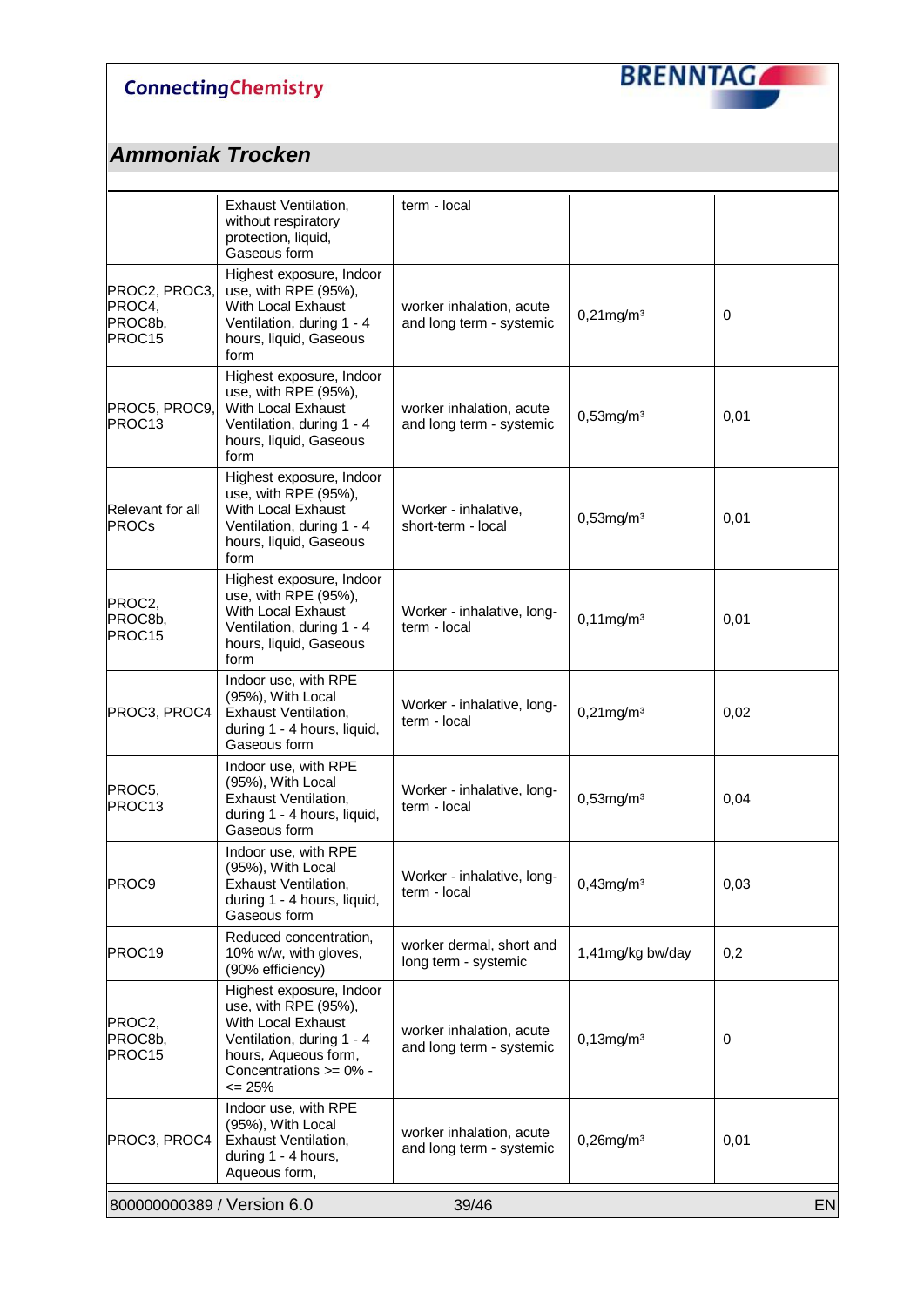

|                                                               | Concentrations >= 0% -<br><= 25%                                                                                                                                       |                                                      |                 |      |
|---------------------------------------------------------------|------------------------------------------------------------------------------------------------------------------------------------------------------------------------|------------------------------------------------------|-----------------|------|
| PROC5, PROC7,<br>PROC8a,<br>PROC9,<br>PROC10,<br>PROC13       | Highest exposure, Indoor<br>use, with RPE (95%),<br>With Local Exhaust<br>Ventilation, during 1 - 4<br>hours, Aqueous form,<br>Concentrations >= 0% -<br>$\leq$ 25%    | worker inhalation, acute<br>and long term - systemic | $0,66$ mg/m $3$ | 0,01 |
| PROC1, PROC2,<br>PROC3, PROC4,<br>PROC8b,<br>PROC9,<br>PROC15 | Highest exposure, Indoor<br>use, with RPE (95%),<br>With Local Exhaust<br>Ventilation, during 1 - 4<br>hours, Aqueous form,<br>Concentrations >= 0% -<br>$\leq$ 25%    | Worker - inhalative,<br>short-term - local           | $0,53$ mg/m $3$ | 0,01 |
| PROC5, PROC7,<br>PROC8a,<br>PROC10,<br>PROC13                 | Indoor use, with RPE<br>(95%), With Local<br>Exhaust Ventilation,<br>during 1 - 4 hours,<br>Aqueous form,<br>Concentrations >= 0% -<br><= 25%                          | Worker - inhalative,<br>short-term - local           | $0,66$ mg/m $3$ | 0,02 |
| PROC2,<br>PROC8b,<br>PROC15                                   | Highest exposure, Indoor<br>use, with RPE (95%),<br>With Local Exhaust<br>Ventilation, during 1 - 4<br>hours, Aqueous form,<br>Concentrations $>= 0\%$ -<br>$\leq$ 25% | Worker - inhalative, long-<br>term - local           | $0,13$ mg/m $3$ | 0,01 |
| PROC3, PROC4                                                  | Indoor use, with RPE<br>(95%), With Local<br>Exhaust Ventilation,<br>during 1 - 4 hours,<br>Aqueous form,<br>Concentrations >= 0% -<br>$\leq$ 25%                      | Worker - inhalative, long-<br>term - local           | $0,26$ mg/m $3$ | 0,02 |
| PROC5, PROC7,<br>PROC8a,<br>PROC10,<br>PROC <sub>13</sub>     | Indoor use, with RPE<br>(95%), With Local<br><b>Exhaust Ventilation,</b><br>during 1 - 4 hours,<br>Aqueous form,<br>Concentrations >= 0% -<br>$\leq$ 25%               | Worker - inhalative, long-<br>term - local           | $0,66$ mg/m $3$ | 0,05 |
| PROC9                                                         | Indoor use, with RPE<br>(95%), With Local<br>Exhaust Ventilation,<br>during 1 - 4 hours,<br>Aqueous form,<br>Concentrations $>= 0\%$ -<br>$\leq$ 25%                   | Worker - inhalative, long-<br>term - local           | $0,53$ mg/m $3$ | 0,04 |
| PROC19                                                        | Indoor use, with RPE<br>(95%), With Local<br>Exhaust Ventilation,<br>during 1 - 4 hours,<br>Aqueous form, Reduced<br>concentration, (max. 10%<br>solution)             | worker inhalation, acute<br>and long term - systemic | $6,56$ mg/m $3$ | 0,14 |
| 800000000389 / Version 6.0                                    |                                                                                                                                                                        | 40/46                                                |                 | EN   |
|                                                               |                                                                                                                                                                        |                                                      |                 |      |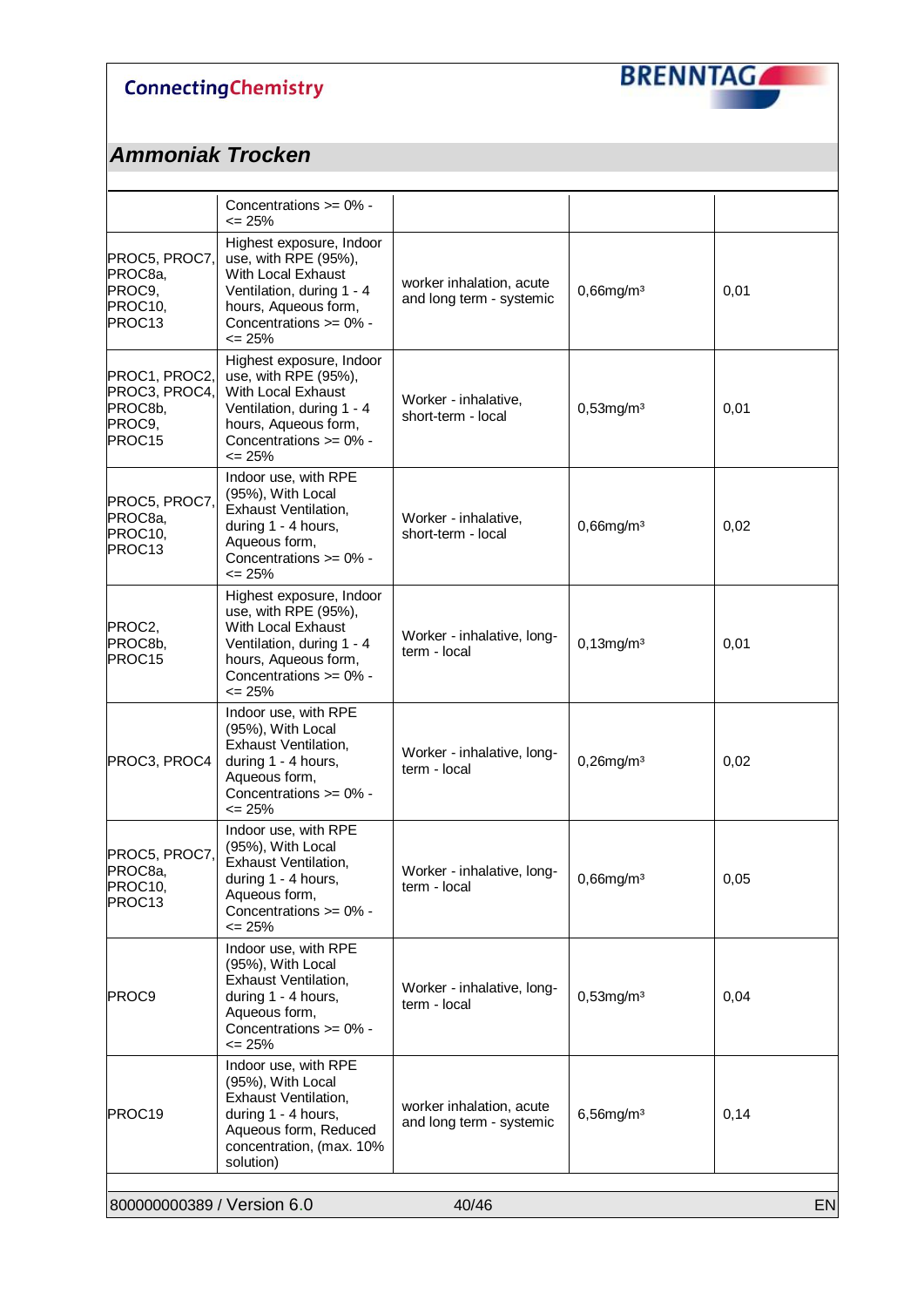

| PROC19                   | Indoor use, with RPE<br>(95%), With Local<br><b>Exhaust Ventilation,</b><br>during 1 - 4 hours,<br>Aqueous form, Reduced<br>concentration, (max. 10%<br>solution)                                                                                                                                                                                                                                                                                                                                                                                                                                                    | Worker - inhalative,<br>short-term - local | $6,56$ mg/m $3$ | 0,18 |  |  |
|--------------------------|----------------------------------------------------------------------------------------------------------------------------------------------------------------------------------------------------------------------------------------------------------------------------------------------------------------------------------------------------------------------------------------------------------------------------------------------------------------------------------------------------------------------------------------------------------------------------------------------------------------------|--------------------------------------------|-----------------|------|--|--|
| PROC19                   | Indoor use, with RPE<br>(95%), With Local<br><b>Exhaust Ventilation,</b><br>during 1 - 4 hours,<br>Aqueous form, Reduced<br>concentration, (max. 10%<br>solution)                                                                                                                                                                                                                                                                                                                                                                                                                                                    | Worker - inhalative, long-<br>term         | $6,56$ mg/m $3$ | 0,47 |  |  |
| <b>Exposure Scenario</b> | 4. Guidance to Downstream User to evaluate whether he works inside the boundaries set by the                                                                                                                                                                                                                                                                                                                                                                                                                                                                                                                         |                                            |                 |      |  |  |
| Health                   | Environment<br>Guidance is based on assumed operating conditions which may not be applicable to all sites; thus, scaling may<br>be necessary to define appropriate site-specific risk management measures.<br>Where other risk management measures/operational conditions are adopted, then users should ensure that risks<br>are managed to at least equivalent levels.<br>For further information on the assessment method, see: http://www.ecetoc.org/tra<br>Additional good practice advice beyond the REACH Chemical Safety Assessment<br>Assumes a good basic standard of occupational hygiene is implemented. |                                            |                 |      |  |  |
|                          |                                                                                                                                                                                                                                                                                                                                                                                                                                                                                                                                                                                                                      |                                            |                 |      |  |  |
|                          |                                                                                                                                                                                                                                                                                                                                                                                                                                                                                                                                                                                                                      |                                            |                 |      |  |  |
|                          |                                                                                                                                                                                                                                                                                                                                                                                                                                                                                                                                                                                                                      |                                            |                 |      |  |  |
|                          |                                                                                                                                                                                                                                                                                                                                                                                                                                                                                                                                                                                                                      |                                            |                 |      |  |  |
|                          |                                                                                                                                                                                                                                                                                                                                                                                                                                                                                                                                                                                                                      |                                            |                 |      |  |  |
|                          |                                                                                                                                                                                                                                                                                                                                                                                                                                                                                                                                                                                                                      |                                            |                 |      |  |  |
|                          |                                                                                                                                                                                                                                                                                                                                                                                                                                                                                                                                                                                                                      |                                            |                 |      |  |  |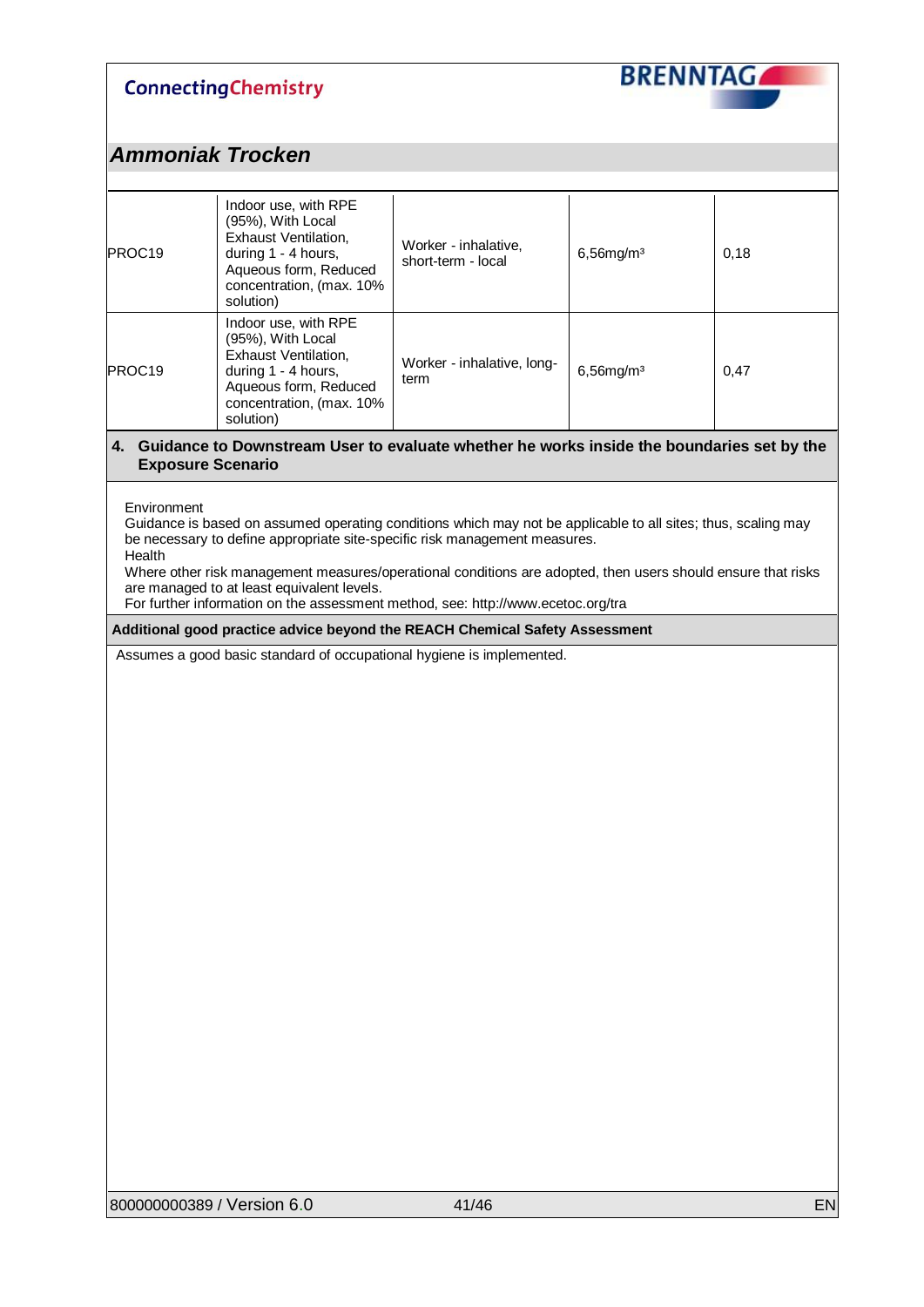

| 1. Short title of Exposure Scenario 5: Professional use                                                                                                                |                                                                                                                                                                                                                                                                                                                                                                                                                                                                                                                                                                                                                                                                                                                                                                                                                                                                                                                                                                                                                                                                                                                                                                                                                                                                                                                                                                                                                  |                                                                                                                                                                                                                                                                                        |  |  |  |
|------------------------------------------------------------------------------------------------------------------------------------------------------------------------|------------------------------------------------------------------------------------------------------------------------------------------------------------------------------------------------------------------------------------------------------------------------------------------------------------------------------------------------------------------------------------------------------------------------------------------------------------------------------------------------------------------------------------------------------------------------------------------------------------------------------------------------------------------------------------------------------------------------------------------------------------------------------------------------------------------------------------------------------------------------------------------------------------------------------------------------------------------------------------------------------------------------------------------------------------------------------------------------------------------------------------------------------------------------------------------------------------------------------------------------------------------------------------------------------------------------------------------------------------------------------------------------------------------|----------------------------------------------------------------------------------------------------------------------------------------------------------------------------------------------------------------------------------------------------------------------------------------|--|--|--|
| Main User Groups                                                                                                                                                       |                                                                                                                                                                                                                                                                                                                                                                                                                                                                                                                                                                                                                                                                                                                                                                                                                                                                                                                                                                                                                                                                                                                                                                                                                                                                                                                                                                                                                  | SU 22: Professional uses: Public domain (administration, education,<br>entertainment, services, craftsmen)                                                                                                                                                                             |  |  |  |
| Process categories                                                                                                                                                     | PROC1: Chemical production or refinery in closed process without likelihood of<br>exposure or processes with equivalent containment conditions<br>PROC2: Use in closed, continuous process with occasional controlled exposure<br>PROC3: Manufacture or formulation in the chemical industry in closed batch<br>processes with occasional controlled exposure or processes with equivalent<br>containment condition<br>PROC4: Use in batch and other process (synthesis) where opportunity for<br>exposure arises<br>PROC5: Mixing or blending in batch processes for formulation of preparations<br>and articles (multistage and/ or significant contact)<br>PROC8a: Transfer of substance or preparation (charging/ discharging) from/ to<br>vessels/ large containers at non-dedicated facilities<br>PROC8b: Transfer of substance or preparation (charging/ discharging) from/ to<br>vessels/ large containers at dedicated facilities<br>PROC9: Transfer of substance or preparation into small containers (dedicated<br>filling line, including weighing)<br>PROC10: Roller application or brushing<br>PROC11: Non industrial spraying<br>PROC13: Treatment of articles by dipping and pouring<br>PROC15: Use as laboratory reagent<br>PROC19: Hand-mixing with intimate contact and only PPE available<br>PROC20: Heat and pressure transfer fluids in dispersive, professional use but<br>closed systems |                                                                                                                                                                                                                                                                                        |  |  |  |
| <b>Environmental Release</b><br>Categories                                                                                                                             | ERC8b: Wide dispersive indoor use of reactive substances in open systems<br>ERC8e: Wide dispersive outdoor use of reactive substances in open systems<br>ERC9a: Wide dispersive indoor use of substances in closed systems<br>ERC9b: Wide dispersive outdoor use of substances in closed systems                                                                                                                                                                                                                                                                                                                                                                                                                                                                                                                                                                                                                                                                                                                                                                                                                                                                                                                                                                                                                                                                                                                 |                                                                                                                                                                                                                                                                                        |  |  |  |
|                                                                                                                                                                        |                                                                                                                                                                                                                                                                                                                                                                                                                                                                                                                                                                                                                                                                                                                                                                                                                                                                                                                                                                                                                                                                                                                                                                                                                                                                                                                                                                                                                  |                                                                                                                                                                                                                                                                                        |  |  |  |
|                                                                                                                                                                        |                                                                                                                                                                                                                                                                                                                                                                                                                                                                                                                                                                                                                                                                                                                                                                                                                                                                                                                                                                                                                                                                                                                                                                                                                                                                                                                                                                                                                  | 2.1 Contributing scenario controlling environmental exposure for: ERC8b, ERC8e, ERC9a, ERC9b                                                                                                                                                                                           |  |  |  |
| Readily biodegradable<br>Frequency and duration of use                                                                                                                 | Continuous exposure                                                                                                                                                                                                                                                                                                                                                                                                                                                                                                                                                                                                                                                                                                                                                                                                                                                                                                                                                                                                                                                                                                                                                                                                                                                                                                                                                                                              | Wide dispersive use                                                                                                                                                                                                                                                                    |  |  |  |
| Technical conditions and                                                                                                                                               | Air                                                                                                                                                                                                                                                                                                                                                                                                                                                                                                                                                                                                                                                                                                                                                                                                                                                                                                                                                                                                                                                                                                                                                                                                                                                                                                                                                                                                              | Exhaust air purification with scrubber                                                                                                                                                                                                                                                 |  |  |  |
| measures at process level to<br>prevent release<br>Technical onsite conditions and<br>measures to reduce or limit<br>discharges, air emissions and<br>releases to soil | Water                                                                                                                                                                                                                                                                                                                                                                                                                                                                                                                                                                                                                                                                                                                                                                                                                                                                                                                                                                                                                                                                                                                                                                                                                                                                                                                                                                                                            | Ensure proper process control to avoid excess<br>waste discharge (temperature, concentration, pH,<br>time)., All contaminated waste water must be<br>processed in an industrial or municipal wastewater<br>treatment plant that incorporates both primary and<br>secondary treatments. |  |  |  |
| Organizational measures to<br>prevent/limit release from the site                                                                                                      |                                                                                                                                                                                                                                                                                                                                                                                                                                                                                                                                                                                                                                                                                                                                                                                                                                                                                                                                                                                                                                                                                                                                                                                                                                                                                                                                                                                                                  |                                                                                                                                                                                                                                                                                        |  |  |  |
|                                                                                                                                                                        | <b>Type of Sewage</b><br><b>Treatment Plant</b>                                                                                                                                                                                                                                                                                                                                                                                                                                                                                                                                                                                                                                                                                                                                                                                                                                                                                                                                                                                                                                                                                                                                                                                                                                                                                                                                                                  | On-site waste water treatment                                                                                                                                                                                                                                                          |  |  |  |
| Conditions and measures related                                                                                                                                        | Percentage removed<br>from waste water                                                                                                                                                                                                                                                                                                                                                                                                                                                                                                                                                                                                                                                                                                                                                                                                                                                                                                                                                                                                                                                                                                                                                                                                                                                                                                                                                                           | 90 %                                                                                                                                                                                                                                                                                   |  |  |  |
| to sewage treatment plant                                                                                                                                              | Type of Sewage<br><b>Treatment Plant</b>                                                                                                                                                                                                                                                                                                                                                                                                                                                                                                                                                                                                                                                                                                                                                                                                                                                                                                                                                                                                                                                                                                                                                                                                                                                                                                                                                                         | Municipal sewage treatment plant                                                                                                                                                                                                                                                       |  |  |  |
|                                                                                                                                                                        | Percentage removed<br>from waste water                                                                                                                                                                                                                                                                                                                                                                                                                                                                                                                                                                                                                                                                                                                                                                                                                                                                                                                                                                                                                                                                                                                                                                                                                                                                                                                                                                           | 90 %                                                                                                                                                                                                                                                                                   |  |  |  |
|                                                                                                                                                                        |                                                                                                                                                                                                                                                                                                                                                                                                                                                                                                                                                                                                                                                                                                                                                                                                                                                                                                                                                                                                                                                                                                                                                                                                                                                                                                                                                                                                                  | 2.2 Contributing scenario controlling worker exposure for: PROC1, PROC2, PROC3, PROC4,<br>PROC5, PROC8a, PROC8b, PROC9, PROC10, PROC11, PROC13, PROC15, PROC19, PROC20                                                                                                                 |  |  |  |
| <b>Product characteristics</b>                                                                                                                                         | Concentration of the<br>Substance in<br>Mixture/Article                                                                                                                                                                                                                                                                                                                                                                                                                                                                                                                                                                                                                                                                                                                                                                                                                                                                                                                                                                                                                                                                                                                                                                                                                                                                                                                                                          | Covers percentage substance in the product up to<br>100 %.                                                                                                                                                                                                                             |  |  |  |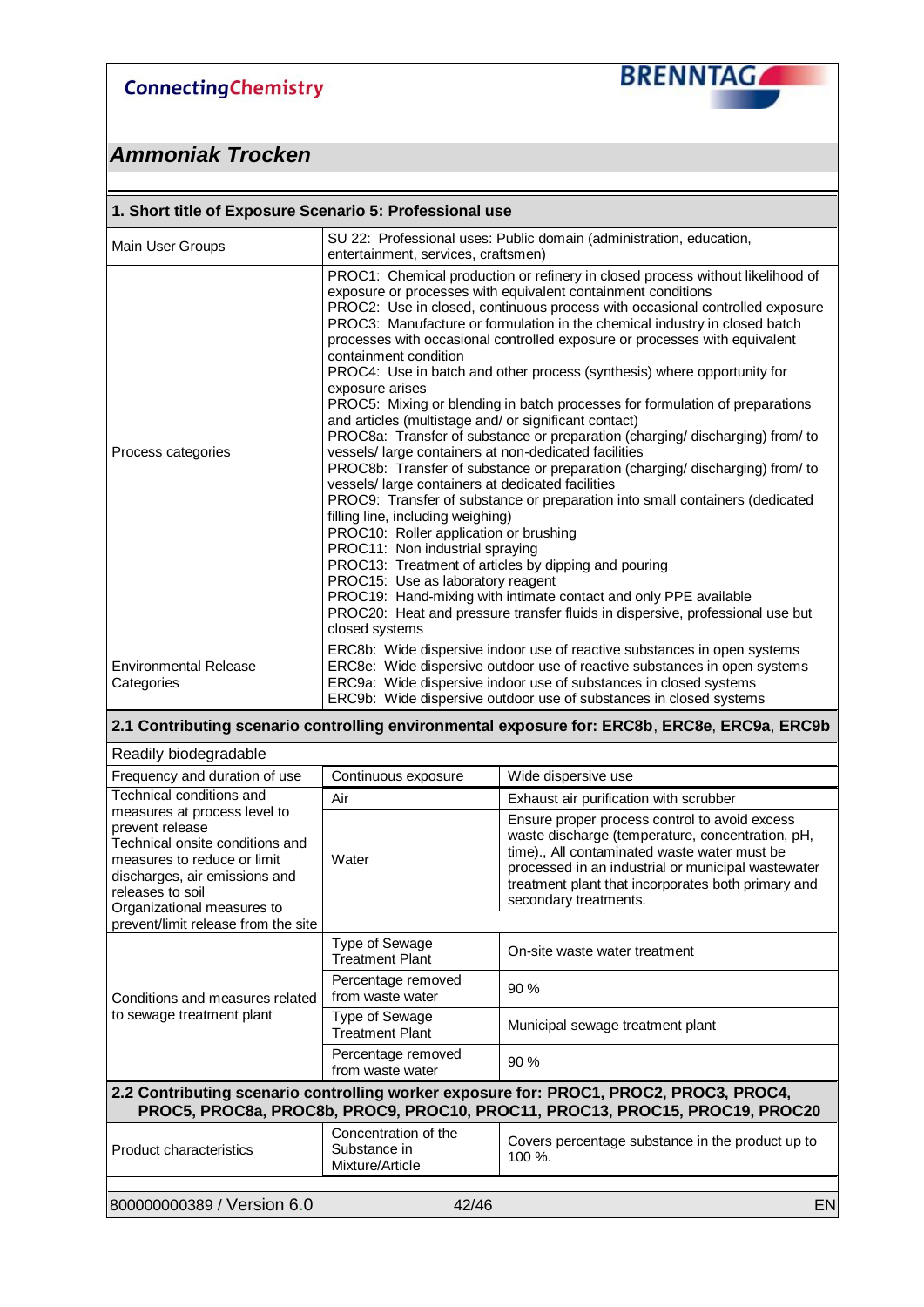

## *Ammoniak Trocken*

|                                                                   | Physical Form (at time of<br>use)                                                                                   | liquid, Gaseous                                                                                                                                                        |  |
|-------------------------------------------------------------------|---------------------------------------------------------------------------------------------------------------------|------------------------------------------------------------------------------------------------------------------------------------------------------------------------|--|
|                                                                   | Vapour pressure                                                                                                     | 8600 hPa                                                                                                                                                               |  |
| Frequency and duration of use                                     | Frequency of use                                                                                                    | 220 days/year                                                                                                                                                          |  |
|                                                                   | Avoid carrying out operation for more than 4 hours.                                                                 |                                                                                                                                                                        |  |
| Human factors not influenced by                                   | Breathing volume                                                                                                    | 10 m3/8 hours                                                                                                                                                          |  |
| risk management                                                   | Exposed skin surface                                                                                                | 480 cm <sup>2</sup>                                                                                                                                                    |  |
|                                                                   |                                                                                                                     | Provide local exhaust ventilation (LEV). (except PROC1)                                                                                                                |  |
| Technical conditions and                                          | Handle substance within a closed system.<br>Transfer via enclosed lines.                                            |                                                                                                                                                                        |  |
| measures to control dispersion                                    | Pipelines and vessels are sealed and insulated                                                                      |                                                                                                                                                                        |  |
| from source towards the worker                                    | Store substance within a closed system.                                                                             |                                                                                                                                                                        |  |
|                                                                   |                                                                                                                     | Provide extraction ventilation at points where emissions occur.                                                                                                        |  |
|                                                                   | Ensure operatives are trained to minimise exposures.                                                                |                                                                                                                                                                        |  |
| Organisational measures to<br>prevent /limit releases, dispersion |                                                                                                                     | Employees must be trained in the proper use of PPE, and when to use it<br>Ensure control measures are regularly inspected and maintained.                              |  |
| and exposure                                                      |                                                                                                                     | Exposure and biological monitoring of operators is regularly performed                                                                                                 |  |
|                                                                   | Monitor effectiveness of control measures                                                                           |                                                                                                                                                                        |  |
|                                                                   |                                                                                                                     | Wear chemically resistant gloves (tested to EN374) in combination with specific                                                                                        |  |
| Conditions and measures related                                   | activity training. (Efficiency: 90 %)                                                                               |                                                                                                                                                                        |  |
| to personal protection, hygiene                                   | Wear respiratory protection (Efficiency: 95 %)                                                                      |                                                                                                                                                                        |  |
| and health evaluation                                             | Wear suitable protective clothing, aprons, shield and suits                                                         |                                                                                                                                                                        |  |
|                                                                   |                                                                                                                     | Personal measures have to be applied in case of potential exposure only.                                                                                               |  |
|                                                                   |                                                                                                                     | 2.3 Contributing scenario controlling worker exposure for: PROC1, PROC2, PROC3, PROC4,<br>PROC5, PROC8a, PROC8b, PROC9, PROC10, PROC11, PROC13, PROC15, PROC19, PROC20 |  |
| Activity                                                          | application as solution                                                                                             |                                                                                                                                                                        |  |
|                                                                   | Concentration of the                                                                                                | Covers the percentage of the substance in the                                                                                                                          |  |
| <b>Product characteristics</b>                                    | Substance in                                                                                                        | product up to 25 %.                                                                                                                                                    |  |
|                                                                   | Mixture/Article                                                                                                     |                                                                                                                                                                        |  |
| Frequency and duration of use                                     | Frequency of use                                                                                                    | 220 days/year                                                                                                                                                          |  |
|                                                                   | Avoid carrying out operation for more than 4 hours.                                                                 |                                                                                                                                                                        |  |
| Human factors not influenced by                                   | Breathing volume                                                                                                    | 10 m3/8 hours                                                                                                                                                          |  |
| risk management                                                   | Exposed skin surface                                                                                                | 480 cm <sup>2</sup>                                                                                                                                                    |  |
|                                                                   |                                                                                                                     | Provide local exhaust ventilation (LEV). (except PROC1)                                                                                                                |  |
| Technical conditions and                                          | Handle substance within a closed system.<br>Transfer via enclosed lines.                                            |                                                                                                                                                                        |  |
| measures to control dispersion                                    | Pipelines and vessels are sealed and insulated                                                                      |                                                                                                                                                                        |  |
| from source towards the worker                                    | Store substance within a closed system.                                                                             |                                                                                                                                                                        |  |
|                                                                   |                                                                                                                     | Provide extraction ventilation at points where emissions occur.                                                                                                        |  |
|                                                                   | Ensure operatives are trained to minimise exposures.                                                                |                                                                                                                                                                        |  |
| Organisational measures to                                        |                                                                                                                     | Employees must be trained in the proper use of PPE, and when to use it                                                                                                 |  |
| prevent /limit releases, dispersion                               | Ensure control measures are regularly inspected and maintained.                                                     |                                                                                                                                                                        |  |
| and exposure                                                      | Exposure and biological monitoring of operators is regularly performed<br>Monitor effectiveness of control measures |                                                                                                                                                                        |  |
|                                                                   |                                                                                                                     | Wear chemically resistant gloves (tested to EN374) in combination with specific                                                                                        |  |
| Conditions and measures related                                   | activity training. (Efficiency: 90 %)                                                                               |                                                                                                                                                                        |  |
| to personal protection, hygiene                                   | Wear respiratory protection (Efficiency: 95 %)                                                                      |                                                                                                                                                                        |  |
| and health evaluation                                             |                                                                                                                     | Wear suitable protective clothing, aprons, shield and suits                                                                                                            |  |
|                                                                   |                                                                                                                     | Personal measures have to be applied in case of potential exposure only.                                                                                               |  |
| <b>Exposure estimation and reference to its source</b>            |                                                                                                                     |                                                                                                                                                                        |  |

#### **Environment**

EUSES. The use is assessed to be safe.

800000000389 / Version 6.0 43/46 April 200000000389 / Version 6.0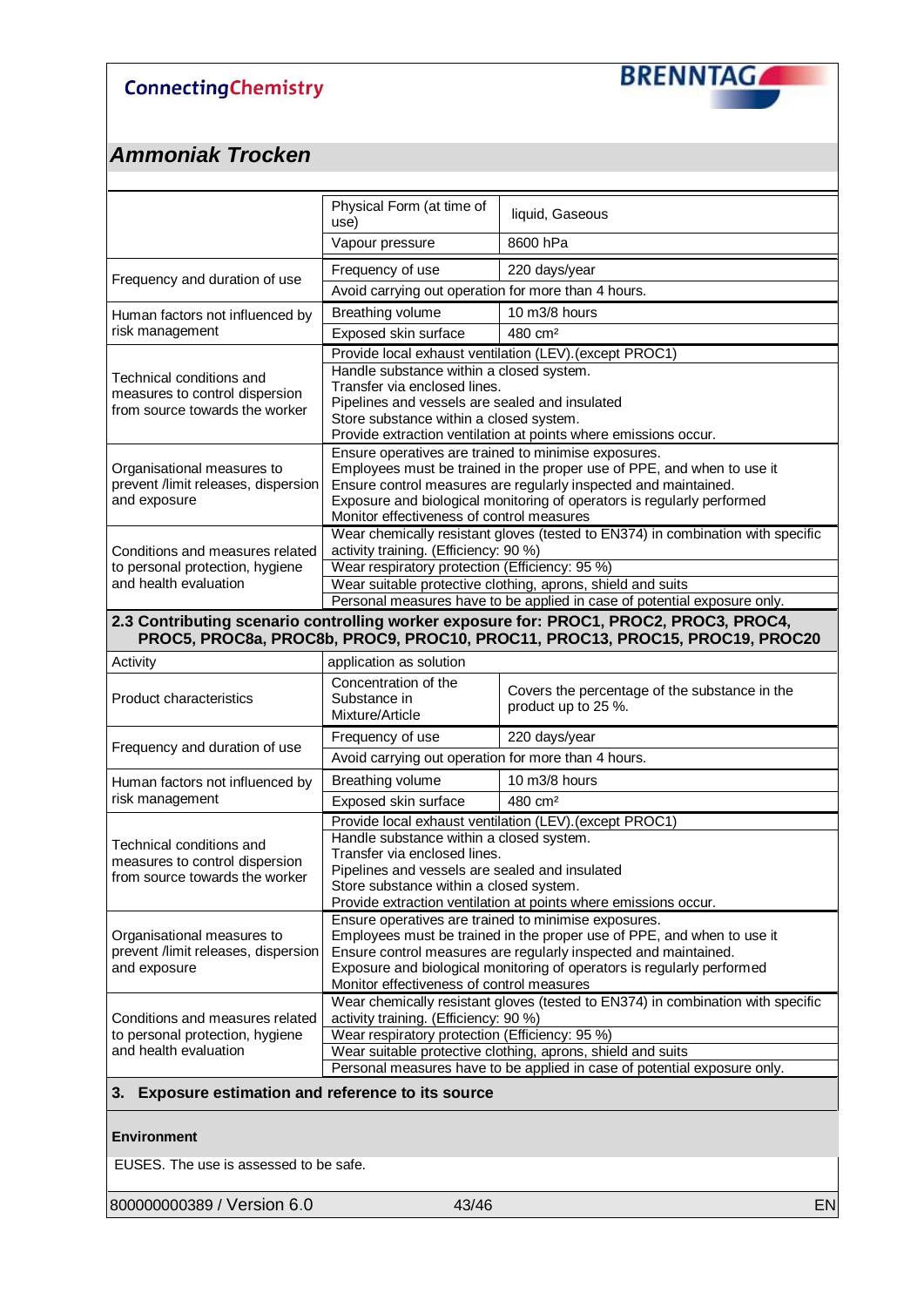

## *Ammoniak Trocken*

#### **Workers**

| Contributing                                            | <b>Specific conditions</b>                                                                                                         | <b>Exposure routes</b>                               | <b>Level of Exposure</b> | <b>RCR</b> |
|---------------------------------------------------------|------------------------------------------------------------------------------------------------------------------------------------|------------------------------------------------------|--------------------------|------------|
| <b>Scenario</b>                                         |                                                                                                                                    |                                                      |                          |            |
| PROC1                                                   | Indoor use, with gloves,<br>(90% efficiency), Without<br><b>Local Exhaust Ventilation</b>                                          | worker dermal, short and<br>long term - systemic     | 0,03mg/kg bw/day         | 0,01       |
| PROC2, PROC3,<br>PROC5,<br>PROC8a,<br>PROC15.<br>PROC20 | Indoor use, with gloves,<br>(90% efficiency), With<br><b>Local Exhaust Ventilation</b>                                             | worker dermal, short and<br>long term - systemic     | 0,01mg/kg bw/day         | < 0,01     |
| PROC4,<br>PROC8b,<br>PROC9,<br>PROC13                   | Indoor use, with gloves,<br>(90% efficiency), With<br><b>Local Exhaust Ventilation</b>                                             | worker dermal, short and<br>long term - systemic     | 0,07mg/kg bw/day         | 0,01       |
| PROC11                                                  | Indoor use, with gloves,<br>(90% efficiency), With<br><b>Local Exhaust Ventilation</b>                                             | worker dermal, short and<br>long term - systemic     | 0,21mg/kg bw/day         | 0,03       |
| PROC10                                                  | Indoor use, with gloves,<br>(90% efficiency), With<br><b>Local Exhaust Ventilation</b>                                             | worker dermal, short and<br>long term - systemic     | 0,14mg/kg bw/day         | 0,02       |
| PROC19                                                  | Indoor use, with gloves,<br>(90% efficiency), With<br>Local Exhaust<br>Ventilation, 10% dermal<br>uptake                           | worker dermal, short and<br>long term - systemic     | 1,41mg/kg bw/day         | 0,2        |
| PROC2,<br>PROC15,<br>PROC8b                             | Highest exposure, Indoor<br>use, With Local Exhaust<br>Ventilation, with RPE<br>(95%), during 1 - 4 hours,<br>liquid, Gaseous form | worker inhalation, acute<br>and long term - systemic | $0,13$ mg/m $3$          | 0          |
| PROC2,<br>PROC15,<br>PROC8b                             | Highest exposure, Indoor<br>use, With Local Exhaust<br>Ventilation, with RPE<br>(95%), during 1 - 4 hours,<br>liquid, Gaseous form | Worker - inhalative,<br>short-term - local           | $0,13$ mg/m $3$          | < 0,01     |
| PROC2,<br>PROC15,<br>PROC8D                             | Highest exposure, Indoor<br>use, With Local Exhaust<br>Ventilation, with RPE<br>(95%), during 1 - 4 hours,<br>liquid, Gaseous form | Worker - inhalative, long-<br>term - local           | $0,13$ mg/m $3$          | 0,01       |
| PROC3, PROC4,<br>PROC20                                 | Highest exposure, Indoor<br>use, With Local Exhaust<br>Ventilation, with RPE<br>(95%), during 1 - 4 hours,<br>liquid, Gaseous form | worker inhalation, acute<br>and long term - systemic | $0,26$ mg/m $3$          | 0,01       |
| PROC3, PROC4,<br>PROC20                                 | Highest exposure, Indoor<br>use, With Local Exhaust<br>Ventilation, with RPE<br>(95%), during 1 - 4 hours,<br>liquid, Gaseous form | Worker - inhalative,<br>short-term - local           | $0,26$ mg/m $3$          | 0,01       |
| PROC3, PROC4,<br>PROC20                                 | Highest exposure, Indoor<br>use, With Local Exhaust                                                                                | Worker - inhalative, long-<br>term - local           | $0,26$ mg/m $3$          | 0,02       |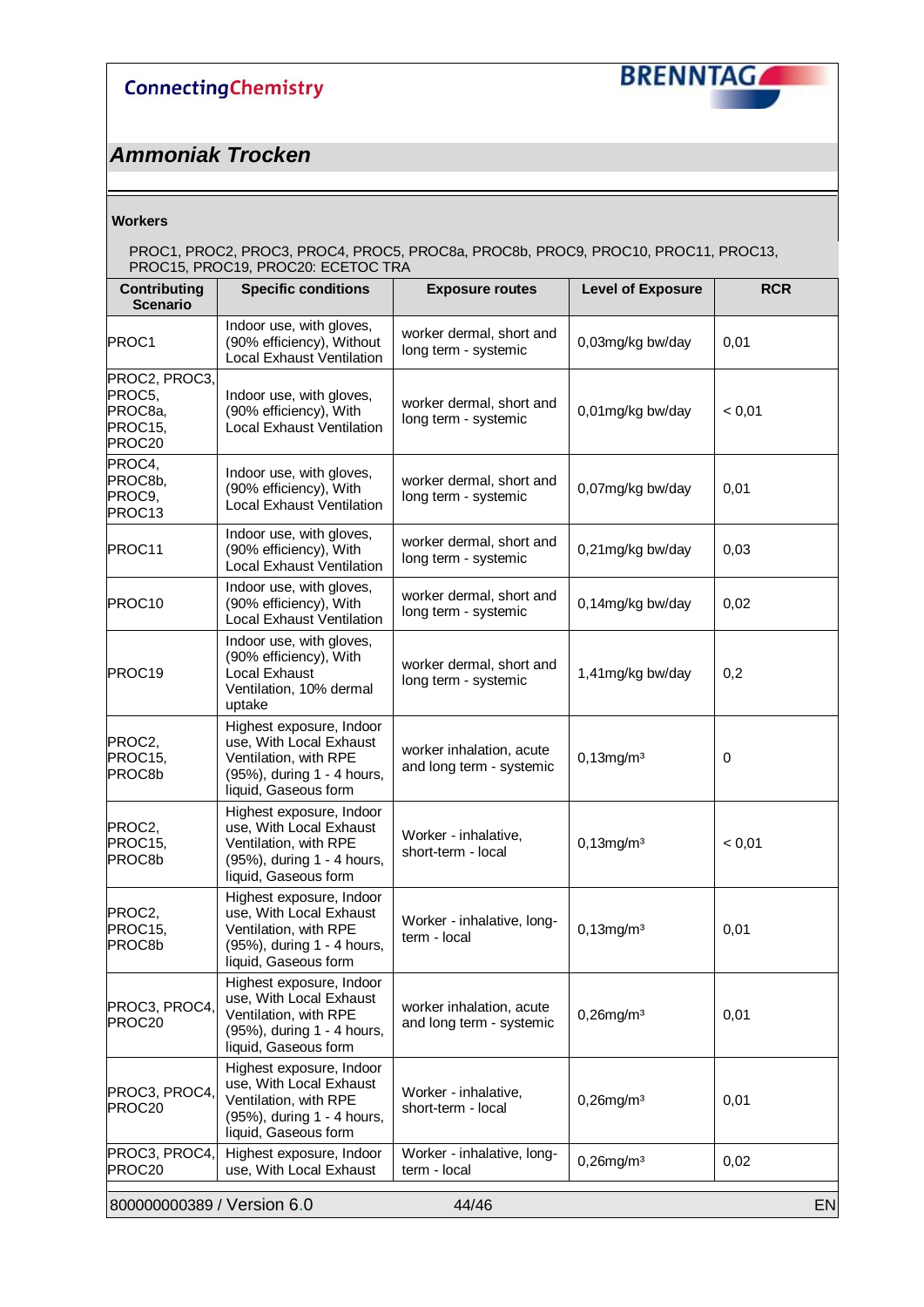

|                                                    | Ventilation, with RPE<br>(95%), during 1 - 4 hours,<br>liquid, Gaseous form                                                    |                                                      |                 |           |
|----------------------------------------------------|--------------------------------------------------------------------------------------------------------------------------------|------------------------------------------------------|-----------------|-----------|
| PROC5,<br>PROC8a,<br>PROC <sub>13</sub>            | Indoor use, With Local<br>Exhaust Ventilation, with<br>RPE (95%), during 1 - 4<br>hours, liquid, Gaseous<br>form               | worker inhalation, acute<br>and long term - systemic | $0,53$ mg/m $3$ | 0,01      |
| PROC5,<br>PROC8a,<br>PROC <sub>13</sub>            | Indoor use, With Local<br>Exhaust Ventilation, with<br>RPE (95%), during 1 - 4<br>hours, liquid, Gaseous<br>form               | Worker - inhalative,<br>short-term - local           | $0,53$ mg/m $3$ | 0,01      |
| PROC5,<br>PROC8a,<br>PROC13                        | Indoor use, With Local<br>Exhaust Ventilation, with<br>RPE (95%), during 1 - 4<br>hours, liquid, Gaseous<br>form               | Worker - inhalative, long-<br>term - local           | $0,53$ mg/m $3$ | 0,04      |
| PROC9                                              | Indoor use, With Local<br>Exhaust Ventilation, with<br>RPE (95%), during 1 - 4<br>hours, liquid, Gaseous<br>form               | worker inhalation, acute<br>and long term - systemic | $0,43$ mg/m $3$ | 0,01      |
| PROC9                                              | Indoor use, With Local<br>Exhaust Ventilation, with<br>RPE (95%), during 1 - 4<br>hours, liquid, Gaseous<br>form               | Worker - inhalative,<br>short-term - local           | $0,43$ mg/m $3$ | 0,01      |
| PROC9                                              | Indoor use, With Local<br>Exhaust Ventilation, with<br>RPE (95%), during 1 - 4<br>hours, liquid, Gaseous<br>form               | Worker - inhalative, long-<br>term - local           | $0,43$ mg/m $3$ | 0,03      |
| PROC5,<br>PROC8a,<br>PROC10,<br>PROC <sub>13</sub> | Indoor use, With Local<br>Exhaust Ventilation, with<br>RPE (95%), during 1 - 4<br>hours, Concentrations >=<br>$0\% - \le 25\%$ | worker inhalation, acute<br>and long term - systemic | $0,66$ mg/m $3$ | 0,01      |
| PROC5,<br> PROC8a,<br>PROC10,<br>PROC13            | Indoor use, With Local<br>Exhaust Ventilation, with<br>RPE (95%), during 1 - 4<br>hours, Concentrations >=<br>$0\% - \le 25\%$ | Worker - inhalative,<br>short-term - local           | $0,66$ mg/m $3$ | 0,02      |
| PROC5,<br>PROC8a,<br>PROC10,<br>PROC13             | Indoor use, With Local<br>Exhaust Ventilation, with<br>RPE (95%), during 1 - 4<br>hours, Concentrations >=<br>$0\% - \le 25\%$ | Worker - inhalative, long-<br>term - local           | $0,66$ mg/m $3$ | 0,05      |
| <b>PROC9</b>                                       | Indoor use, With Local<br>Exhaust Ventilation, with<br>RPE (95%), during 1 - 4<br>hours, Concentrations >=<br>$0\% - \le 25\%$ | worker inhalation, acute<br>and long term - systemic | $0,53$ mg/m $3$ | 0,01      |
| PROC9                                              | Indoor use, With Local<br>Exhaust Ventilation, with<br>RPE (95%), during 1 - 4<br>hours, Concentrations >=<br>$0\% - \le 25\%$ | Worker - inhalative,<br>short-term - local           | $0,53$ mg/m $3$ | 0,01      |
| 800000000389 / Version 6.0                         |                                                                                                                                | 45/46                                                |                 | <b>EN</b> |